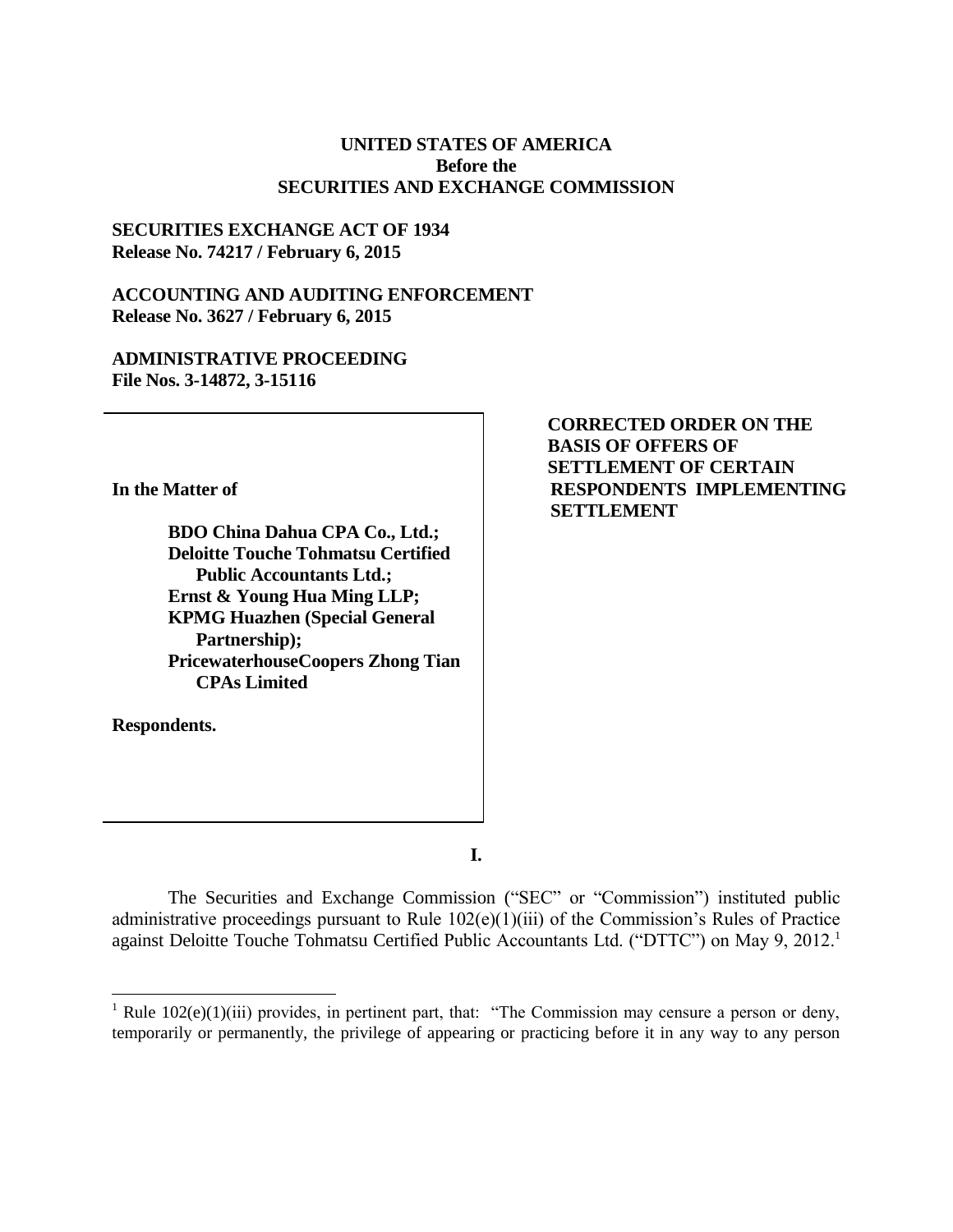The Commission also instituted public administrative proceedings pursuant to Rule 102(e)(1)(iii) against BDO China Dahua CPA Co., Ltd. ("Dahua"); DTTC; Ernst & Young Hua Ming LLP ("EYHM"); KPMG Huazhen (Special General Partnership) ("KPMG Huazhen"); and PricewaterhouseCoopers Zhong Tian CPAs Limited Company ("PwC Shanghai") on December 3, 2012. The two proceedings were consolidated on December 20, 2012, pursuant to Commission Rule 201(a), and constitute the current proceeding ("Current Proceeding"). On May 9, 2014, we granted the respective petitions for review of four of the five respondents, DTTC, EYHM, KPMG Huazhen, and PwC Shanghai (collectively the "Settling Respondents"), and the Division of Enforcement ("Division") of the initial decision of the Administrative Law Judge ("ALJ") issued on January 22, 2014 ("Initial Decision"). $2$ 

### **II.**

The Settling Respondents have submitted Offers of Settlement (the "Offers"), which the Commission has determined to accept. The Settling Respondents admit only the facts set forth in Annex A attached hereto; and admit the Commission's jurisdiction over them in, and over the subject matter of, the Current Proceeding, any proceeding to enforce or that seeks to challenge this Order, and any proceeding contemplated by Section III.J.3 or III.J.4 of this Order. In addition, without admitting or denying the findings herein the Settling Respondents consent to the entry of this Order on the Basis of Offers of Settlement of Certain Respondents Implementing Settlement ("Order") containing the following findings, undertakings to make payments as part of the Offers, procedures and undertakings as to future requests and possible additional proceedings and remedies, as set forth below, and a stay of the Current Proceeding as to the Settling Respondents (defined herein).

#### **III.**

On the basis of this Order and the Settling Respondents' Offers, and the facts contained in Annex A, the Commission finds $3$  that:

#### **A. SUMMARY**

 $\overline{a}$ 

1. The Settling Respondents are foreign public accounting firms, as defined by Section 106 of the Sarbanes-Oxley Act of 2002 ("Sarbanes-Oxley" or "the Act"), 15 U.S.C. § 7216(b), all based in the People's Republic of China ("China" or "PRC"). They registered with the Public Company Accounting Oversight Board ("PCAOB" or "Board") in 2004. Each Settling Respondent performed audit work for one or more clients identified in these proceedings with the

who is found . . . [t]o have willfully violated . . . any provision of the Federal securities laws or the rules and regulations thereunder." 17 C.F.R.  $\S 201.102(e)(1)(iii)$ .

 $2$  The remaining respondent, Dahua, did not file a petition for review.

<sup>&</sup>lt;sup>3</sup> The findings herein are made pursuant to the Settling Respondents' Offers and are not binding on any other person or entity in this or any other proceeding.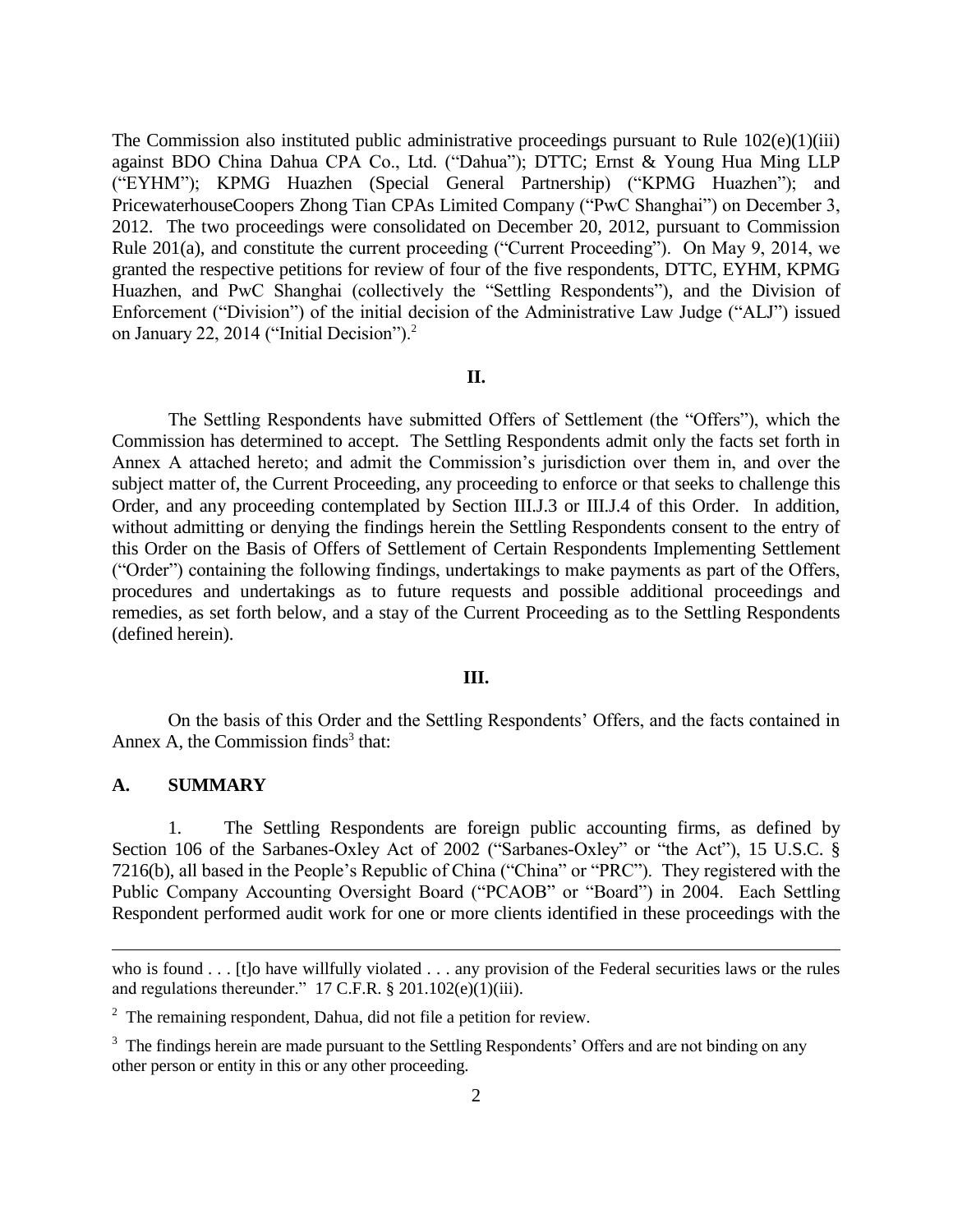letter designations DTTC Client A and Client B through I. The Division opened accounting fraud investigations related to each of these nine clients.

2. Pursuant to Section 106 of Sarbanes-Oxley, as amended by Section 929J of the Dodd-Frank Wall Street Reform and Consumer Protection Act ("Dodd-Frank") ("Section 106"), the Division served requests for audit workpapers and related documents pertaining to the nine clients on the Settling Respondents, through their designated agents, at various times between March 11, 2011, and April 26, 2012. The Settling Respondents responded to these requests, stating that PRC laws prevented them from producing responsive documents directly to the Division. The Settling Respondents have not produced any responsive audit workpapers and related documents directly to the Division, nor did the Division receive any of the requested workpapers and related documents through any other channel before commencement of the Current Proceeding. Because of the lack of direct production, the Commission issued the abovereferenced orders instituting proceedings under Commission Rule of Practice 102(e) against the Settling Respondents based on willful violations of Section 106 (the "OIPs"). The Administrative Law Judge issued the Initial Decision in the Current Proceeding finding that DTTC, EYHM, KPMG Huazhen, and PwC Shanghai each willfully violated Sarbanes-Oxley Section 106 by willfully refusing to comply with at least one SEC request under that provision.

3. As set forth below, this Order (i) finds, for purposes of this Order, that the Settling Respondents willfully violated Section 106, (ii) censures the Settling Respondents, and (iii) memorializes certain undertakings by them, including a payment by each of them in the amount of \$500,000 to the United States Treasury. This Order also stays the Current Proceeding as to the Settling Respondents for a period of four years. During this time, the Settling Respondents will perform specified undertakings in response to any future requests for documents covered by Section 106 of Sarbanes-Oxley. Moreover, this Order provides at least three additional forms of relief in the event the Division is unsatisfied by the productions of documents that it receives in response to future requests.

- First, if a Settling Respondent fails to attest that it has produced documents as required by the undertakings, that Settling Respondent is subject to automatic issuance of a Commission order that partially denies that Settling Respondent the privilege of appearing or practicing before it for a period of six months (an "Automatic Bar").
- Second, if the Division believes that a production from a Settling Respondent is deficient in certain ways as set forth in the undertakings, the Commission, on the basis of the Division's allegations, may institute a separate, expedited administrative proceeding against that Settling Respondent (a "Summary Proceeding").
- Third, if two or more productions from the Settling Respondents are substantially delayed, are deficient in certain ways, or lack substantial volumes of requested documents (or portions of documents) in violation of, or without justification under,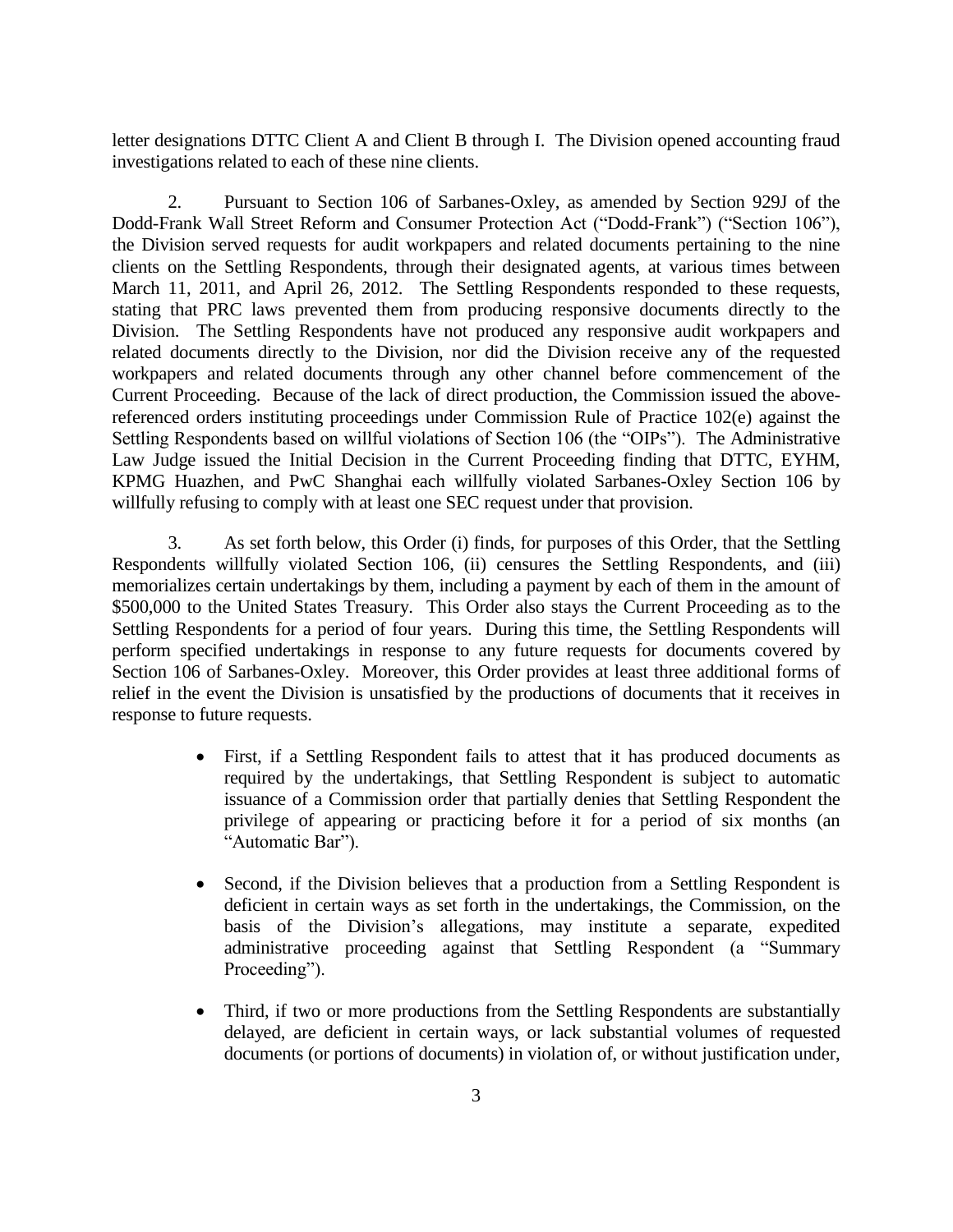U.S. law, including, but not limited to, Section 106 of Sarbanes-Oxley, the Division may request that the Commission terminate the stay and resume the Current Proceeding ("Restart").

Under the Restart scenario, the Commission may resolve all issues as to liability and remedies raised by the OIPs, including all defenses previously raised by the Settling Respondents, consistent with the Commission's May 9, 2014 order granting the parties' petitions for review in the Current Proceeding.<sup>4</sup> Absent a Restart within the four-year undertaking period, this Current Proceeding will be deemed dismissed. However, such dismissal will not affect any admissions, findings, or remedies ordered in this Order, which are, and will be, deemed final upon the dismissal of the Current Proceeding.

#### **B. SETTLING RESPONDENTS**

 $\overline{a}$ 

4. DTTC (or "Deloitte") is a special general partnership providing audit and professional services in the PRC. DTTC is located in Shanghai, China, and is a member firm of Deloitte Touche Tohmatsu Limited ("DTT Global"), a UK private company limited by guarantee. DTTC is a foreign public accounting firm as defined by Section 106 of Sarbanes-Oxley.

5. EYHM (or "Ernst") is a special general partnership providing audit and professional services in the PRC. EYHM is headquartered in Beijing, China, and is a member firm of Ernst & Young Global Limited ("EY Global"), a UK private company limited by guarantee. EYHM is a foreign public accounting firm as defined by Section 106 of Sarbanes-Oxley.

6. KPMG Huazhen (or "KPMG") is a special general partnership providing audit and professional services in the PRC. KPMG Huazhen is located in Beijing, China, and is a member firm of KPMG International Cooperative ("KPMG International"), a Swiss entity. KPMG Huazhen is a foreign public accounting firm as defined by Section 106 of Sarbanes-Oxley.

7. PwC Shanghai (or "Pricewaterhouse") is a special general partnership providing audit and professional services in the PRC. PwC Shanghai is headquartered in Shanghai, China, and is a member firm of PricewaterhouseCoopers International Limited ("PwCIL"), a UK private company limited by guarantee. PwC Shanghai is a foreign public accounting firm as defined by Section 106 of Sarbanes-Oxley.

<sup>&</sup>lt;sup>4</sup> In the event of a Restart, as set forth more fully in Section III.I of this Order, this Order and the findings herein shall be without prejudice to any claims, arguments, or defenses that a Settling Respondent or the Division may assert in connection with the petitions for review or in any other proceeding that does not arise under paragraph 3 or paragraph 4 of Section III.J of this Order, except that the facts set forth in Annex A shall remain admitted by the Settling Respondents for all purposes. In the event of a Restart, the findings in Sections III.F and III.G of this Order shall be vacated as to any Settling Respondent for whom the Current Proceeding is restarted. In no event, however, may any Settling Respondent recover any payment made under Section III.H of this Order.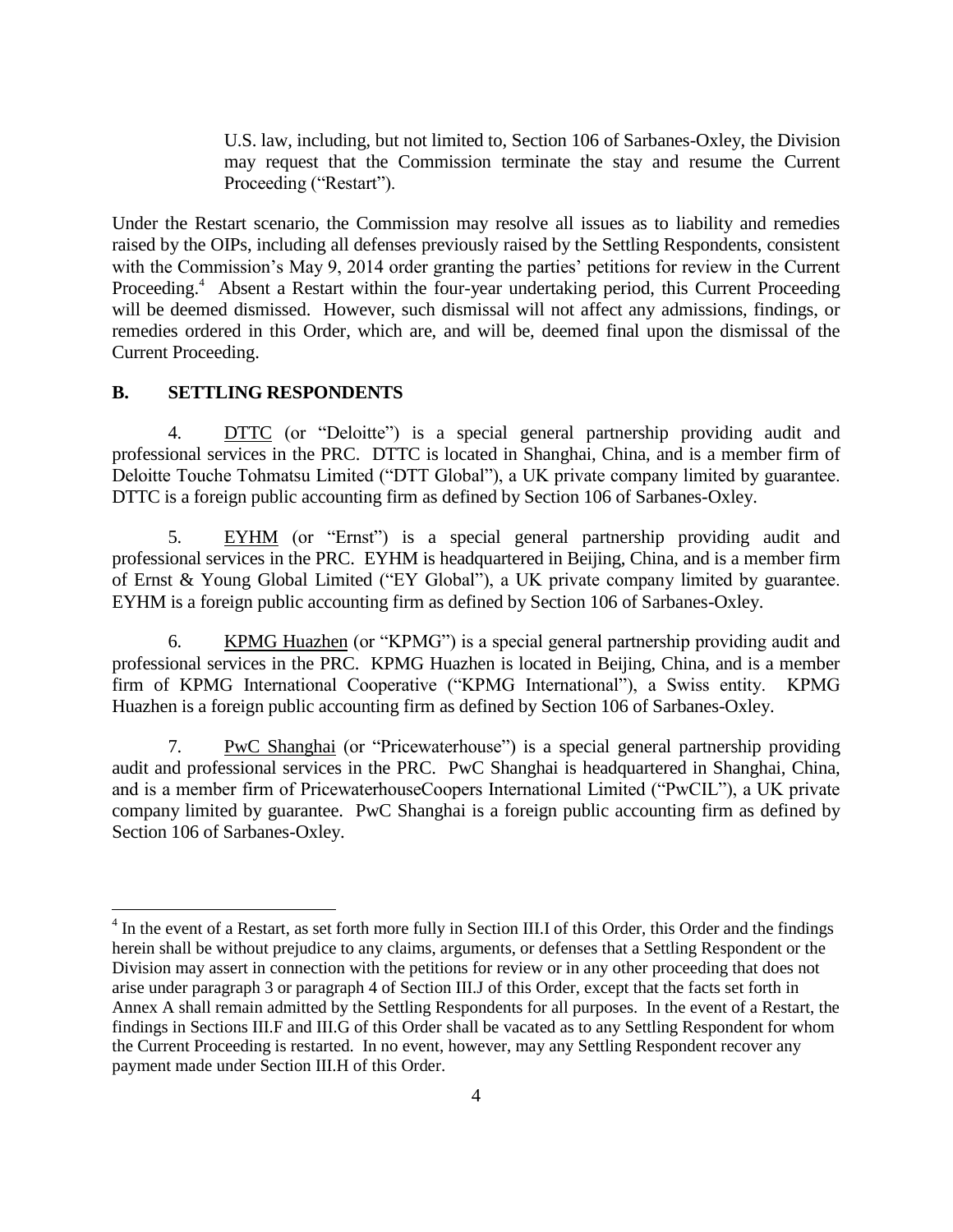# **C. OTHER RELEVANT ENTITIES**

8. DITC Client A ("DITC Client A") is a public company the securities of which are registered with the SEC under Section 12(b) of the Securities Exchange Act of 1934 ("Exchange Act") and listed on NASDAQ. DTTC Client A is incorporated in the Province of Ontario, Canada and has its principal operations and principal place of business in the PRC. DTTC Client A designs and manufactures solar products.

9. EYHM Client B ("Client B") is a Delaware corporation with its principal operations and principal place of business in the PRC. Client B's securities were previously registered with the SEC under Section 12(g) of the Exchange Act and listed on NASDAQ. Client B purports to be a leading developer, manufacturer and distributor of organic compound fertilizers in China.

10. EYHM Client C ("Client C") is a Cayman Islands corporation with its primary operations in Beijing, PRC. Client C's securities were previously registered with the SEC pursuant to Section 12(g) of the Exchange Act and listed on NASDAQ. Client C purports to provide enhanced recovery services for oil and gas exploration.

11. KPMG Huazhen Client D ("Client D") is a Delaware corporation with its primary operations in Xi'an, PRC. Client D's securities were previously registered with the SEC pursuant to Section 12(g) of the Exchange Act and listed on NASDAQ. Client D purports to engage in the wholesale distribution of finished oil and heavy oil products, the production and sale of biodiesel, and the operation of retail gas stations.

12. KPMG Huazhen Client E ("Client E") is a Nevada corporation with its primary operations in Ningbo, PRC. Client E's securities are registered with the SEC pursuant to Section 12(g) of the Exchange Act and were previously listed on NASDAQ. Client E purports to manufacture and supply various petrochemical products in China.

13. KPMG Huazhen Client F ("Client F") is a Nevada corporation, with its primary operations in Shanghai, PRC. Client F's securities were previously registered with the SEC pursuant to Section 12(b) of the Exchange Act and listed on NASDAQ. Client F purports to manufacture chemical additives used in the production of consumer and industrial products.

14. DTTC Client G ("Client G") is a Wyoming corporation with its primary operations in Beijing, PRC. Client G's securities were previously registered with the SEC pursuant to Section 12(g) of the Exchange Act and listed on NYSE. Client G purports to design, manufacture, and sell offset printing equipment.

15. PwC Shanghai Client H ("Client H") is a Cayman Islands corporation with its principal operations in the PRC. Client H's securities are registered with the SEC under Section 12(g) of the Exchange Act and were previously listed on NASDAQ. Client H purports to own and operate a commercial vehicle financing and service centers network.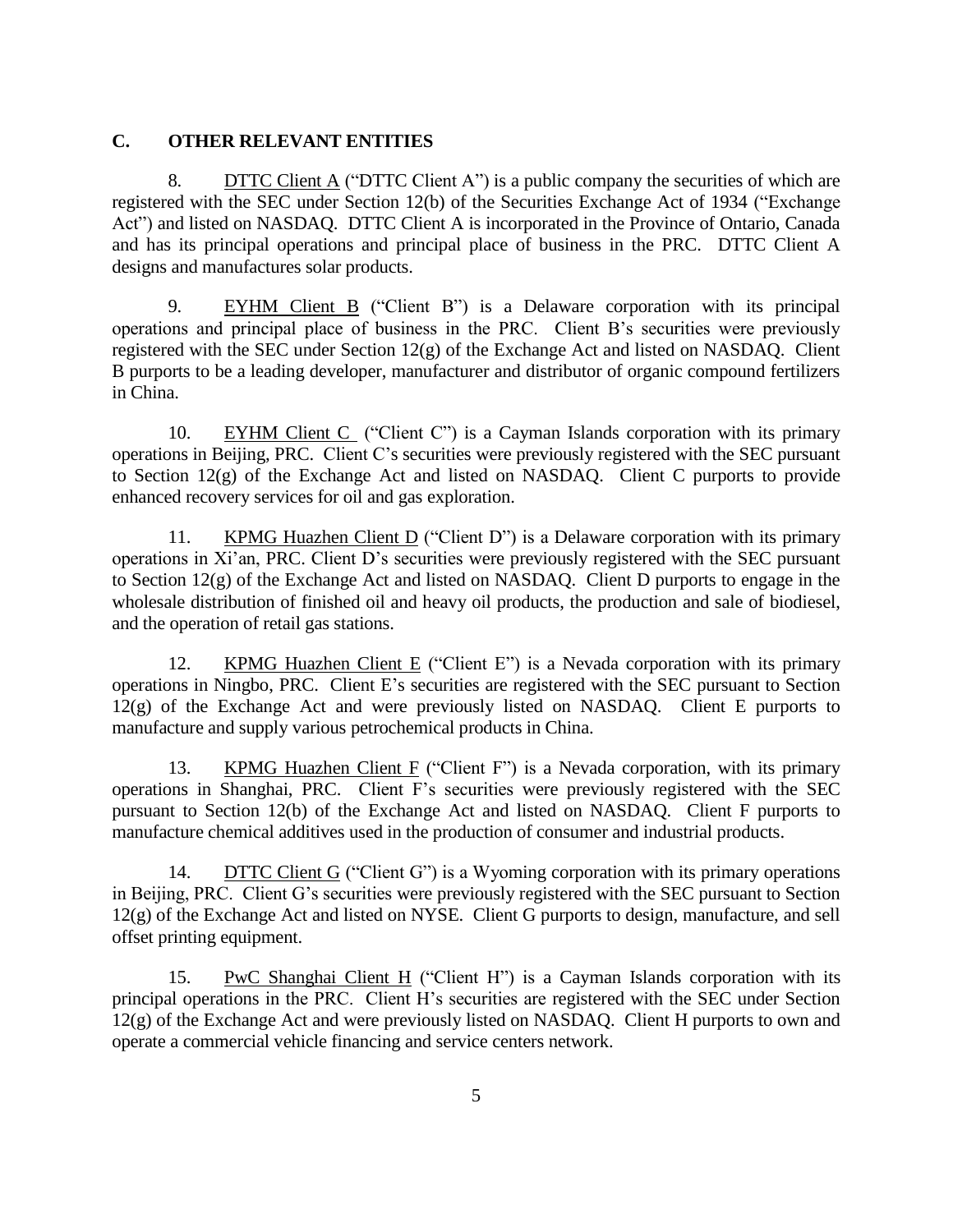16. PwC Shanghai Client I ("Client I") is a Nevada corporation with its primary operations in Beijing, PRC. Client I's securities were previously registered with the SEC under Section 12(g) of the Exchange Act and listed on NASDAQ. Client I purports to manufacture automotive electrical parts in China.

## **D. FACTS CONCERNING COMMMISSION REQUESTS TO THE SETTLING RESPONDENTS UNDER SARBANES-OXLEY**

#### **1. Regulatory Background**

17. Section 106 of the Sarbanes-Oxley Act of 2002, before it was amended by Dodd-Frank in 2010, stated, in relevant part, that "If a foreign public accounting firm issues an opinion or otherwise performs material services upon which a registered public accounting firm relies in issuing all or part of any audit report or any opinion contained in an audit report, that foreign public accounting firm shall be deemed to have consented . . . to produce its audit workpapers for the Board or the Commission in connection with any investigation by either body with respect to that audit report . . . ." Sarbanes-Oxley Act of 2002 (Public Company Accounting Reform and Investor Protection Act), Pub. L. No. 107-204 § 106(b).

18. In 2004, the Board posted Frequently Asked Questions to its website which stated, in part: "A registered firm's failure to cooperate with Board requests [for production of documents under Sarbanes-Oxley Section 106] may subject the firm to disciplinary sanctions, including substantial civil money penalties and revocation of the firm's registration. In the staff's view, if a firm fails to cooperate with the Board, the fact that the firm has not obtained a client consent that might be necessary (under non-U.S. law) to allow the firm to cooperate is not a defense to a disciplinary action for failure to cooperate."

19. Section 106(b)(1) of Sarbanes-Oxley, as amended by Dodd-Frank, states that: "[i]f a foreign public accounting firm performs material services upon which a registered public accounting firm relies in the conduct of an audit or interim review, issues an audit report, performs audit work, or conducts interim reviews, the foreign public accounting firm shall . . . produce the audit workpapers of the foreign public accounting firm and all other documents of the firm related to any such audit work or interim review to the Commission or the Board, upon request of the Commission or the Board . . . ."

## **2. Requests To DTTC**

 $\overline{a}$ 

20. On or around April 16, 2004,  $DTTC^5$  applied for registration with the PCAOB as required by Sarbanes-Oxley, 15 U.S.C. § 7212. The Board confirmed DTTC's registration as a foreign public accounting firm in a letter dated June 4, 2004. DTTC has remained registered with the Board since that time.

 $5$  On January 1, 2013, Deloitte Touche Tohmatsu Certified Public Accountants LLP filed with the PCAOB a notification on Form 4 that Deloitte Touche Tohmatsu Certified Public Accountants LLP had succeeded to the registration status of its predecessor, Deloitte Touche Tohmatsu CPA Ltd.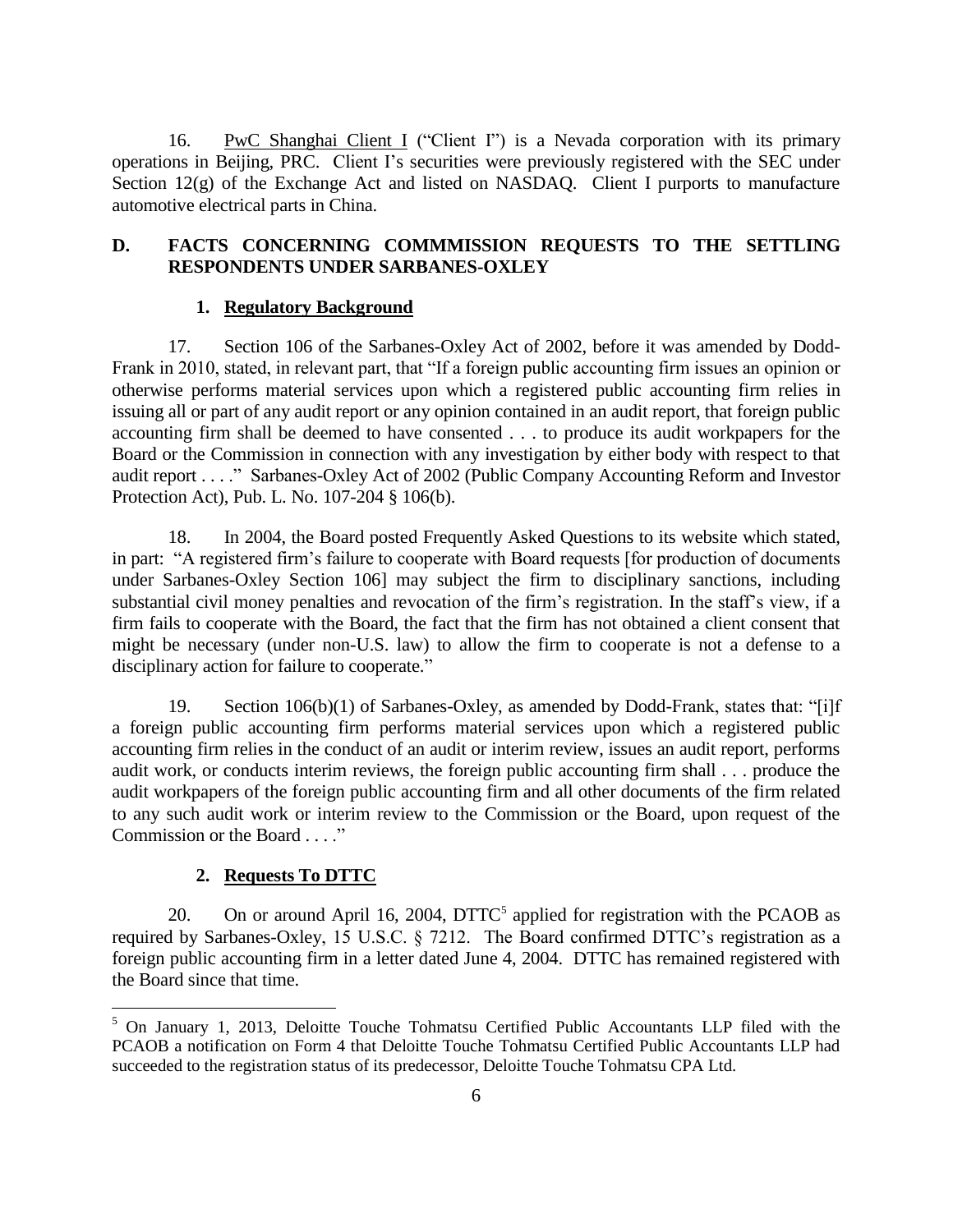21. DTTC knew when it registered with the PCAOB that the PCAOB or the SEC could request documents under Section 106, as originally enacted as part of Sarbanes-Oxley.

22. DTTC knew when it registered with the PCAOB that there were possible conflicts between its obligations under U.S. and Chinese law. DTTC described possible conflicts of law in its April 16, 2004 PCAOB registration filing that included a legal opinion.

23. The Board's June 4, 2004 letter confirming DTTC's registration stated that, although DTTC had not provided with its application a "Consent to Cooperate" with Board inspections and requests for documents, "the Board's approval of Deloitte's registration . . . does not relieve Deloitte of the obligation to cooperate in and comply with Board demands (including for documents or testimony) and to enforce such cooperation and compliance by Deloitte associated persons. If Deloitte prepares or issues, or plays a substantial role in preparing or issuing, an audit report with respect to any issuer . . . U.S. law and the Board's rules impose cooperation and compliance requirements that apply to Deloitte despite the absence of a consent."

24. In June 2011, pursuant to Sarbanes-Oxley Section 106(d), as amended by Dodd-Frank, DTTC designated Deloitte & Touche LLP ("DTT US"), the United States member firm of DTT Global, as its agent for receiving service of document requests under Section 106. In so doing, DTTC confirmed its understanding that the PCAOB or the SEC could request documents under Section 106.

25. DTTC knew at all relevant times that it was possible that it could not, consistent with Chinese law, produce documents directly to the SEC in response to requests for documents under Sarbanes-Oxley Section 106. DTTC also knew, no later than upon the enactment of Dodd-Frank, in 2010, and at all times subsequent, that the Commission retained power to deny DTTC the privilege of appearing or practicing before the Commission to the extent DTTC willfully refused to comply with requests for documents under Sarbanes-Oxley Section 106.

26. In the PCAOB reporting years 2010, 2011, 2012, and 2013, DTTC issued audit reports for thirty-two (32), forty-five (45), forty-five (45), and thirty-nine (39) U.S. issuers, respectively.

27. DTTC audited DTTC Client A's financial statements for the fiscal years ended December 31, 2008, 2009, and 2010. DTTC Client A remained DTTC's client as of April 2013.

28. Before April 9, 2010, the Division commenced an investigation into potential accounting fraud involving DTTC Client A, which Client A disclosed in a Form 6-K and accompanying press release filed with the Commission on June 1, 2010. In the press release, DTTC Client A announced that it was postponing the release of its full financial results for the quarter ended March 31, 2010 and its quarterly conference call, scheduled for June 2, as a result of the commencement of an investigation by the Audit Committee of DTTC Client A's Board of Directors. DTTC Client A disclosed that "the investigation was launched after the Company received a subpoena from the [Commission] requesting documents from [DTTC Client A] relating to, among other things, certain sales transactions in 2009."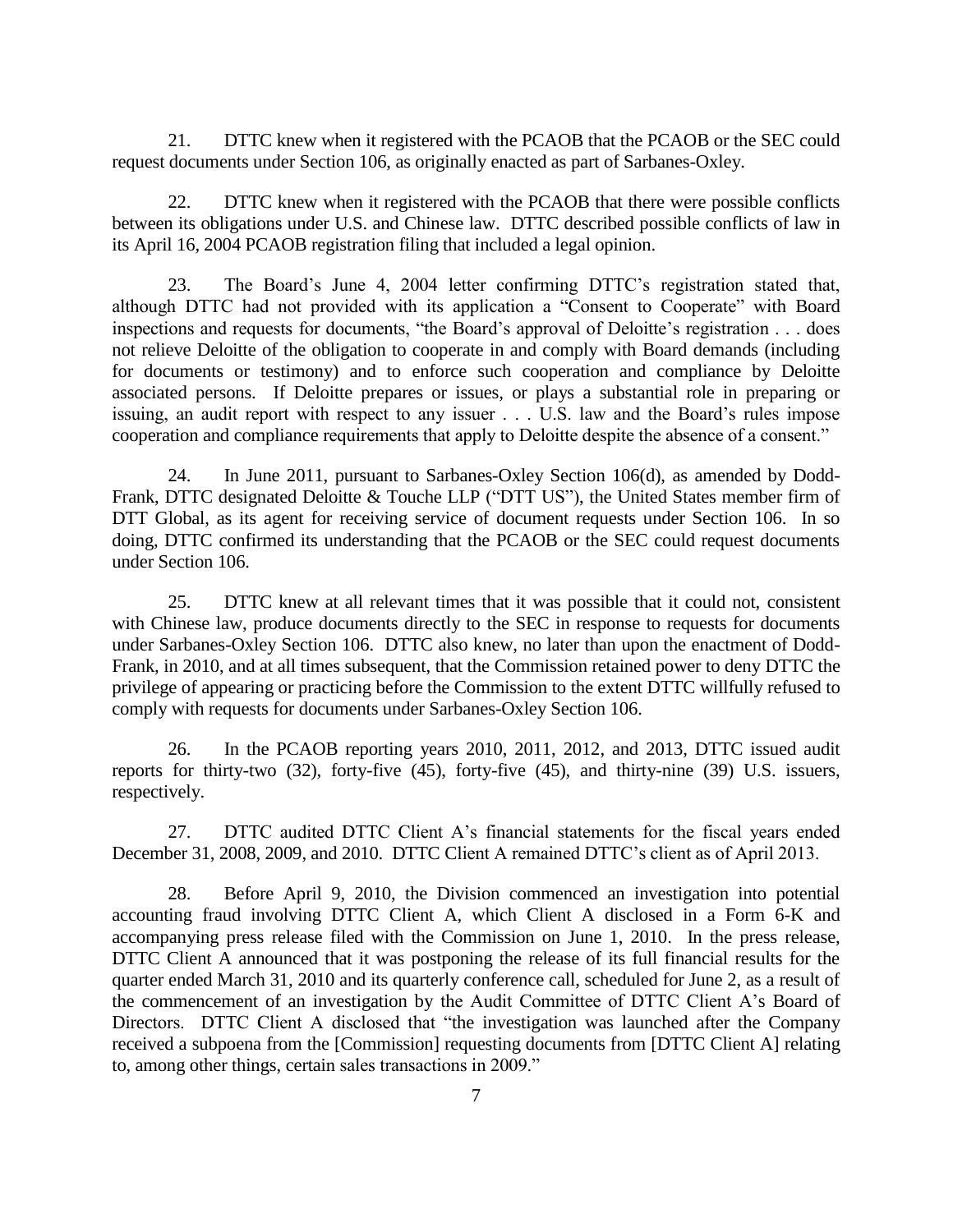29. On March 11, 2011, the Division properly served on DTTC a Commission request under Section 106 for the production of "[a]ll audit work papers and all other documents related to any audit work or interim reviews performed for [DTTC Client A] for the fiscal year ending December 31, 2009" (the "Client A Request").

30. By letter dated April 29, 2011, DTTC, through its U.S. counsel, responded to the Client A Request. DTTC stated in the letter that the laws and regulations of the PRC prohibited the firm from providing the SEC directly with the requested audit workpapers and related documents. DTTC did not include any of the requested audit workpapers or related documents with its response.

31. In July 2011, the Division issued to DTTC a Wells notice that the Division intended to recommend institution of proceedings against DTTC because, in the Division's view, DTTC had willfully refused to comply with the Client A Request.

32. DTTC was engaged to audit the financial statements of Client G for the fiscal year ended June 30, 2010. In the course of this engagement, DTTC performed audit work on behalf of Client G related to the fiscal year ended June 30, 2010. DTTC did not issue any audit report with respect to Client G.

33. In 2010, Division staff opened an investigation involving Client G, which related to matters reported in a Form 8-K filed by Client G on September 13, 2010. Specifically, Client G reported that:

- a. Client G had terminated DTTC's engagement as independent auditor effective September 6, 2010;
- b. During the course of DTTC's audit of Client G for the fiscal year ended June 30, 2010, Client G had denied DTTC's request for permission to access original bank statements to verify the identity of certain individuals and entities;
- c. Several "reportable events," as defined in Item  $304(a)(1)(v)$  of Regulation S-K, occurred during DTTC's audit of Client G; and
- d. Between September 6 and September 8, 2010, Client G's CEO, CFO, and several directors, including the Chair of its Audit Committee, all resigned their positions.

34. On February 14, 2012, the Division properly served on DTTC a Commission request under Section 106 for the production of "[a]ll audit work papers and all other documents related to any audit work or interim reviews performed for [Client G] for the fiscal year ended June 30, 2010" (the "Client G Request").

35. By letter dated April 17, 2012, DTTC, through its U.S. counsel, responded to the Client G Request. DTTC stated in the letter that the laws and regulations of the PRC prohibited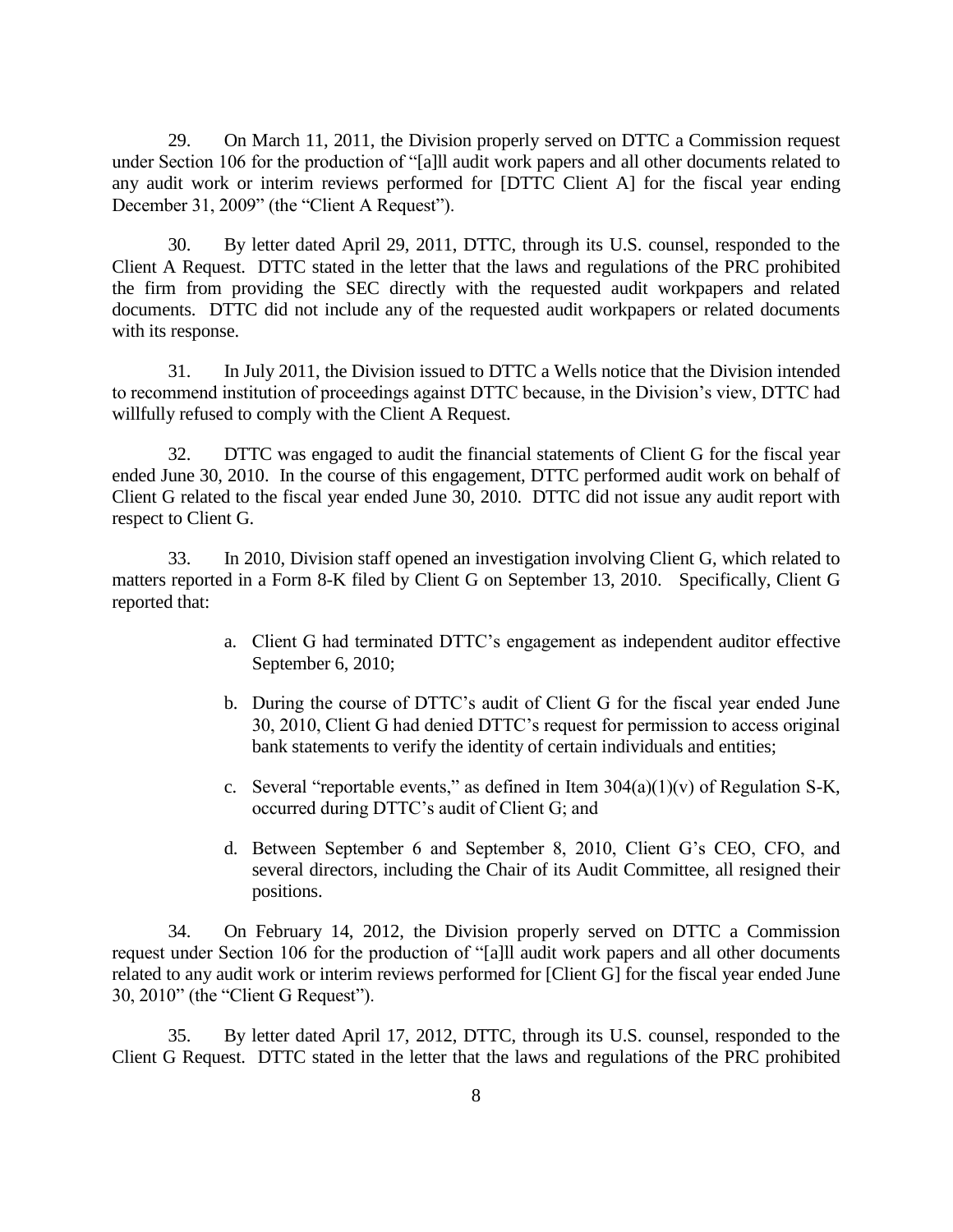the firm from providing the SEC directly with the requested audit workpapers and related documents. DTTC did not include any of the requested audit workpapers or related documents with its response.

36. In April 2012, the Division issued to DTTC a Wells notice that the Division intended to recommend institution of proceedings against DTTC because, in the Division's view, DTTC had willfully refused to comply with the Client G Request.

37. On May 9, 2012 and December 3, 2012, the Commission instituted these proceedings against DTTC under Rule 102(e) based on DTTC's conduct with respect to the Client A Request and the Client G Request, respectively. DTTC did not produce audit workpapers and related documents responsive to either request to the Commission before the December 3, 2012 OIP.

38. In 2013, DTTC provided documents related to DTTC Client A to the China Securities Regulatory Commission ("CSRC"), in response to a request that DTTC had received from the CSRC. In November 2013, DTTC audit workpapers concerning DTTC Client A were provided by the CSRC to the SEC.

39. In 2013, DTTC provided documents related to Client G to the CSRC, in response to a request that DTTC had received from the CSRC. In October 2013, DTTC audit workpapers and related documents concerning Client G were provided by the CSRC to the SEC.

#### **3. Requests To EYHM**

 $\overline{a}$ 

40. On or around May 25, 2004,  $EYHM^6$  applied for registration with the PCAOB as required by Sarbanes-Oxley, 15 U.S.C. § 7212. The PCAOB confirmed EYHM's registration as a foreign public accounting firm in a letter dated July 8, 2004. EYHM has remained registered with the PCAOB since that time.

41. EYHM knew when it registered with the PCAOB that the PCAOB or the SEC could request documents under Section 106, as originally enacted as part of Sarbanes-Oxley.

42. EYHM knew when it registered with the PCAOB that there were possible conflicts between its obligations under U.S. and Chinese law. EYHM described possible conflicts of law in its May 25, 2004 PCAOB registration filing that included a legal opinion.

43. The Board's July 8, 2004 letter confirming EYHM's registration stated that, although EYHM had not provided with its application a "Consent to Cooperate" with Board inspections and requests for documents, "the Board's approval of Ernst's registration . . . does not relieve Ernst of the obligation to cooperate in and comply with Board demands (including for

<sup>&</sup>lt;sup>6</sup> On September 3, 2012, Ernst & Young Hua Ming LLP filed with the Public Company Accounting Oversight Board a notification on Form 4 that Ernst & Young Hua Ming LLP had succeeded to the registration status of its predecessor, Ernst & Young Hua Ming Certified Public Accountants.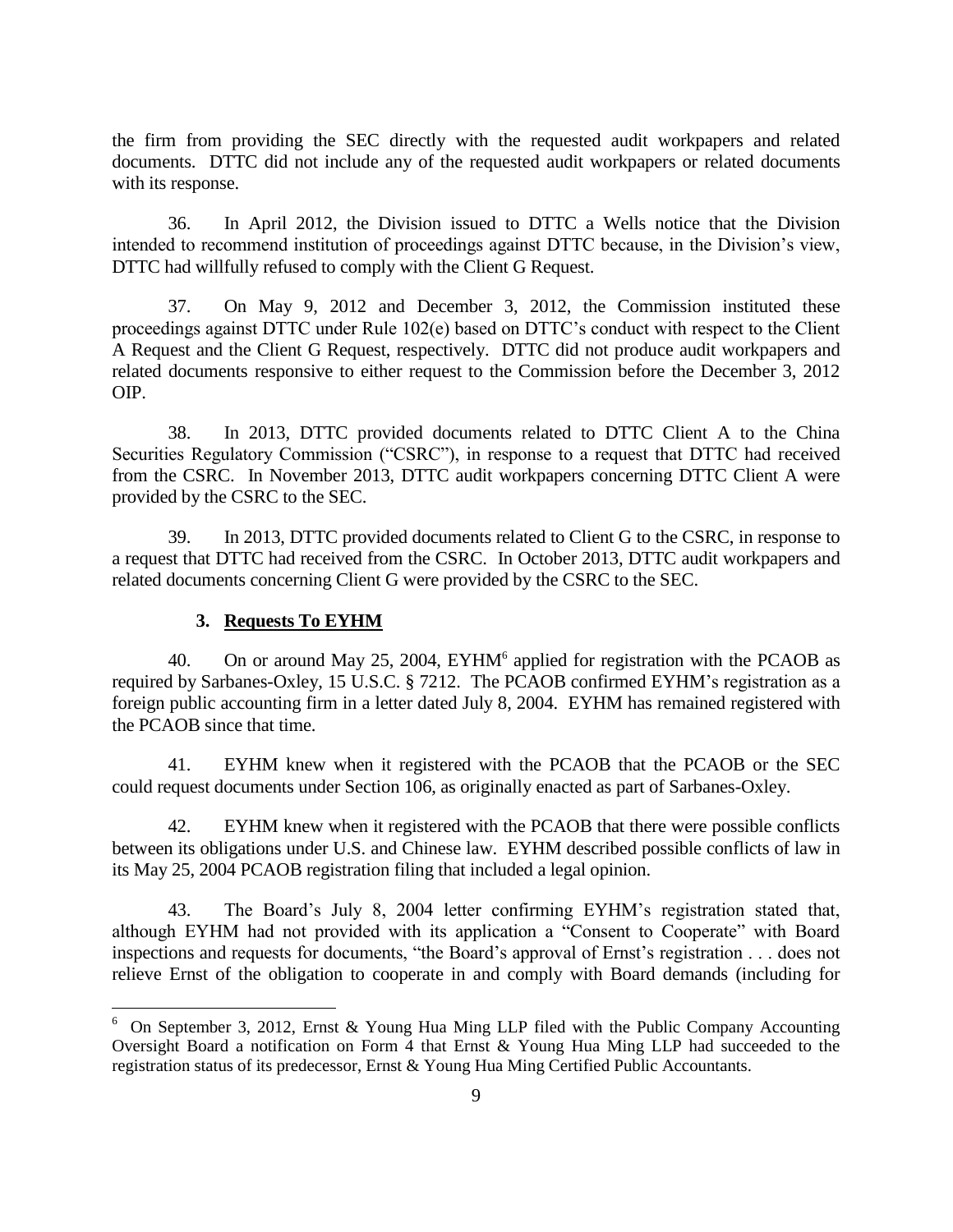documents or testimony) and to enforce such cooperation and compliance by Ernst's associated persons. If Ernst prepares or issues, or plays a substantial role in preparing or issuing, an audit report with respect to any issuer . . . U.S. law and the Board's rules impose cooperation and compliance requirements that apply to Ernst despite the absence of a consent."

44. In March 2011, pursuant to Sarbanes-Oxley Section 106(d), as amended by Dodd-Frank, EYHM designated Ernst & Young LLP ("EY US"), the United States member firm of EY Global, as its agent for receiving service of document requests under Section 106. In so doing, EYHM confirmed its understanding that the PCAOB or the SEC could request documents under Section 106.

45. EYHM knew at all relevant times that it was possible that it could not, consistent with Chinese law, produce documents directly to the SEC in response to requests for documents under Sarbanes-Oxley Section 106. EYHM also knew, no later than upon the enactment of Dodd-Frank, in 2010, and at all times subsequent, that that the Commission retained the power to deny EYHM the privilege of appearing or practicing before the Commission to the extent EYHM willfully refused to comply with requests for documents under Sarbanes-Oxley Section 106.

46. In the PCAOB reporting years 2010, 2011, 2012, and 2013, EYHM issued audit reports for eleven (11), twenty-four (24), twenty-one (21), and twenty (20) U.S. issuers, respectively.

47. EYHM was engaged to audit the financial statements of Client B for the fiscal year ended December 31, 2010. In the course of this engagement, EYHM performed audit work on behalf of Client B related to the fiscal year ended December 31, 2010. EYHM did not issue an audit report on Client B's financial statements for the fiscal year ended December 31, 2010.

48. In March 2011, the Division opened an investigation into Client B. The investigation related to, among other things, public allegations of potential accounting fraud and misleading disclosures by Client B, including overstated revenues, falsified assets and customer relationships, and failure to disclose certain related party transactions.

49. On April 26, 2012, the Division properly served on EYHM a Commission request under Section 106 for the production of "[a]ll audit work papers and all other documents related to any audit work or interim reviews performed for [Client B] for the fiscal year ending December 31, 2010" (the "Client B Request").

50. By letter dated May 25, 2012, EYHM, through its U.S. counsel, responded to the Client B Request. EYHM stated in the letter that the laws and regulations of the PRC prohibited the firm from providing the SEC directly with the requested audit workpapers and related documents. EYHM did not include any of the requested audit workpapers or related documents with its response.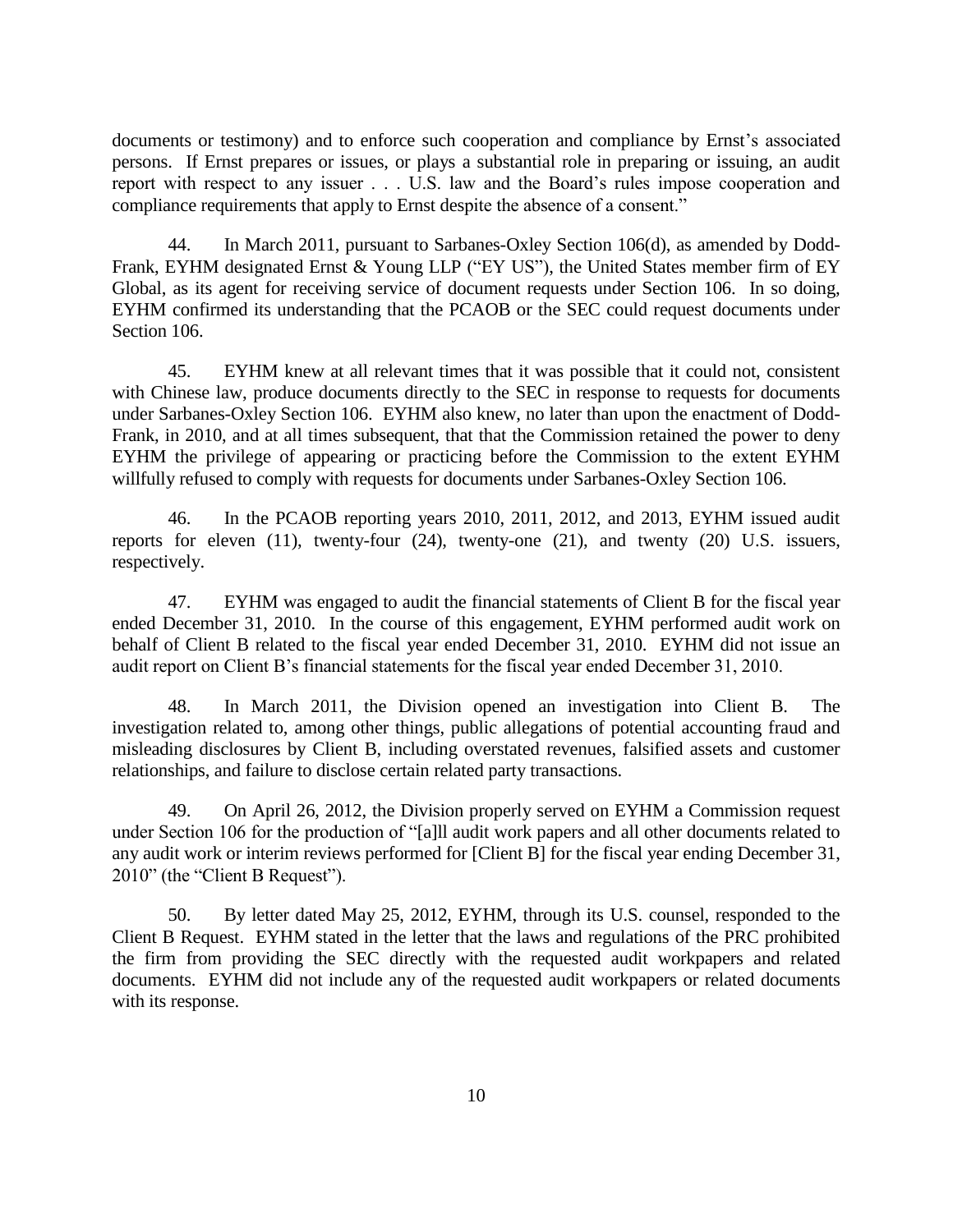51. In June 2012, the Division issued to EYHM a Wells notice that the Division intended to recommend institution of proceedings against EYHM because, in the Division's view, EYHM had willfully refused to comply with the Client B Request.

52. EYHM audited Client C's financial statements for the fiscal year ended September 30, 2010.

53. By September 2011, Division staff opened an investigation involving potential financial and accounting fraud at Client C. The investigation stemmed from a short seller report regarding Client C, and from a letter that EYHM submitted to the Commission, pursuant to Section 10A of the Exchange Act, upon its resignation as Client C's auditor in September 2011. The two primary subjects of the investigation were possible accounting fraud related to asset valuation, and embezzlement by Client C's chairman.

54. On February 2, 2012, the Division properly served on EYHM a Commission request under Section 106 for the production of "[a]ll audit work papers and all other documents related to any audit work or interim reviews performed for [Client C] for the fiscal year ending September 30, 2010 and subsequent periods" (the "Client C Request").

55. By letter dated April 4, 2012, EYHM, through its U.S. counsel, responded to the Client C Request. EYHM stated in the letter that the laws and regulations of the PRC prohibited the firm from providing the SEC directly with the requested audit workpapers and related documents. EYHM did not include any of the requested audit workpapers or related documents with its response.

56. In April 2012, the Division issued to EYHM a Wells notice that the Division intended to recommend institution of proceedings against EYHM because, in the Division's view, EYHM had willfully refused to comply with the Client C Request.

57. On December 3, 2012, the Commission instituted these proceedings against EYHM under Rule 102(e) based on EYHM's conduct with respect to the Client B Request and the Client C Request. EYHM did not produce any documents responsive to either request to the Commission before the December 3, 2012 OIP.

58. In November 2013, EYHM audit workpapers and related documents concerning Client C were received by the Commission from the CSRC. In March 2014, EYHM audit workpapers and related documents concerning Client B were provided to the Commission by the CSRC.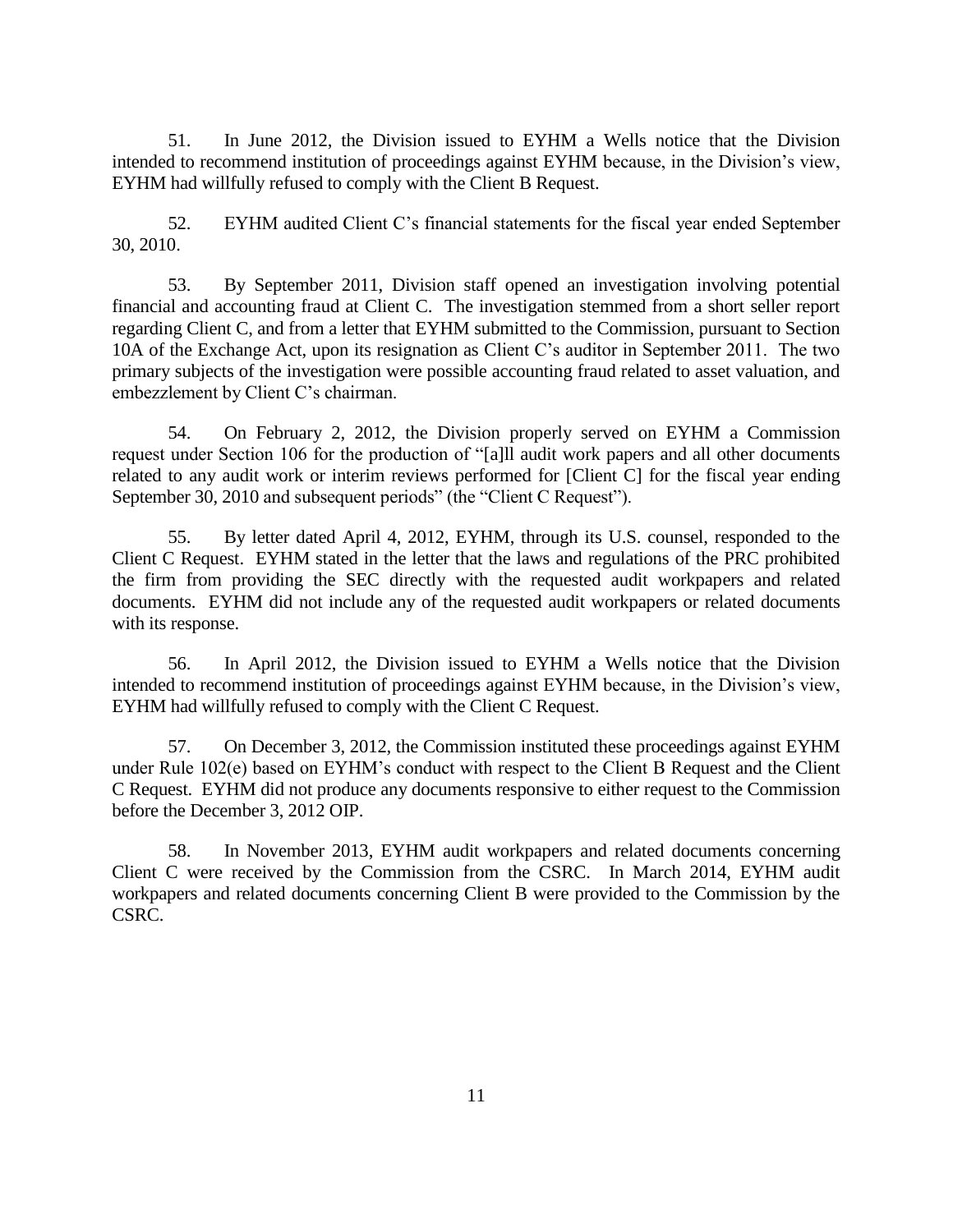#### **4. Requests To KPMG Huazhen**

59. On or around April 26, 2004, KPMG Huazhen<sup>7</sup> applied for registration with the PCAOB as required by Sarbanes-Oxley, 15 U.S.C. § 7212. The Board confirmed KPMG Huazhen's registration as a foreign public accounting firm in a letter dated July 13, 2004. KPMG Huazhen has remained registered with the Board since that time.

60. KPMG Huazhen knew when it registered with the PCAOB that the PCAOB or the SEC could request documents under Section 106, as originally enacted as part of Sarbanes-Oxley.

61. KPMG Huazhen knew when it registered with the PCAOB that there were possible conflicts between its obligations under U.S. and Chinese law. KPMG Huazhen described possible conflicts of law in its April 26, 2004 PCAOB registration filing that included a legal opinion.

62. The Board's July 13, 2004 letter confirming KPMG Huazhen's registration stated that, although KPMG Huazhen had not provided with its application a "Consent to Cooperate" with Board inspections and requests for documents, "the Board's approval of KPMG's registration . . . does not relieve KPMG of the obligation to cooperate in and comply with Board demands (including for documents or testimony) and to enforce such cooperation and compliance by KPMG's associated persons. If KPMG prepares or issues, or plays a substantial role in preparing or issuing, an audit report with respect to any issuer . . . U.S. law and the Board's rules impose cooperation and compliance requirements that apply to KPMG despite the absence of a consent."

63. In March 2011, pursuant to Sarbanes-Oxley Section 106(d), as amended by Dodd-Frank, KPMG Huazhen designated KPMG LLP ("KPMG US"), the United States member firm of KPMG International, as its agent for receiving service of document requests under Section 106. In so doing, KPMG Huazhen confirmed its understanding that the PCAOB or the SEC could request documents under Section 106.

64. KPMG Huazhen knew at all relevant times that it was possible that it could not, consistent with Chinese law, produce documents directly to the SEC in response to requests for documents under Sarbanes-Oxley Section 106. KPMG Huazhen also knew, no later than upon the enactment of Dodd-Frank, in 2010, and at all times subsequent, that the Commission retained the power to deny KPMG Huazhen the privilege of appearing or practicing before the Commission to the extent KPMG Huazhen willfully refused to comply with requests for documents under Sarbanes-Oxley Section 106.

65. In the PCAOB reporting years 2010, 2011, 2012, and 2013, KPMG Huazhen played a substantial role in the preparation or furnishing of audit reports filed with the SEC (as

 $\overline{a}$ 

<sup>7</sup> On August 14, 2012, KPMG Huazhen (Special General Partnership) filed with the Public Company Accounting Oversight Board a notification on Form 4 that KPMG Huazhen (Special General Partnership) had succeeded to the registration status of its predecessor, KPMG Huazhen.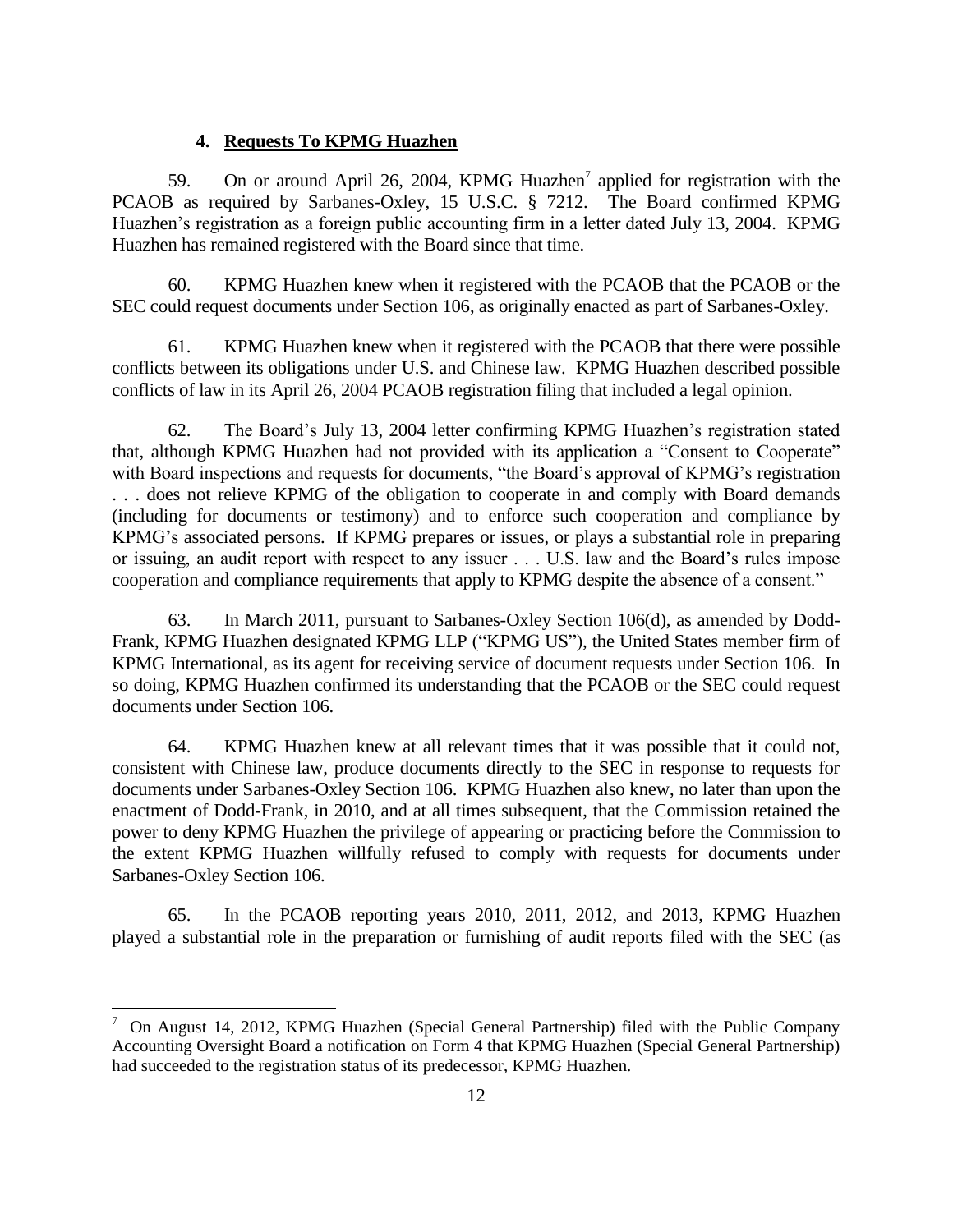defined by PCAOB Rule  $1001(p)(ii)$ <sup>8</sup> for twenty-four (24), twenty-three (23), twenty-five (25), and twenty-one (21) U.S. issuers, respectively.

66. KPMG Huazhen was engaged as a component auditor for Client D for the fiscal year ended December 31, 2010. In the course of this engagement, KPMG Huazhen played a substantial role with respect to the audit of Client D related to the fiscal year ended December 31, 2010.

67. By April 2011, the Division opened an investigation into potential accounting fraud at Client D. The investigation concerned allegations made in two short seller reports issued in March 2011, which claimed that Client D's financial statements reported false cash balances, overstated revenues, and failed to disclose a material related party transaction.

68. On February 6, 2012, the Division properly served on KPMG Huazhen a Commission request under Section 106 for the production of "[a]ll audit work papers and all other documents related to any audit work or interim reviews performed for [Client D] for the fiscal year ending December 31, 2010" (the "Client D Request").

69. KPMG Huazhen was engaged as a component auditor for Client E for the fiscal year ended December 31, 2010. In the course of this engagement, KPMG Huazhen played a substantial role with respect to the audit of Client E related to the fiscal year ended December 31, 2010, but did not complete the engagement.

70. By April 2011, Division staff opened an investigation into potential financial and accounting fraud at Client E. The investigation concerned issues raised in a Form 8-K that Client E filed in April 2011, which stated that Client E would be unable to file its Form 10-K on time because Client E's principal auditor had identified "unexplained issues regarding certain cash transactions and recorded sales."

71. On February 9, 2012, the Division properly served on KPMG Huazhen a Commission request under Section 106 for the production of "[a]ll audit work papers and all other documents related to any audit work or interim reviews performed for [Client E] for the fiscal year ending December 31, 2010" (the "Client E Request").

72. KPMG Huazhen was engaged as a component auditor for Client F for the fiscal years ended December 31, 2008, and December 31, 2009. In the course of this engagement, KPMG Huazhen played a substantial role with respect to the audit reports Client F filed with the Commission related to the fiscal years ended December 31, 2008 and 2009.

 $\overline{a}$ 

<sup>&</sup>lt;sup>8</sup> PCAOB Rule 1001(p)(ii) defines "Play a Substantial Role in the Preparation or Furnishing of an Audit Report" to mean: "(1) to perform material services that a public accounting firm uses or relies on in issuing all or part of its audit report with respect to any issuer, or (2) to perform the majority of the audit procedures with respect to a subsidiary or component of any issuer the assets or revenues of which constitute 20% or more of the consolidated assets or revenues of such issuer necessary for the principal accountant to issue an audit report on the issuer."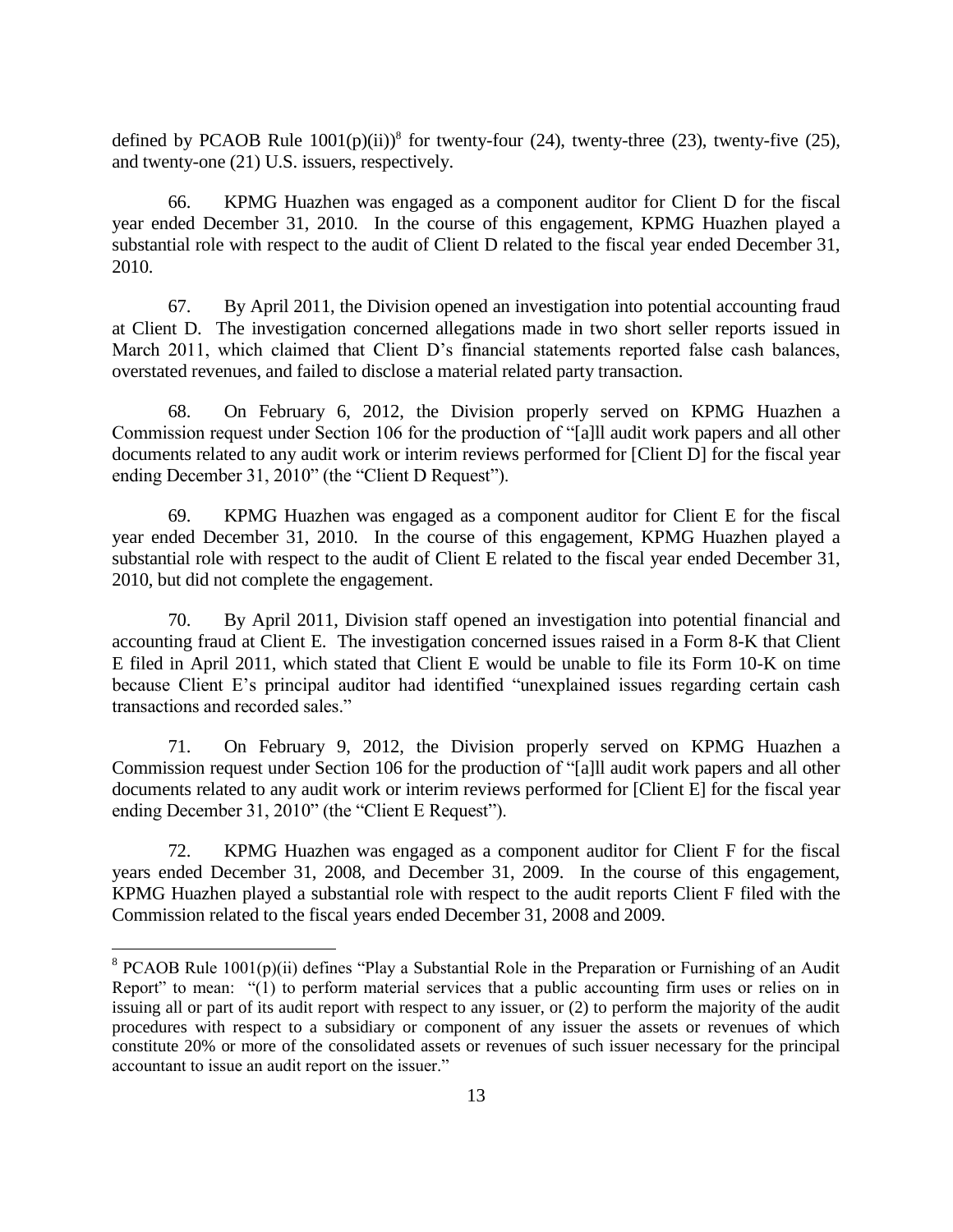73. Before February 2012, Division staff opened an investigation involving potential financial and accounting fraud at Client F. The investigation related to issues raised in a pair of disclosures made by Client F in early 2011:

- a. In March 2011, Client F disclosed that it was conducting an internal investigation into "potentially serious discrepancies" in its financial statements for the year ended December 31, 2010, and
- b. In May 2011, Client F disclosed that its principal auditor had resigned after identifying what they considered "potentially serious discrepancies and/or unexplained issues relating to [Client F]'s financial records," in response to which Client F failed to take adequate remedial action.

74. On February 3, 2012, the Division properly served on KPMG Huazhen a Commission request under Section 106 for the production of "[a]ll audit work papers and all other documents related to any audit reports issued, audit work performed, or interim reviews conducted for [Client F] from January 1, 2008 to the present" (the "Client F Request").

75. By letter dated March 27, 2012, KPMG Huazhen, through its U.S. counsel, responded to the Client D Request, the Client E Request, and the Client F Request. KPMG Huazhen stated in the letter that the laws and regulations of the PRC prohibited the firm from providing the SEC directly with any of the requested audit workpapers and related documents. KPMG Huazhen did not include any of the requested audit workpapers or related documents with its March 27 response.

76. In May 2012, the Division issued to KPMG Huazhen a Wells notice that the Division intended to recommend institution of proceedings against KPMG Huazhen because, in the Division's view, KPMG Huazhen had willfully refused to comply with the Client D Request, the Client E Request, and the Client F Request.

77. On December 3, 2012, the Commission instituted these proceedings against KPMG Huazhen under Rule 102(e) based on KPMG Huazhen's conduct with respect to the Client D Request, the Client E Request, and the Client F Request. KPMG Huazhen did not produce audit workpapers or related documents responsive to any of the requests to the Commission before the December 3, 2012 OIP.

## **5. Requests To PwC Shanghai**

 $\overline{a}$ 

78. On or around April 26, 2004, PwC Shanghai<sup>9</sup> applied for registration with the PCAOB as required by Sarbanes-Oxley, 15 U.S.C. § 7212. The PCAOB confirmed PwC

<sup>&</sup>lt;sup>9</sup> On July 8, 2013, PricewaterhouseCoopers Zhong Tian LLP filed with the Public Company Accounting Oversight Board a notification on Form 4 that PricewaterhouseCoopers Zhong Tian LLP had succeeded to the registration status of its predecessor, PricewaterhouseCoopers Zhong Tian CPAs Limited Company.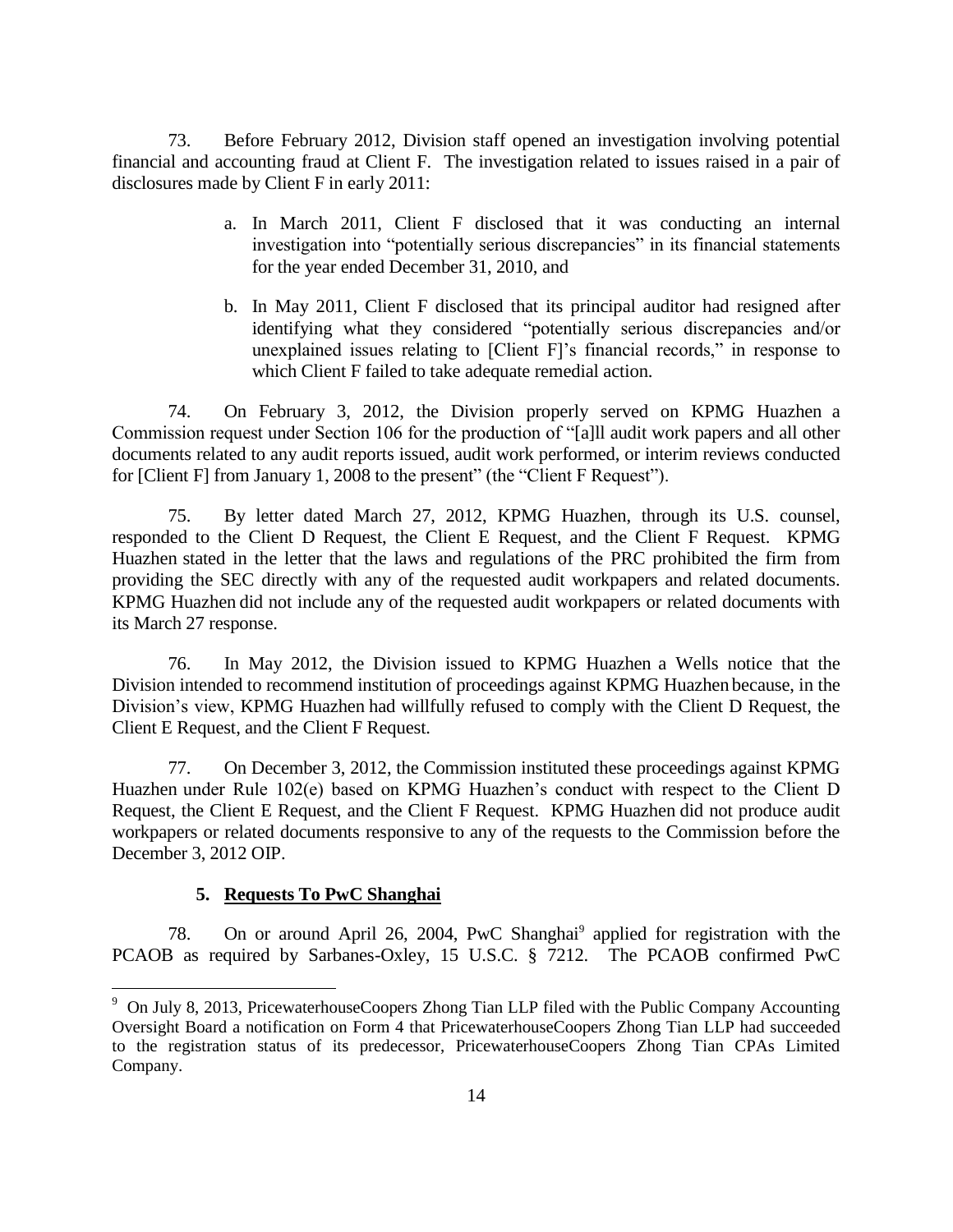Shanghai's registration as a foreign public accounting firm in a letter dated July 13, 2004. PwC Shanghai has remained registered with the Board since that time.

79. PwC Shanghai knew when it registered with the PCAOB that the PCAOB or the SEC could request documents under Section 106, as originally enacted as part of Sarbanes-Oxley.

80. PwC Shanghai knew when it registered with the PCAOB that there were possible conflicts between its obligations under U.S. and Chinese law. PwC Shanghai described possible conflicts of law in its April 26, 2004 PCAOB registration filing that included a legal opinion.

81. The Board's July 13, 2004 letter confirming PwC Shanghai's registration stated that, although PwC Shanghai had not provided with its application a "Consent to Cooperate" with Board inspections and requests for documents, "the Board's approval of Pricewaterhouse's registration . . . does not relieve Pricewaterhouse of the obligation to cooperate in and comply with Board demands (including for documents or testimony) and to enforce such cooperation and compliance by Pricewaterhouse's associated persons. If Pricewaterhouse prepares or issues, or plays a substantial role in preparing or issuing, an audit report with respect to any issuer . . . U.S. law and the Board's rules impose cooperation and compliance requirements that apply to Pricewaterhouse despite the absence of a consent."

82. In March 2011, pursuant to Sarbanes-Oxley Section 106(d), as amended by Dodd-Frank, PwC Shanghai designated PricewaterhouseCoopers LLP ("PwC US"), the United States member firm of PwCIL, as its agent for receiving service of document requests under Section 106. In so doing, PwC Shanghai confirmed its understanding that the PCAOB or the SEC could request documents under Section 106.

83. PwC Shanghai knew at all relevant times it was possible that it could not, consistent with Chinese law, produce documents directly to the SEC in response to requests for documents under Sarbanes-Oxley Section 106. PwC Shanghai also knew, no later than upon the enactment of Dodd-Frank, in 2010, and at all times subsequent, that the Commission retained the power to deny PwC Shanghai the privilege of appearing or practicing before the Commission to the extent PwC Shanghai willfully refused to comply with requests for documents under Sarbanes-Oxley Section 106.

84. In the PCAOB reporting years 2010, 2011, 2012, and 2013, PwC Shanghai issued audit reports for seventeen (17), twenty-seven (27), thirty-one (31), and twenty-three (23) U.S. issuers, respectively.

85. PwC Shanghai was engaged to audit the financial statements of Client H for the fiscal year ended December 31, 2010. In the course of this engagement, PwC Shanghai performed audit work on behalf of Client H related to the fiscal year ended December 31, 2010. PwC Shanghai did not issue any audit report with respect to Client H.

86. By March 2011, the Division opened an investigation into potential accounting fraud at Client H. The investigation concerned public allegations of accounting fraud and market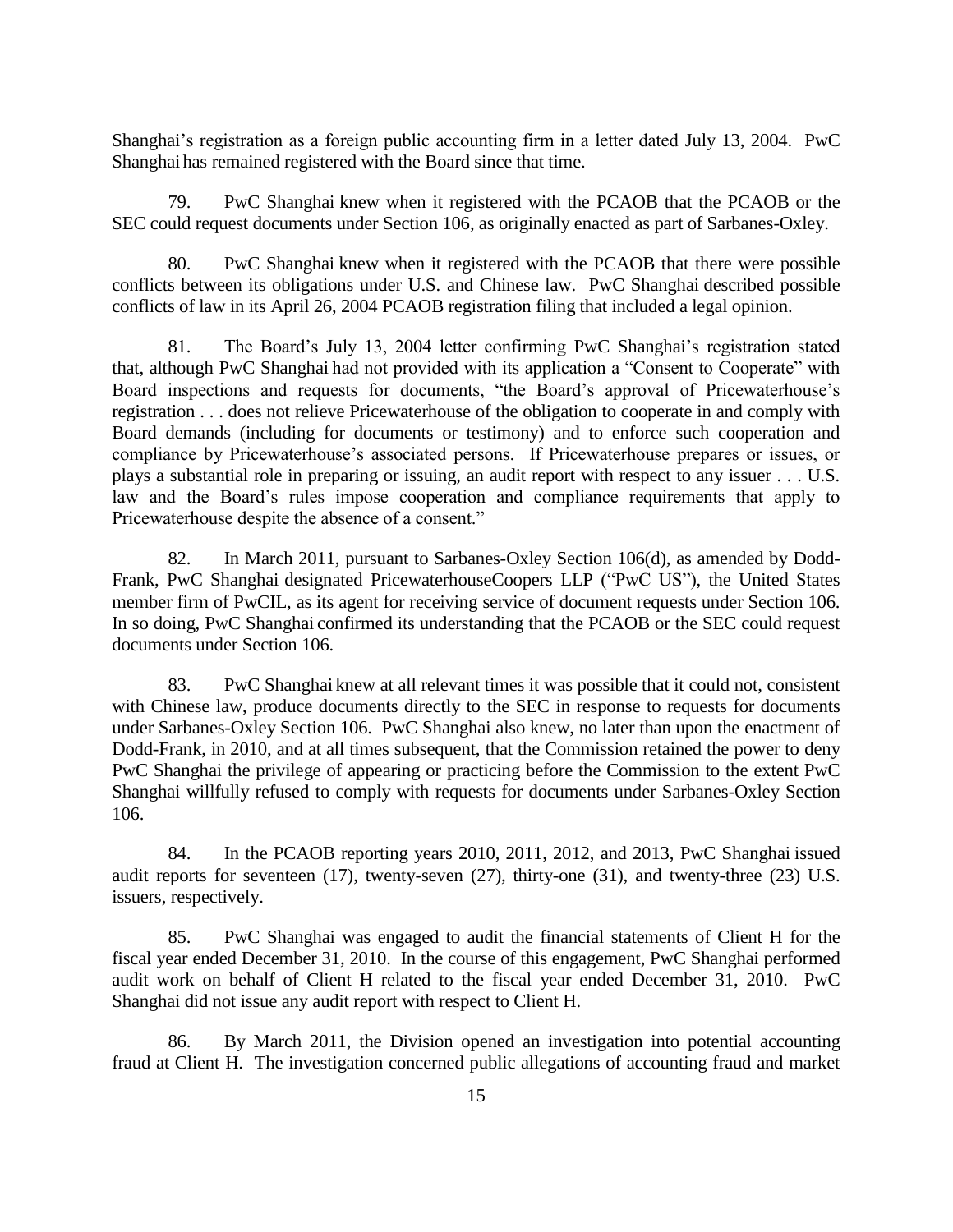manipulation at Client H. Certain internet reports alleged, among other things, that Client H overstated revenue and earnings by accounting for lease revenues upfront instead of recognizing this revenue over the duration of the leases, and that there were discrepancies between Client H's cash flow and reported net income.

87. On February 8, 2012, the Division properly served on PwC Shanghai a Commission request under Section 106 for the production of "[a]ll audit work papers and all other documents related to any audit work or interim reviews performed for [Client H] for the fiscal year ending December 31, 2010" (the "Client H Request").

88. By letter dated April 12, 2012, PwC Shanghai, through its U.S. counsel, responded to the Client H Request. PwC Shanghai stated in the letter that the laws and regulations of the PRC prohibited the firm from providing the SEC directly with the requested audit workpapers and related documents. PwC Shanghai did not include any of the requested audit workpapers or related documents with its response.

89. In April 2012, the Division issued to PwC Shanghai a Wells notice that the Division intended to recommend institution of proceedings against PwC Shanghai because, in the Division's view, PwC Shanghai had willfully refused to comply with the Client H Request.

90. PwC Shanghai was engaged to audit the financial statements of Client I for the fiscal year ended December 31, 2010. In the course of this engagement, PwC Shanghai performed audit work on behalf of Client I related to the fiscal year ended December 31, 2010. PwC Shanghai did not issue any audit report with respect to Client I.

91. By March 2011, Division staff opened an investigation involving potential financial and accounting fraud at Client I. The investigation focused on potential accounting irregularities, undisclosed related party transactions, misappropriation of corporate assets, and market manipulation.

92. On March 22, 2012, the Division properly served on PwC Shanghai a Commission request under Section 106 for the production of "[a]ll audit work papers and all other documents related to any audit work performed for [Client I] for the fiscal year ending December 31, 2010" (the "Client I Request").

93. By letter dated April 12, 2012, PwC Shanghai, through its U.S. counsel, responded to the Client I Request. PwC Shanghai stated in the letter that the laws and regulations of the PRC prohibited the firm from providing the SEC directly with the requested audit workpapers and related documents. PwC Shanghai did not include any of the requested audit workpapers or related documents with its response.

94. In April 2012, the Division issued to PwC Shanghai a Wells notice that the Division intended to recommend institution of proceedings against PwC Shanghai because, in the Division's view, PwC Shanghai had willfully refused to comply with the Client I Request.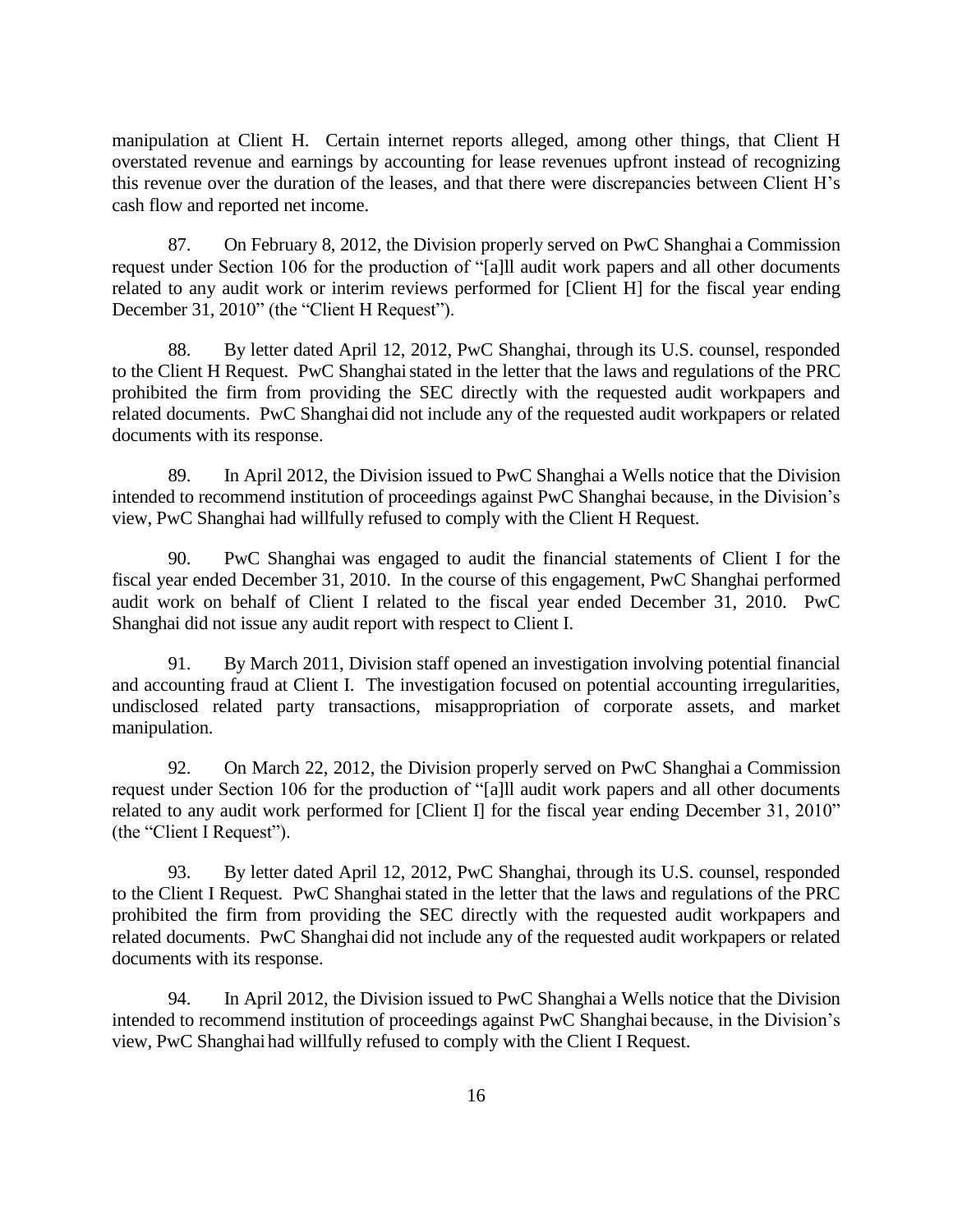95. On December 3, 2012, the Commission instituted these proceedings against PwC Shanghai under Rule 102(e) based on PwC Shanghai's conduct with respect to the Client H Request and the Client I Request. PwC Shanghai did not produce audit workpapers and related documents responsive to either request to the Commission before the December 3, 2012 OIP.

96. In November 2013, PwC Shanghai produced audit workpapers and related documents concerning Client I to the CSRC, in response to a request that PwC Shanghai had received from the CSRC. In March 2014, PwC Shanghai audit workpapers and related documents concerning Client I were provided by the CSRC to the SEC.

## **E. FACTS CONCERNING COMMISSION REQUESTS FOR ASSISTANCE UNDER INTERNATIONAL SHARING PROTOCOLS**

97. Before the December 3, 2012 OIP, in connection with Division investigations, the SEC's Office of International Affairs sent a number of requests for assistance to the CSRC pursuant to the International Organization of Securities Commissions ("IOSCO") Multilateral Memorandum of Understanding ("MMOU"), seeking DTTC's audit workpapers and related documents concerning certain of the firm's clients. The SEC did not receive any of the requested documents before the December 3, 2012 OIP. Meanwhile, the SEC issued the nine requests under Section 106 of Sarbanes-Oxley to the Settling Respondents, as described above in Section III.D, among other Section 106 requests.

98. In July 2013, after the start of the hearing in this proceeding, the CSRC produced to the SEC a set of DTTC's audit workpapers concerning a firm client that is unrelated to Clients A through I listed above. The SEC had requested these workpapers from the CSRC before the December 3, 2012 OIP. The July 2013 production was the first time that the CSRC provided audit workpapers to the SEC under any international sharing protocols.<sup>10</sup>

99. After the July 2013 production, the SEC received productions from the CSRC for DTTC Clients A and G, in response to requests that the SEC had made under the IOSCO MMOU before the May 9, 2012 OIP. Also after the July 2013 production, the SEC sought and received productions from the CSRC for EYHM Clients B and C, and PwC Shanghai Client I, as described above in Section III.D. To date, the SEC has not sought the assistance of the CSRC in obtaining audit workpapers and related documents for KPMG Huazhen's Client D, Client E, and Client F, or for PwC Shanghai Client H.

 $\overline{a}$ 

 $10$  The audit workpapers produced by the CSRC in July 2013, concerning DTTC client Longtop Financial Technologies Limited ("Longtop"), were also the subject of a subpoena enforcement action brought by the SEC against DTTC in federal district court, *SEC v. DTTC*, 1:11mc00512-GK (D.D.C.). That action was dismissed without prejudice following supplemental productions of DTTC documents received by the SEC from the CSRC in January 2014. DTTC's non-production of the Longtop documents directly to the SEC is not the basis of any Division claim against DTTC in this proceeding.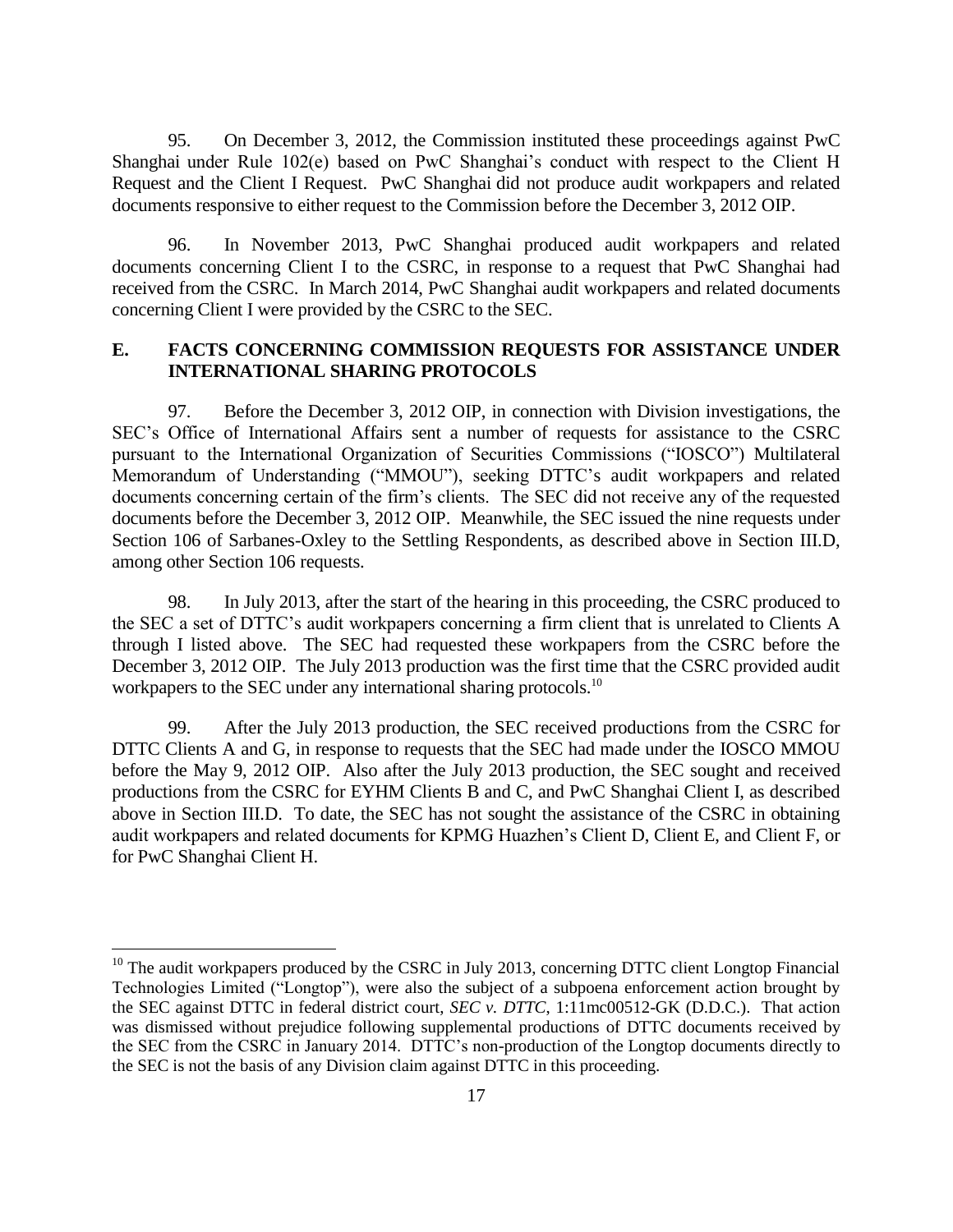## **F. VIOLATIONS**

 $\overline{a}$ 

100. As noted, Rule 102(e)(1)(iii) of the Commission's Rules of Practice provides that "[t]he Commission may censure a person or deny, temporarily or permanently, the privilege of appearing or practicing before it in any way to any person who is found . . . [t]o have willfully violated . . . any provision of the Federal securities laws or the rules and regulations thereunder." 17 C.F.R. § 201.102(e)(1)(iii).<sup>11</sup> Rule 102(e) "provides the Commission with a means to ensure that the professionals on whom it relies 'perform their tasks diligently.'" *Marrie v. SEC*, 374 F.3d 1196, 1200 (D.C. Cir. 2004) (quoting *Touche Ross & Co. v. SEC*, 609 F.2d 570, 582 (2d Cir. 1979)). The rule "is directed at protecting the integrity of the Commission's own processes, as well as the confidence of the investing public in the integrity of the financial reporting process." *Marrie*, 374 F.3d at 1200.

101. Section 106(b) of Sarbanes-Oxley provides that a foreign public accounting firm that "performs audit work . . . shall . . . produce the audit work papers of the foreign public accounting firm and all other documents of the firm related to any such audit work . . . to the Commission . . . upon request of the Commission." 15 U.S.C. § 7216(b)(1). A foreign public accounting firm that willfully violates Section 106(b) is subject to sanction under Rule  $102(e)$ .<sup>12</sup>

102. Sarbanes-Oxley Section 106(e) identifies certain conduct that must be considered a violation under Section 106. Specifically, Section 106(e) states that "[a] willful refusal to comply, in whole or in part, with any request by the Commission . . . under this section, shall be deemed a violation of this Act." 15 U.S.C. § 7216(e). Thus, Rule  $102(e)(1)(iii)$  and Section 106(e), considered together, provide that the Commission may censure, or deny, temporarily or permanently, the privilege of appearing or practicing before it in any way, a foreign public accounting firm that is found to have willfully refused to comply with a Commission request for documents covered by Section  $106(b)$ .<sup>13</sup>

103. During the relevant time period, each Settling Respondent was a foreign public accounting firm. In addition, the Commission properly served each Settling Respondent with at least two requests under Section 106(b) pertaining to clients or former clients as to which that Settling Respondent had "perform[ed] audit work." In response to these requests, the Settling

<sup>&</sup>lt;sup>11</sup> Similarly, Section 4C of the Exchange Act provides, "The Commission may censure any person, or deny temporarily or permanently, to any person the privilege of appearing or practicing before the Commission in any way, if that person is found . . . to have willfully violated, or willfully aided and abetted the violation of, any provision of the securities laws or the rules and regulations issued thereunder." 15 U.S.C. § 78d-3(a)(3).

<sup>&</sup>lt;sup>12</sup> Furthermore, under Section 3(b) of Sarbanes-Oxley, a violation of Section 106 is to be treated as a violation of the Exchange Act. *See* 15 U.S.C. § 7202(b)(1) ("A violation . . . of this Act . . . shall be treated for all purposes in the same manner as a violation of the Securities Exchange Act of 1934 . . . .").

<sup>13</sup> *See Gearhart & Otis, Inc. v. SEC*, 348 F.2d 798, 803 (D.C. Cir. 1965) (discussing meaning of "willfully" under Section 15(b) of the Exchange Act); *Wonsover v. SEC*, 205 F.3d 408, 414-415 (D.C. Cir. 2000).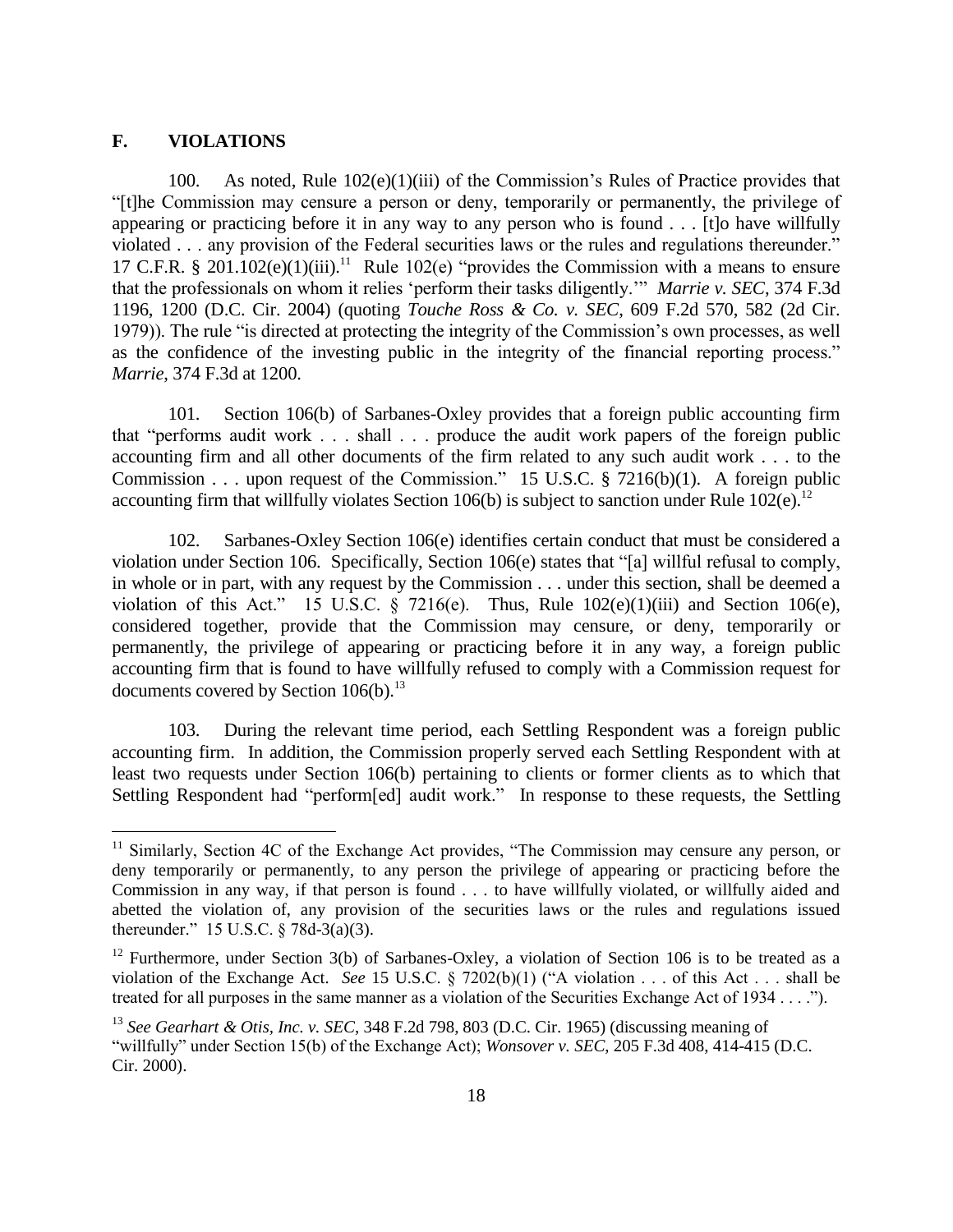Respondents informed the Division in writing that they could not, consistent with Chinese law, produce documents directly to the Division. The Division did not receive any of the requested audit workpapers or related documents before this Current Proceeding was instituted.

#### **G. FINDINGS**

104. Based on the foregoing and for the purposes of this Order, the Commission finds that each Settling Respondent willfully refused to comply with the requests that were issued to it under Section 106, and each Settling Respondent willfully violated Section 106 of the Sarbanes-Oxley Act.

## **H. UNDERTAKINGS TO MAKE PAYMENTS**

105. Pursuant to the Offers, each Settling Respondent has undertaken to pay \$500,000. The Settling Respondents will make their respective payments within thirty (30) days of the issuance of this Order. If timely payment is not made, additional interest shall accrue pursuant to 31 U.S.C. § 3717. Payment shall be made in one of the following ways:

- (1) The Settling Respondent may transmit payment electronically to the Commission, which will provide detailed ACH transfer/Fedwire instructions upon request;
- (2) The Settling Respondent may make direct payment from a bank account via Pay.gov through the SEC website at http:/www.sec.gov/about/offices/ofm/htm; or
- (3) The Settling Respondent may pay by certified check, bank cashier's check, or United States postal money order, made payable to the Securities and Exchange Commission and hand-delivered or mailed to:

Enterprise Services Center Accounts Receivable Branch HQ Bldg., Room 181, AMZ-341 6500 South MacArthur Boulevard Oklahoma City, OK 73169

Payments by check or money order must be accompanied by a cover letter identifying the Settling Respondent as a Respondent in this proceeding, and the file numbers of this proceeding; a copy of the cover letter and check or money order must be sent by overnight commercial mail service to David Mendel, Assistant Chief Litigation Counsel, Division of Enforcement, Securities and Exchange Commission, 100 F Street N.E., Mail Stop 5971, Washington, DC 20549-5971. The Commission shall remit the funds paid pursuant to this paragraph to the United States Treasury. In determining whether to accept the Offers, the Commission has considered this undertaking by Settling Respondents.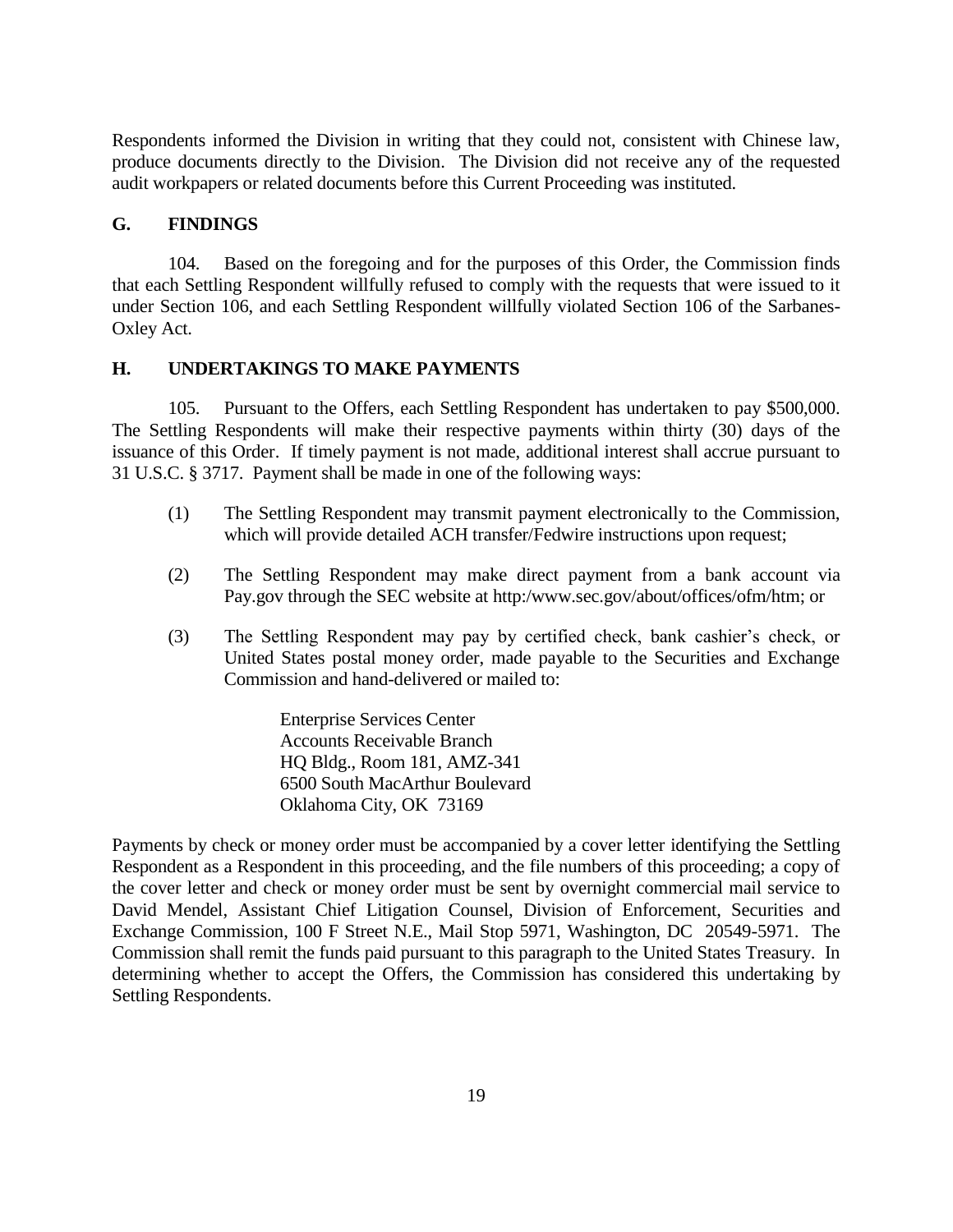#### **I. STAY OF THIS PROCEEDING**

106. In light of the Procedures and Undertakings as to Future Requests, And Possible Additional Proceedings and Remedies set forth below in Section III.J of this Order, this proceeding (the "**Current Proceeding**") is stayed as follows:

- a. The stay applies to the Settling Respondents' petition seeking review of the Initial Decision of the Administrative Law Judge, dated January 22, 2014 (the "Initial Decision"), and to the Division's petition for review of the Initial Decision's handling of remedies as to the Settling Respondents, and to any federal court appeal from the result of either such petition for review.
- b. The stay is conditioned on the Current Proceeding not being restarted pursuant to paragraph 5 of Section III.J of this Order.
- c. In the event the Current Proceeding is restarted, the Commission may resolve all issues as to liability and remedies raised by the OIPs in this proceeding, including all defenses previously raised by the Settling Respondents, consistent with the Commission's May 9, 2014 order granting the parties' petitions for review in the Current Proceeding. Under the Restart scenario, the Commission may resolve, among other issues, whether the OIP in the Current Proceeding was properly served on the Settling Respondents, whether the conduct of the Settling Respondents constitutes a willful violation of Section 106, and whether any or all of the Settling Respondents should be censured or denied the privilege of appearing and practicing before the Commission pursuant to Section 106 of Sarbanes-Oxley and Rule 102(e). Accordingly, in the event of a Restart, this Order and the findings herein shall be without prejudice to any claims, arguments, or defenses that a Settling Respondent or the Division may assert in connection with the petitions for review or in any other proceeding that does not arise under paragraph 3 or paragraph 4 of Section III.J of this Order, except that the facts set forth in Annex A (which are repeated in Section III, Sub-Sections B, C, and D of this Order) shall remain admitted by the Settling Respondents for all purposes. Upon the Division's filing of a notice that the Current Proceeding is restarted in accordance with paragraph 5 of Section III.J of this Order, the Current Proceeding will resume from its current status and the Commission will re-set a briefing schedule for consideration of the parties' respective petitions for review, as appropriate.
- d. Nothing in this Order, the Offers, or the undertakings shall derogate from the Settling Respondents' rights to appeal any decision of the Commission in the Current Proceeding to the Federal Courts, and in any proceedings before the Commission or the Federal Courts to make all such arguments as are currently available to them. Except for the facts that the Settling Respondents expressly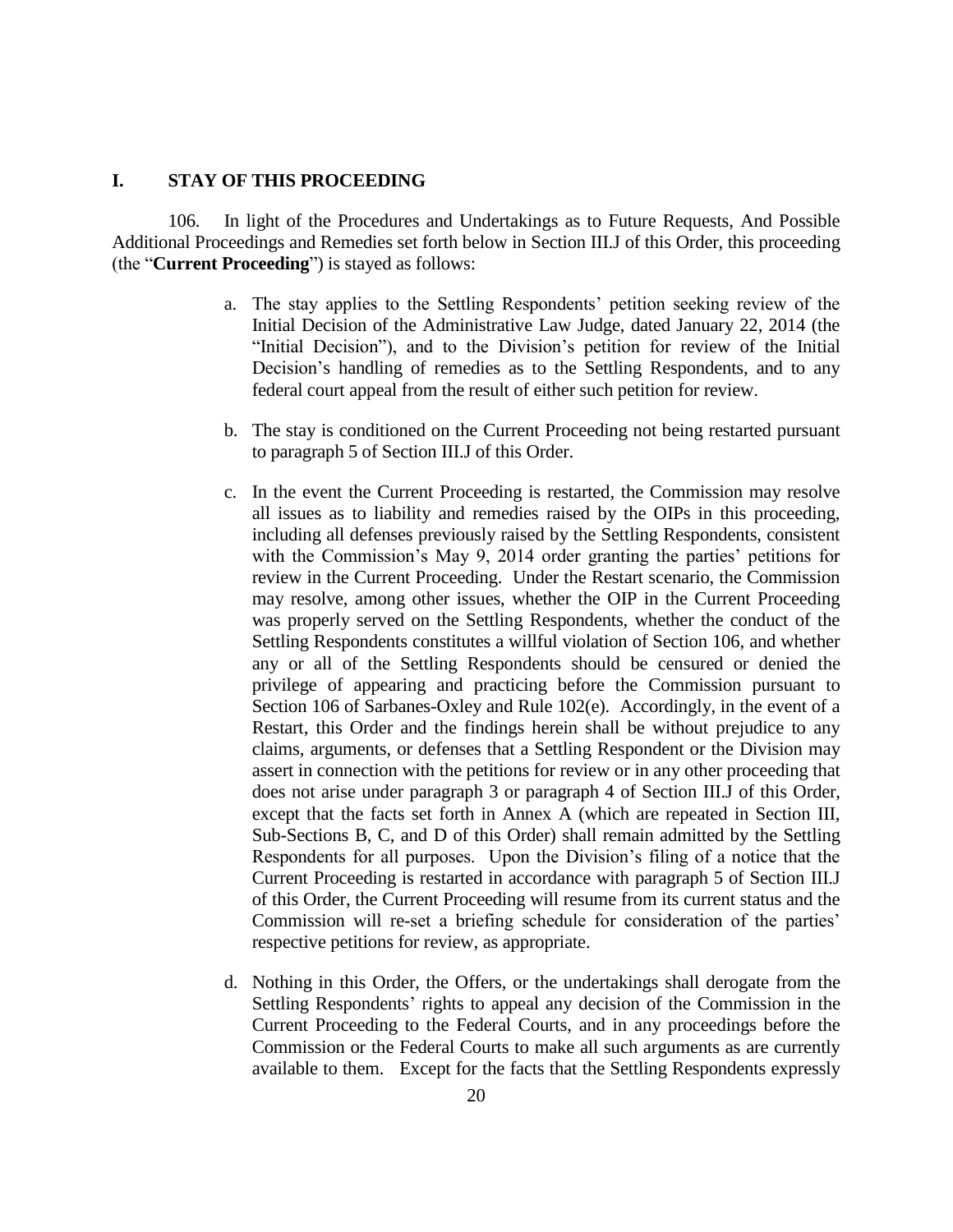agree to and admit in Annex A, which are repeated in Section III, Sub-Sections B, C, and D of this Order, nothing in this Order or the discussions leading to it may be used as an admission in the Current Proceeding in the event it is restarted.

## **J. PROCEDURES AND UNDERTAKINGS AS TO FUTURE REQUESTS, AND POSSIBLE ADDITIONAL PROCEEDINGS AND REMEDIES**

- 1. The Settling Respondents and the Division will abide by the procedures set forth in this Section III.J of this Order with respect to future requests for documents covered by Section 106(b) of Sarbanes-Oxley ("**Procedures**"), during the four-year period prescribed by paragraph III.J.7 of this Order. Nothing in the Procedures reflects a determination by the Division or Commission as to the scope of obligations of any foreign public accounting firm under Section 106 of Sarbanes-Oxley, or the steps the Division should or must take in connection with a foreign public accounting firm's satisfaction of its obligations under Section 106. Requests for documents under these Procedures are deemed "covered by Section 106(b) of Sarbanes-Oxley" without regard to whether the relevant Settling Respondent prepared, furnished, or issued any audit report concerning the client for which the documents are sought, and without prejudice to any arguments a Settling Respondent may have with respect to the application of Section 106 in a Restart of the Current Proceeding or any future proceeding based on Section 106 that does not arise under paragraph 3 or paragraph 4 of Section III.J of this Order. All references to "paragraphs" in Section III.J of this Order are references to the numbered paragraphs 1 through 8 that appear in Section III.J of this Order, unless expressly indicated otherwise.
- 2. The following Procedures will apply to future SEC requests for production of documents covered by Section 106(b) of Sarbanes-Oxley from the Settling Respondents:
	- i. The Division agrees that, on its own or through other SEC staff (such as the SEC's Office of International Affairs), it will in the first instance issue a request for assistance to the CSRC in respect of such documents under international sharing mechanisms (including, to the extent available, the IOSCO MMOU). On or about the date on which such a request for assistance is sent, the SEC or the Division will do one or both of the following:
		- A. Issue a new Section 106 request (mirroring the request made to the CSRC) to the relevant Settling Respondent through its designated U.S. agent. Unless the Division has already provided notice that it is terminating the stay pursuant to paragraph 5 below, the new Section 106 request shall expressly state that, pursuant to Section 106(f), the Division agrees to accept production of documents in accordance with these Procedures; and/or
		- B. Provide the relevant Settling Respondent with notice of the request for assistance that was sent to the CSRC, specifying the documents sought by the Division.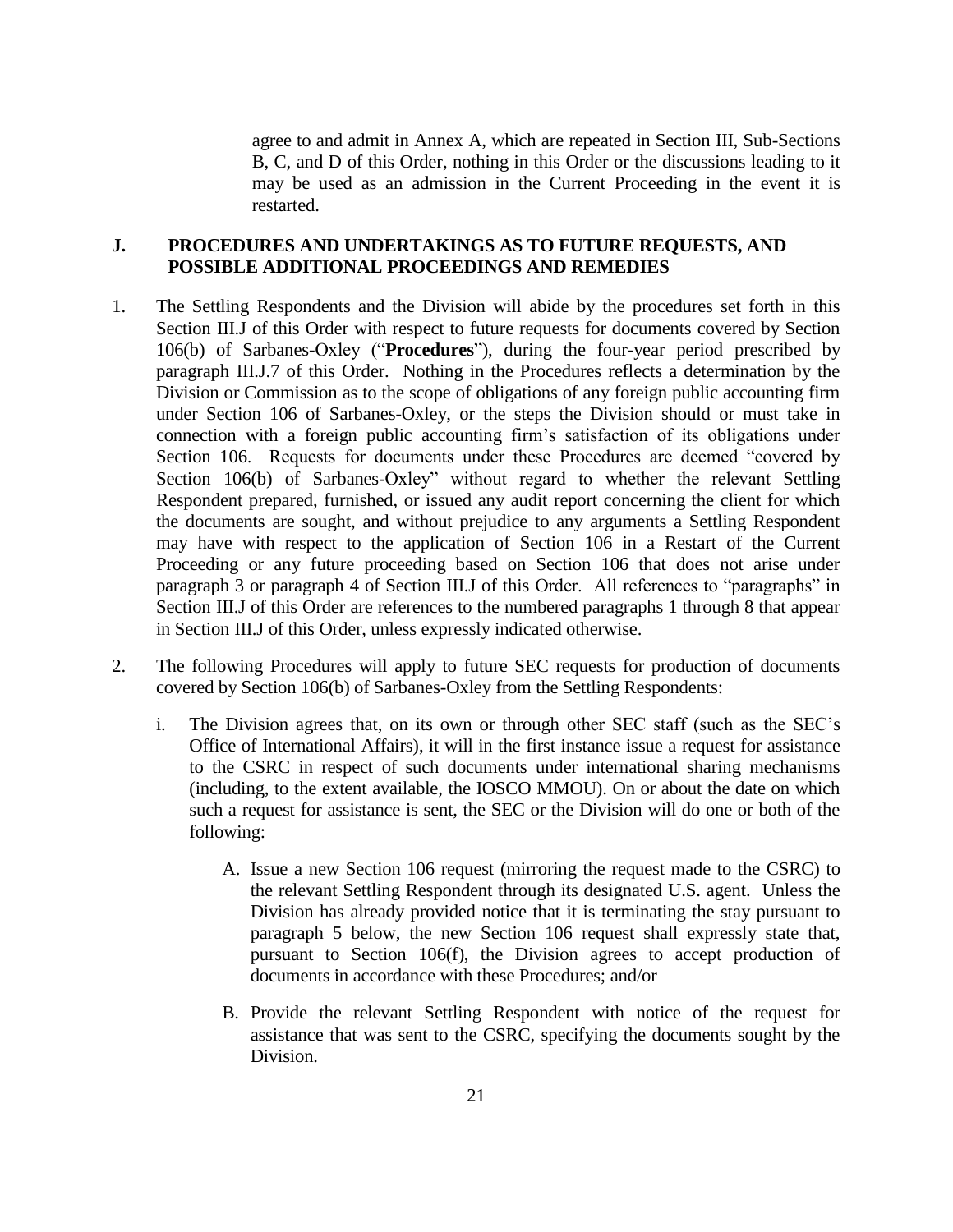References in Section III.J of this Order to the CSRC mean the CSRC and/or such other Chinese authority/ies as may be charged from time to time by the Chinese government with liaising with the SEC on matters of cross-border information-sharing and cooperation.

For the purpose of maximizing efficiency between the CSRC and the SEC in the handling of any request, to the extent practicable the Division will make reasonable efforts (1) to discuss the content of the request with outside counsel for the relevant Settling Respondent in the United States before the request is issued in connection with the Division's investigation; and (2) to consolidate follow-up inquiries with the CSRC in a minimal number of communications after the Division receives a production, and to set forth reasonable periods for responses to such inquiries. However, nothing in this sub-paragraph affects the Settling Respondents' undertakings under paragraph 2(ii) below, the potential remedies available in paragraphs 3 and 4 below, or the Division's ability to restart the Current Proceeding under paragraph 5 below.

- ii. The Settling Respondents undertake as follows:
	- A. Within ninety (90) days of receipt of a request under paragraph 2(i)(A) or (B) above, or within forty-five (45) days from the date the relevant Settling Respondent receives the first corresponding request from the CSRC ("**corresponding request**"), whichever is later, the relevant Settling Respondent will provide the Division with an initial declaration ("**initial declaration**") which states that the relevant Settling Respondent has produced all responsive documents to the CSRC for production to the SEC, subject to the following:
		- 1. If the Settling Respondent has determined to withhold documents (or portions of documents) under a claim of U.S. privilege, the declaration must attest that the Settling Respondent has described all such information on a privilege log in accordance with U.S. custom and practice ("**privilege log**");
		- 2. If the Settling Respondent has determined (subject to the CSRC's review) that documents (or portions of documents) should be withheld under Chinese law governing state sensitive information or state secrets, or for any other reason under Chinese law, including applicable privilege(s) under Chinese law, the declaration must attest that the Settling Respondent has described all such information on a withholding log ("**withholding log**"). The withholding log must (to the extent permissible under Chinese law) include the date on which the document was created; the document's author(s); all recipients of the document; the document's general subject matter; the reason for proposing the withholding; a description sufficient to identify where the document is located (or would have been located) in the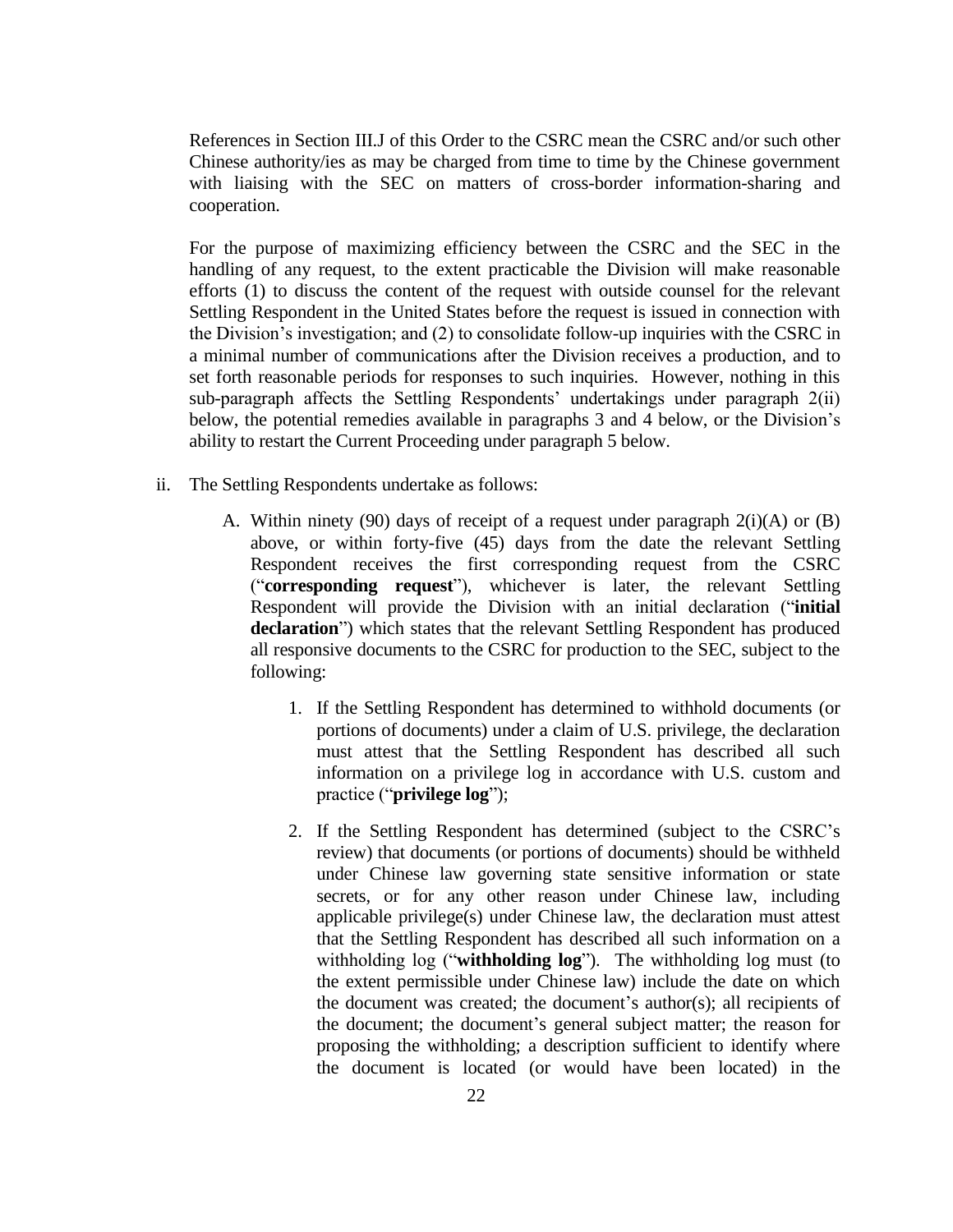production; and a unique identifying number (i.e., a bates number) for each page containing withheld information.

- 3. The Division, in its sole discretion, may authorize one or more extensions of the 90-day deadline (referenced in paragraph  $2(ii)(A)$ ) above) if the relevant Settling Respondent, in writing, requests and demonstrates good cause for such an extension before the expiration of such deadline.
- 4. If the relevant Settling Respondent determines not to provide the initial declaration within the 90-day deadline because the Settling Respondent is allowed additional time by virtue of the date on which it receives the first corresponding request from the CSRC in accordance with paragraph 2(ii)(A) above, the Settling Respondent will notify the Division in writing of this determination before the 90-day deadline expires. In addition, upon such notification by the Settling Respondent, or within five days of the Settling Respondent's receipt of the first corresponding request from the CSRC, whichever is later, the Settling Respondent will inform the Division in writing of the date on which it received the first corresponding request.
- B. The Settling Respondents will inform the CSRC in writing when they have completed preparation for production to the CSRC of all responsive documents, privilege logs and withholding logs in response to corresponding requests. The Settling Respondents will use all reasonable efforts to facilitate the SEC's receipt of all responsive documents, privilege logs, and withholding logs (finalized in accordance with the CSRC's directions) in as expeditious a manner as possible.
- C. Within ten (10) days of the SEC notifying the relevant Settling Respondent that production from the CSRC to the SEC has occurred, the relevant Settling Respondent will provide the Division directly with a certification that it has provided to the CSRC all documents responsive to the CSRC's corresponding request except information set forth on a privilege log, and, where applicable, that it has proposed (subject to the CSRC's review) that documents (or portions of documents) set forth on the withholding log should be withheld under Chinese law governing state sensitive information or state secrets, or for any other reason under Chinese law (**"certification of completeness"**). The certification of completeness must append all corresponding requests received by the Settling Respondent from the CSRC, and certified English translations thereof, and describe the Settling Respondent's search for the documents, and (to the extent permissible under Chinese law) the process by which it was determined that information included on the withholding log, if any, should be withheld.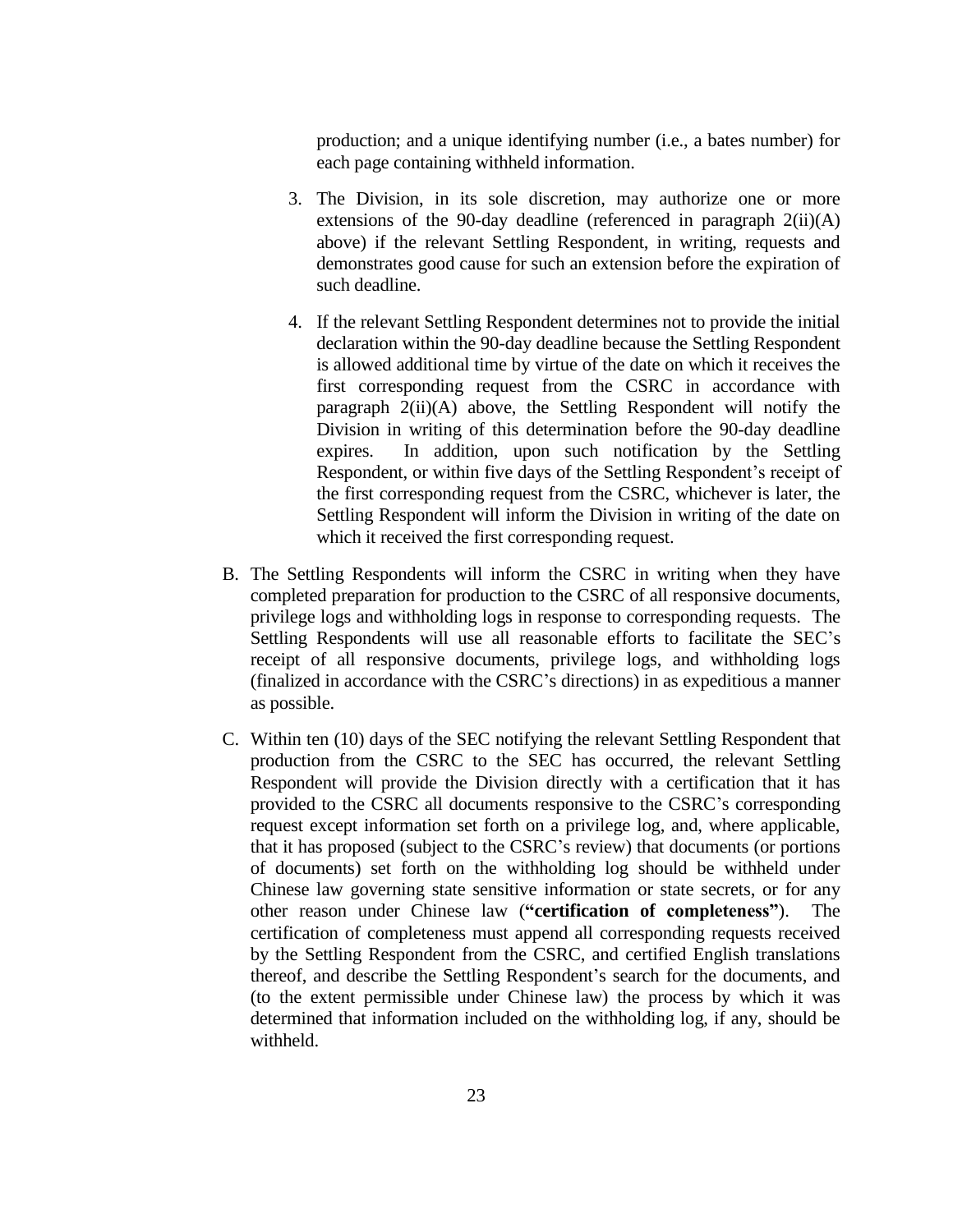- 3. Remedy in the form of an Automatic Bar. If the relevant Settling Respondent does not provide the initial declaration as required by paragraph 2(ii)(A) above **or** if the relevant Settling Respondent does not provide the certification of completeness as required by paragraph 2(ii)(C) above, the Division shall notify the relevant Settling Respondent of the failure and give the Settling Respondent twenty (20) days to cure the failure. If, within twenty (20) days of the request for cure by the Division, the relevant Settling Respondent does not provide the initial declaration as required by paragraph 2(ii)(A) above **or** the relevant Settling Respondent does not provide the certification of completeness as required by paragraph 2(ii)(C) above, the Commission, in its sole discretion, and without regard to the procedures set forth in Rule 5(c) of SEC's Informal and Other Procedures, 17 C.F.R. § 202.5(c), may determine that the relevant Settling Respondent has not complied with its obligations under this Order and thereupon enter, without further notice, an order of the Commission pursuant to Rule 102(e) in an agreed-upon form (attached as Annex B to this Order), that partially denies the Settling Respondent the privilege of practicing or appearing before the Commission, for a period of six (6) months, according to the terms set forth below (collectively the "**Partial Bar**").<sup>14</sup>
	- i. A Partial Bar is defined as follows:

 $\overline{a}$ 

- A. The Settling Respondent is prohibited from issuing an audit report, or otherwise serving as a principal auditor, for any issuer (as defined in Section  $2(a)(7)$  of Sarbanes-Oxley); and
- B. The Settling Respondent is prohibited from playing a 50% or greater role in the preparation or furnishing of an audit report for any issuer, meaning the Settling Respondent is prohibited from performing:
	- 1. Audit work that a public accounting firm uses or relies on in issuing all or part of its audit report with respect to any issuer, where the engagement hours or fees for such services constitute 50% or more of the total engagement hours or fees, respectively, provided by the principal auditor in connection with the issuance of all or part of its audit report with respect to any issuer; and
	- 2. The majority of audit work with respect to a subsidiary or component of any issuer, the assets or revenues of which constitute 50% or more of the consolidated assets or revenues of the issuer.
- ii. If two or more orders imposing a Partial Bar are issued under this paragraph 3 for a particular Settling Respondent (where each such remedy arises from a separate

 $14$  If an order in the form of Annex B is entered under this paragraph 3 of Section III.J of this Order, the information contained in brackets ("[. . . .]") in Annex B will be replaced by the relevant Settling Respondent's name and the other pertinent details indicated within those brackets.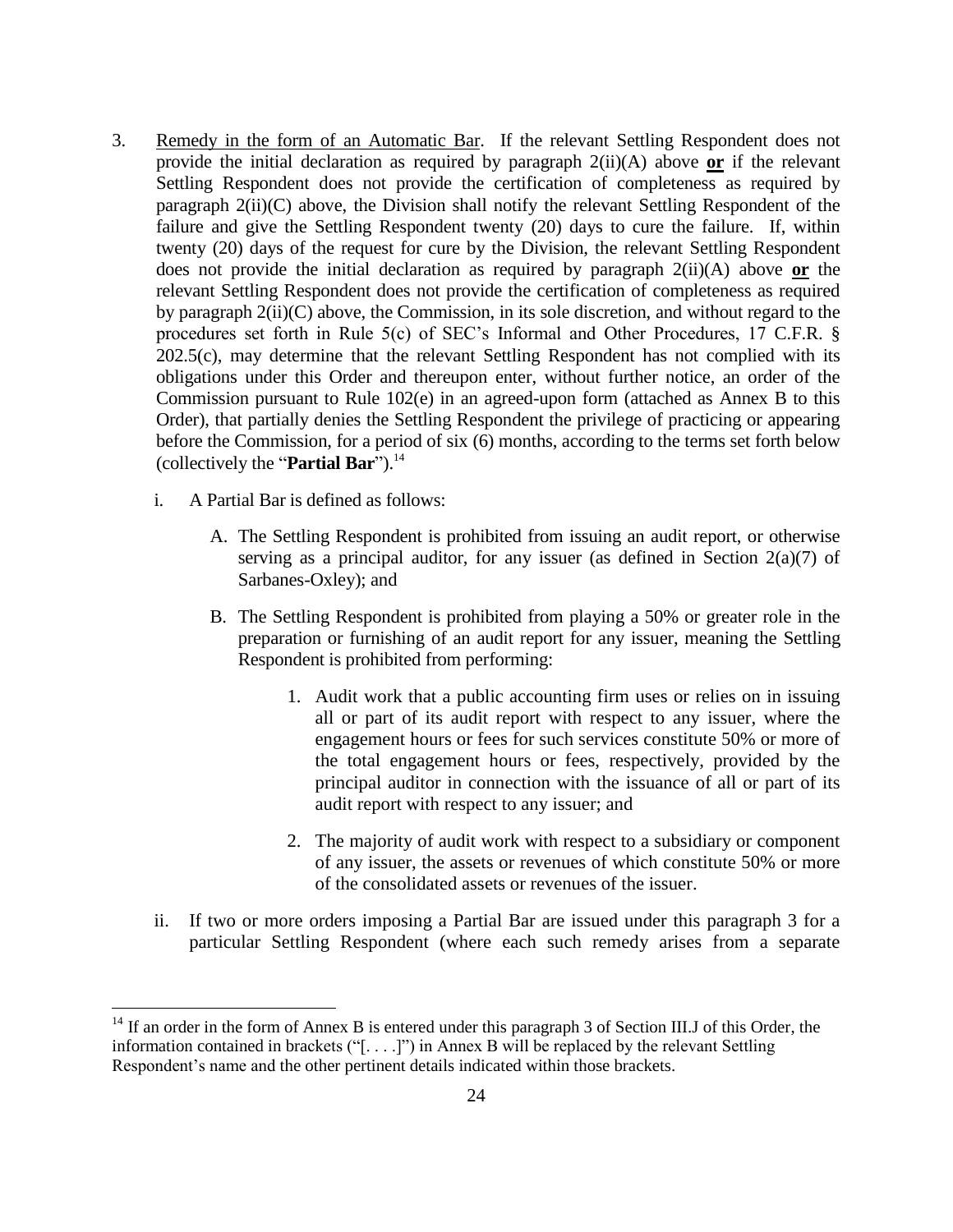investigation), the Partial Bars shall be imposed so that each Partial Bar runs its full six-month course in a non-concurrent fashion.

- iii. An Order imposing the remedy of a Partial Bar shall be final. There shall be no review by any federal court.
- 4. Remedy in the form of a Summary Proceeding. If the relevant Settling Respondent provides the initial declaration under paragraph 2(ii)(A) above **and/or** the certification of completeness under paragraph 2(ii)(C) above, but the Division believes that either or both of the documents so provided is inadequate or that the production which the Settling Respondent has made to the CSRC and in respect of which it has given a certificate of completeness is not materially complete (as defined below), the Division shall notify the relevant Settling Respondent of the inadequacy or material non-completeness which it asserts and give the Settling Respondent at least twenty (20) days to cure them or otherwise satisfy the Division. If after twenty (20) days the relevant Settling Respondent has not resolved the matter to the Division's satisfaction, the Commission, upon recommendation by the Division and without regard to the procedures set forth in Rule 5(c) of SEC's Informal and Other Procedures, 17 C.F.R. § 202.5(c), may issue an order instituting a summary administrative proceeding ("**Summary Proceeding**"). If the Commission decides to issue an OIP, a Summary Proceeding will commence as follows:
	- i. The purpose of the Summary Proceeding is to determine whether, in response to a request under the Procedures, the privilege log, withholding log, initial declaration, and/or certification of completeness is or are inadequate; whether U.S. privilege justifies the withholding of any responsive information; and whether the production to the CSRC is otherwise materially complete. These are the sole issues to be determined in a Summary Proceeding. A finding that is adverse to the Settling Respondent on one or more of these issues shall collectively constitute an "offense."
	- ii. The Summary Proceeding will be adjudicated by an assigned ALJ, who will issue a decision no later than either 180 days from the beginning of the proceeding or an extended date approved by the Commission. The relevant Settling Respondent will be afforded a reasonable opportunity to submit responses and briefs responding to any OIP instituting a Summary Proceeding in accordance with the SEC Rules of Practice. The Rules of Practice will govern the Summary Proceeding, except to the extent inconsistent with the terms of this Order.
	- iii. A Summary Proceeding may impose, for a first offense, a Partial Bar for a period of up to six (6) months. If, in the same Summary Proceeding or other Summary Proceedings, there is a finding of one or more additional offenses (each arising from a different investigation), the Summary Proceeding may impose a complete bar on appearing or practicing before the Commission for a period up to six (6) months per additional offense. Practice bars imposed for multiple offenses in a single Summary Proceeding may run consecutively. Additionally, whether or not a practice bar is imposed, the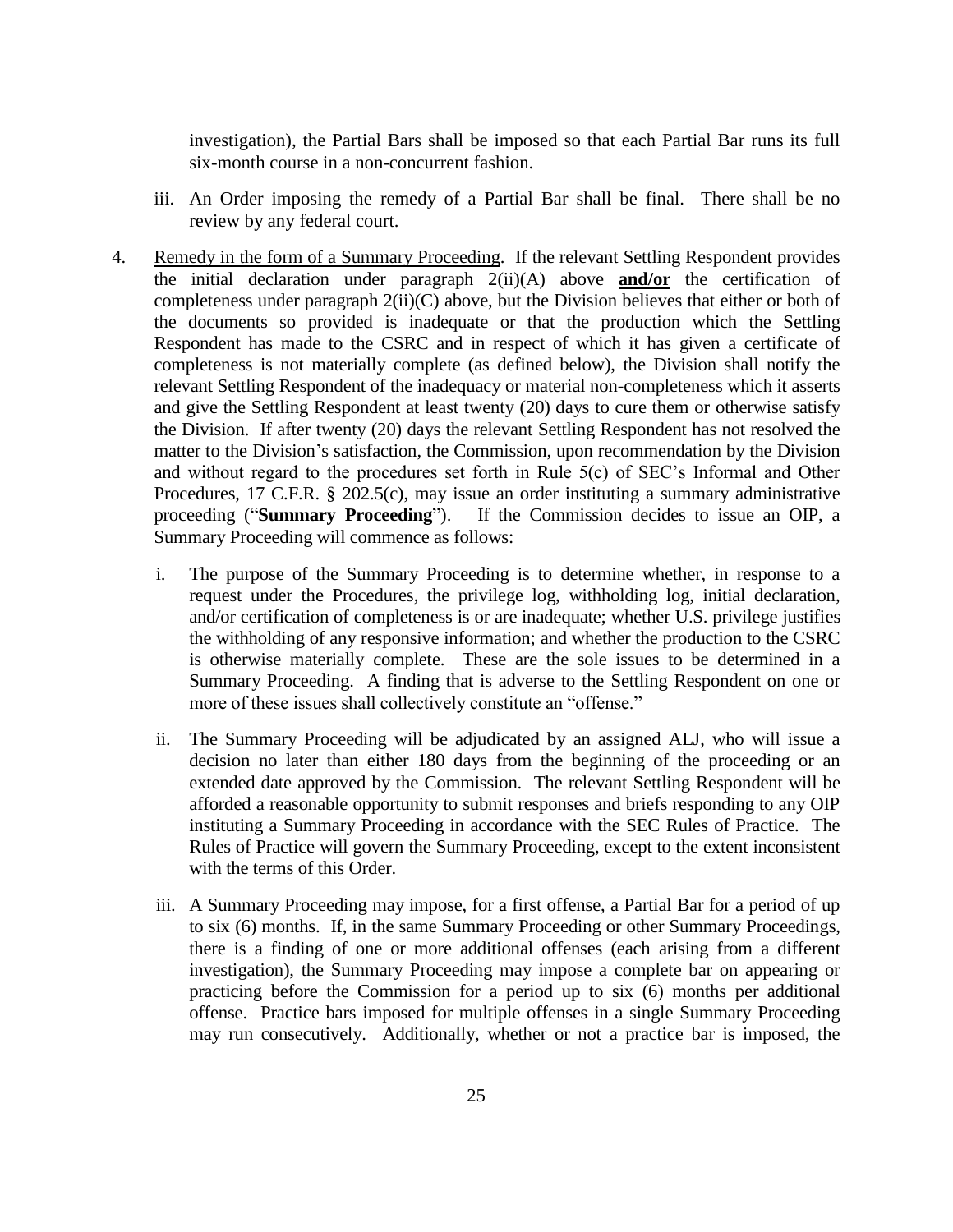Summary Proceeding may impose a censure on the relevant Settling Respondent and/or a monetary penalty up to U.S. \$750,000 per offense.

- iv. The Summary Proceeding decision shall be subject to Commission review in accordance with the SEC Rules of Practice. The Commission decision that resolves a petition for review of the ALJ's initial decision shall be final. There shall be no review by any federal court.
- v. A "materially complete" production is one concerning which a reasonably diligent search has been conducted by the relevant Settling Respondent to identify responsive documents and where all of the documents identified in such search have been collected by the relevant Settling Respondent and provided to the CSRC, together with an index as required by the CSRC, in accordance with Chinese law protocols. A Summary Proceeding shall not be commenced to determine whether a production is deficient because of documents that are described on a Withholding Log and withheld under a claim that they contain state secrets or state sensitive information. However, neither the definition of "materially complete" nor any limitation on the subject matter of a Summary Proceeding, set forth herein, reflects a determination by the Division or the Commission of the Settling Respondent's full production obligation under Section 106 of Sarbanes-Oxley. Additionally, the Division expressly reserves its rights to restart the Current Proceeding under the circumstances described in paragraph 5 below, including, but not limited to, where the Division has concerns about the nature or scope of withholdings in response to a certain number of requests under the Procedures.
- 5. Restarting of the Current Proceeding. If any Settling Respondent does not comply with its undertaking to make the payment specified in Section III.H of this Order **or** if the Division in its sole discretion at any time decides that, with respect to two or more requests made collectively to the Settling Respondents under the Procedures, (i) in the Division's view, it has not received a materially complete production and/or an adequate privilege log, withholding log, initial declaration, and/or certification of completeness, as described in paragraph 2(ii) above, and the Division has not commenced a Summary Proceeding based on the request; (ii) in the Division's view a substantial number of documents (or portions of documents) have been withheld from the production in violation of, or without justification under, U.S. law, including, but not limited to, Section 106 of Sarbanes-Oxley; or (iii) in the Division's view its receipt of a production has been substantially delayed (or not received at all) under the Procedures, the Division may recommend to the Commission that the stay referred to in Section III.I of this Order be terminated, and, after receiving approval by the Commission of its recommendation, provide notice to all of the Settling Respondents that the stay has been terminated.

Before deciding that a request forms the basis (or part of the basis) for restarting the Current Proceeding, the Division (on its own or through other SEC staff) will notify the CSRC of the alleged inadequacy and/or make reasonable inquiry of the CSRC of the likely duration of any delay or non-production. A production will not be deemed "substantially delayed" within the meaning of paragraph 5(iii) above if the production is received by the SEC within 225 days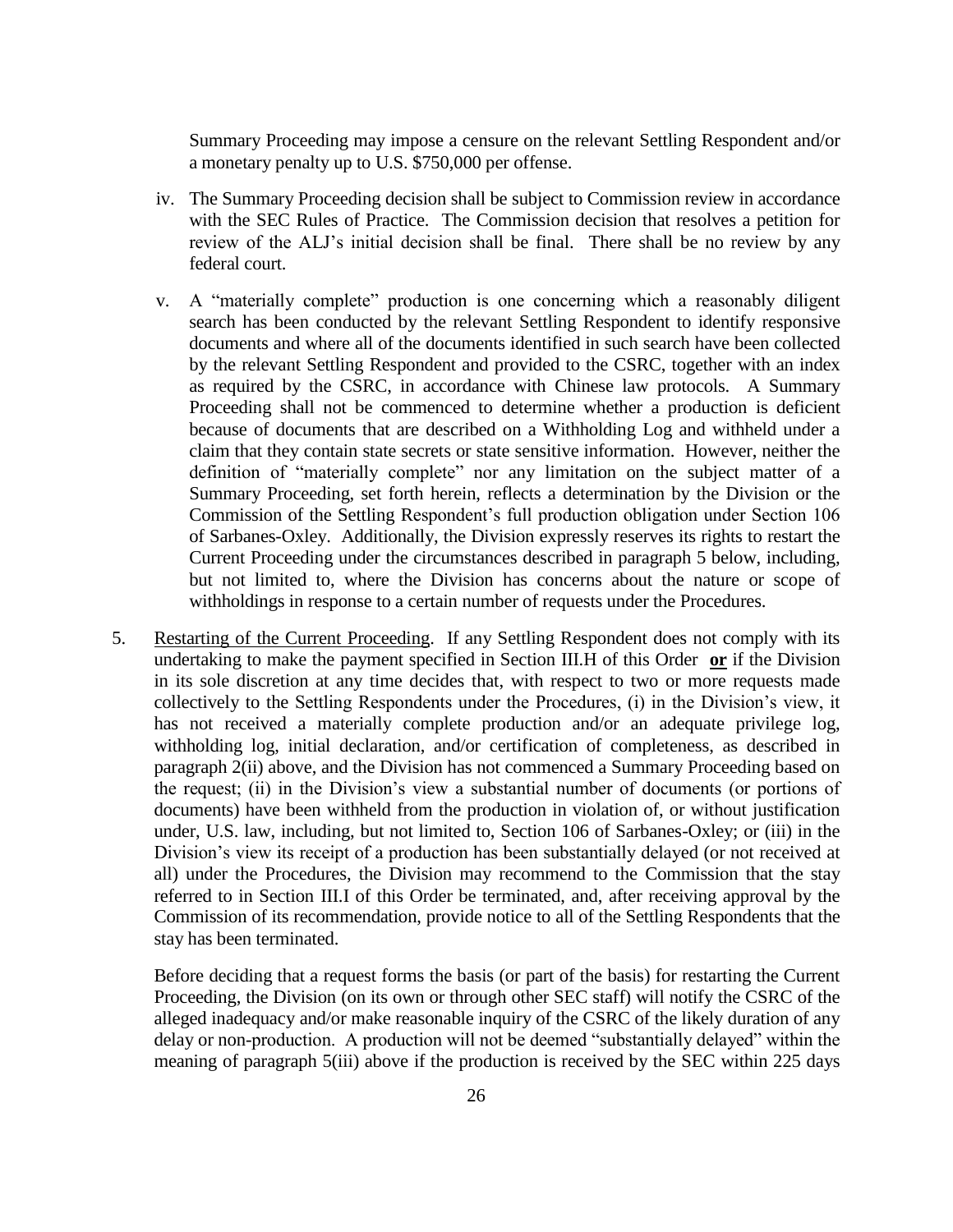of the date of the request made under paragraph 2(i) above (or within any period of time as specifically agreed between the SEC and the CSRC for a particular request) and, in the Division's view, the production is materially complete and accompanied by an adequate privilege log, withholding log, and certification of completeness as described in paragraph 2(ii) above. If a production is received by the Division more than 225 days after the date of the request under paragraph 2(i) above, the Division, in its sole discretion, will determine whether the production is "substantially delayed" within the meaning of paragraph 5(iii) above. In making this determination, the Division will not automatically conclude that a production is "substantially delayed" because it is received more than 225 days after the date of the request, but will consider the particular circumstances of the case, including the SEC staff's communications with the CSRC regarding the timing of production.

To the extent noncompliance with Section III.H of this Order or the matters under (i), (ii) and/or (iii) above in this paragraph 5 relate to fewer than all of the Settling Respondents, the Division, in its discretion, may request of the Settling Respondents that the stay be lifted only as to the relevant Settling Respondent(s) and, if all four of the Settling Respondents agree to lift the stay only as to the relevant Settling Respondent(s), the stay will be lifted only as to the relevant Settling Respondent(s). If not, the stay will be lifted as to all of the Settling Respondents. The Current Proceeding will then resume as to all or some of the Settling Respondents, and those parties' rights will be determined by the Commission or the Federal Courts (should the identified Settling Respondents appeal). The Division's "notice" under this agreement may be by any method reasonably calculated to provide such notice, including, but not limited to, by delivering (under any method set forth in Rule 150(c) of the SEC's Rules of Practice) a copy of such notice to the Settling Respondents' outside counsel in the United States **or** to the respective domestic registered public accounting firms or other United States agents that the Settling Respondents have designated for service under Section 106(d) of Sarbanes-Oxley, 15 U.S.C. § 7216(d). Except with respect to paragraph 5(i) above, the Division's prerogatives under this paragraph are entirely separate from any remedy it may seek under paragraph 4 above.

- 6. In the event the Commission approves the Division's recommendation to lift the stay in the Current Proceeding, the following terms will apply:
	- i. The Division may serve new Section 106 requests on the Settling Respondents, via their designated agents, without reference to the Procedures as required under paragraph  $2(i)(A)$  above. This means that the SEC may exercise its full statutory rights under Section 106.
	- ii. With respect to requests under paragraph 2(i) above that predate the lifting of the stay and do not form the basis for restarting the Current Proceeding under paragraph 5(i) above, the Division may initiate or continue to prosecute a Summary Proceeding under paragraph 4 above.
	- iii. The Division may not seek to sanction non-compliance by a Settling Respondent with any Section 106 request made after the lifting of the stay ("new Section 106 request"),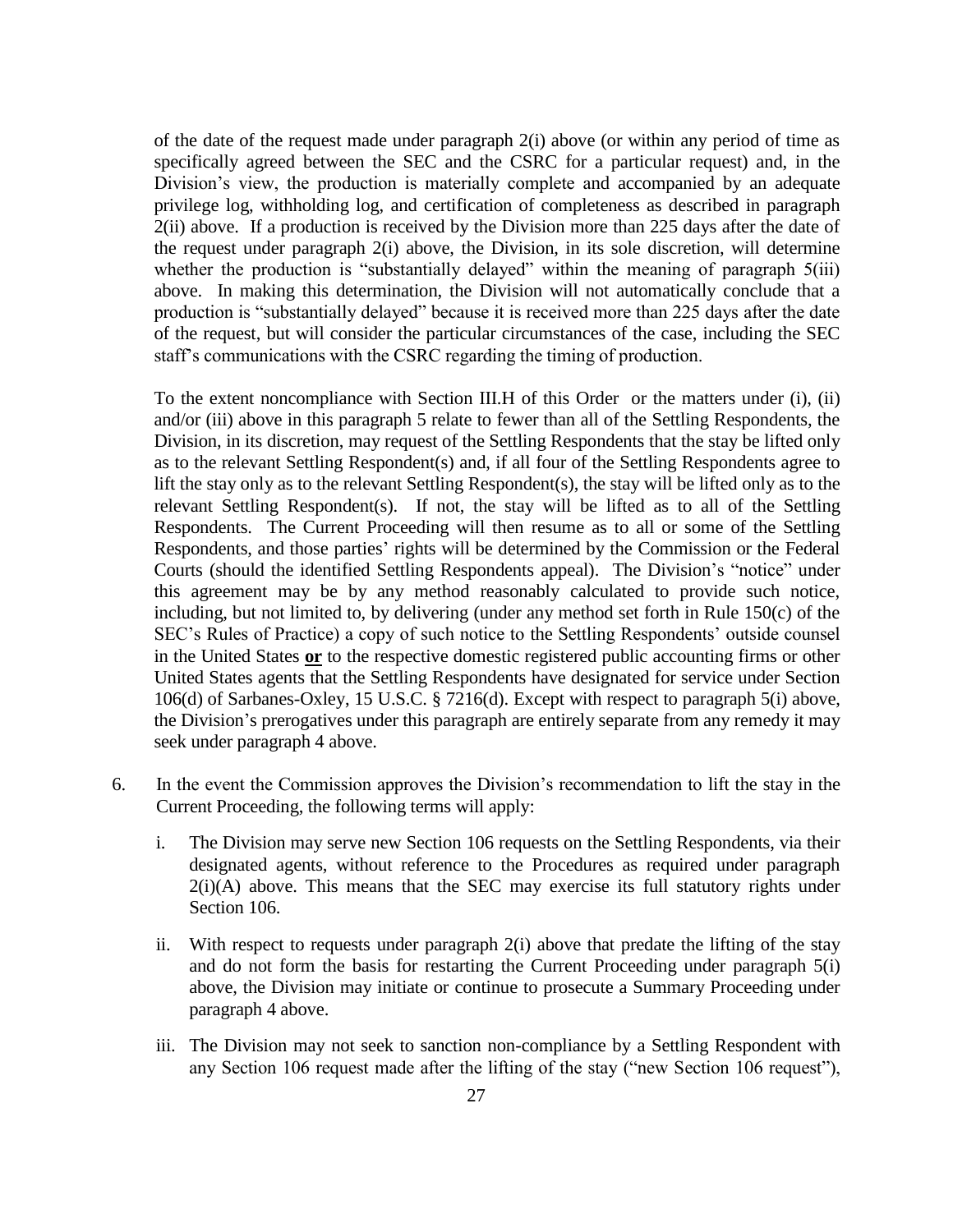including through an administrative proceeding under Rule 102(e) of the Commission's Rules of Practice, until there is a Final Commission Order in the Current Proceeding. A "Final Commission Order" means a final order issued by the Commission with respect to the pending petitions for review in the Current Proceeding, without regard to whether any Settling Respondent (or any other party or non-party) seeks federal court review of the order or a stay in connection with such review.

- iv. The SEC or Division may not seek to enforce any Section 106 request against a Settling Respondent in federal district court under Section 106(b)(l)(B) of Sarbanes-Oxley until there is a Final Commission Order.
- v. Nothing in paragraph 5 above or this paragraph 6 precludes the parties, in the Current Proceeding, in accordance with the Commission's Rules of Practice, from seeking leave to adduce additional evidence that relates to any request made by the Division under the Procedures or Section 106.
- 7. The provisions of paragraphs 2, 3, 4, 5, and 6 above will be in effect for four (4) years following the date of this Order. The day after this four-year period, these same provisions will expire, except that (i) any remedies ordered under these provisions shall run their full course; and (ii) any Summary Proceeding already instituted under paragraph 4 above and the Current Proceeding, if already restarted by the Division under paragraph 5 above, shall continue until final resolution. Upon expiration of the four-year period, unless the Division has restarted the Current Proceeding, all claims against any of the Settling Respondents in the Current Proceeding will be deemed to be dismissed, except such dismissal will not affect any admissions, findings, or remedies ordered in this Order, which are, and will be, deemed final upon the dismissal of the Current Proceeding.
- 8. For purposes of the Commission's consideration of any Division recommendation under paragraph 4 or 5 above, or in connection with a remedy or potential remedy under paragraph 3 above, each of the Settling Respondents waives: (i) such provisions of the Commission's Rules of Practice or other requirements of law as may be construed to prevent any member of the Commission's staff from participating in the preparation of, or advising the Commission as to, any order, opinion, finding of fact, or conclusion of law to be entered in connection with the Division's recommendation, any resulting Summary Proceeding, or the Current Proceeding; and (ii) any right to claim bias or prejudgment by the Commission, in any such order, opinion, finding of fact, or conclusion of law entered in connection with the Division's recommendation, in any Summary Proceeding, or in the Current Proceeding.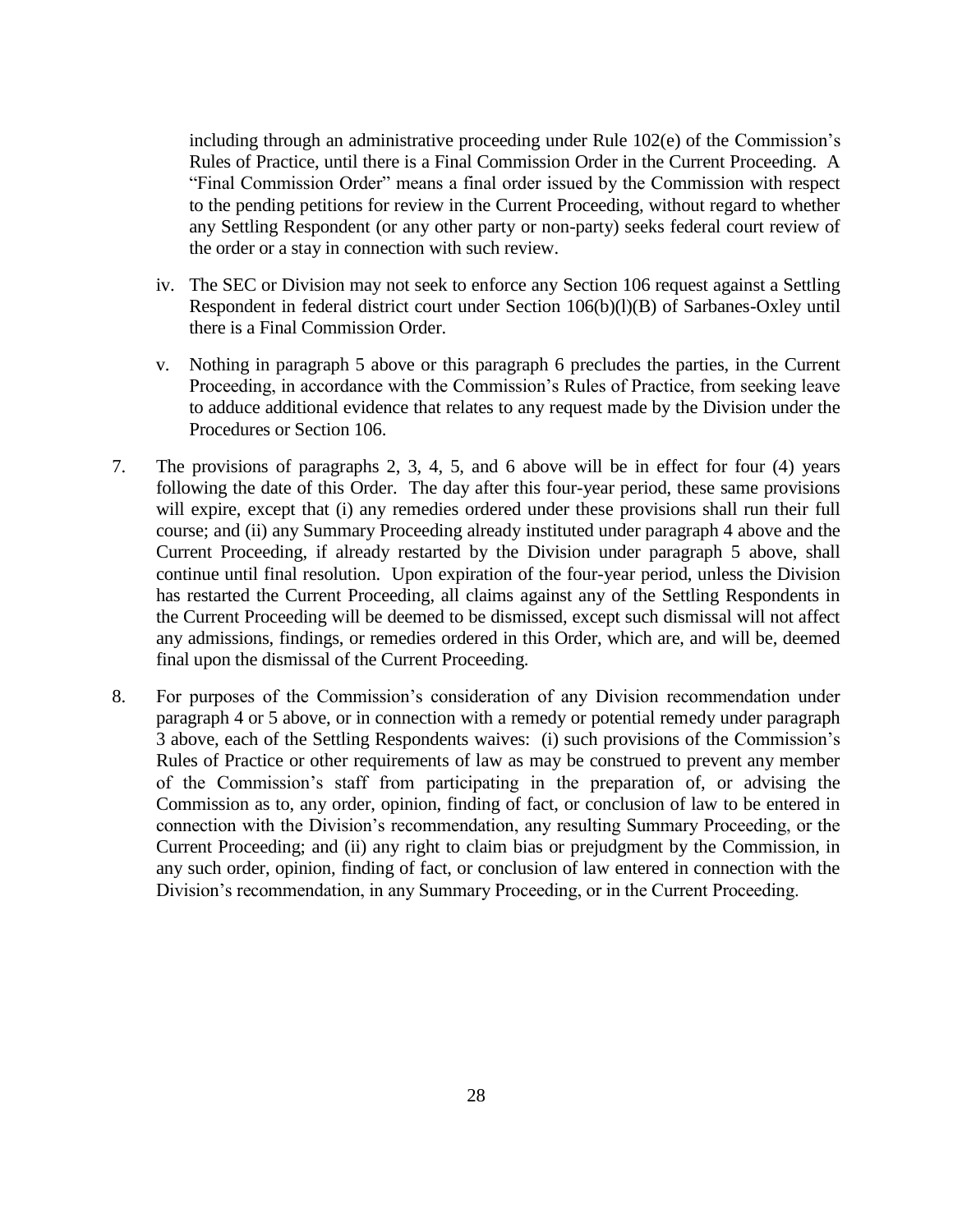#### **IV.**

In view of the foregoing, the Commission deems it appropriate to impose the sanctions agreed to in the Settling Respondents' Offers.

Accordingly, pursuant to Rules  $100(c)^{15}$  and  $102(e)$  of the Commission's Rules of Practice, it is hereby ORDERED that:

- A. DTTC, EYHM, KPMG Huazhen, and PwC Shanghai each is censured for its willful violations of the securities laws.
- B. The Current Proceeding is hereby stayed in accordance with Section III.I of this Order.
- C. DTTC, EYHM, KPMG Huazhen, and PwC Shanghai each shall comply with the Procedures and Undertakings as to Future Requests, and Possible Additional Proceedings and Remedies, set forth above in Section III.J of this Order.
- D. The Commission may institute additional proceedings and/or impose additional remedies, as appropriate, in accordance with Section III.J of this Order.

By the Commission.

 $\overline{a}$ 

Brent Fields **Secretary** 

<sup>&</sup>lt;sup>15</sup> Rule 100 $(c)$  of the Rules of Practice states: "The Commission, upon its determination that to do so would serve the interests of justice and not result in prejudice to the parties to the proceeding, may by order direct, in a particular proceeding, that an alternative procedure shall apply or that compliance with an otherwise applicable rule is unnecessary."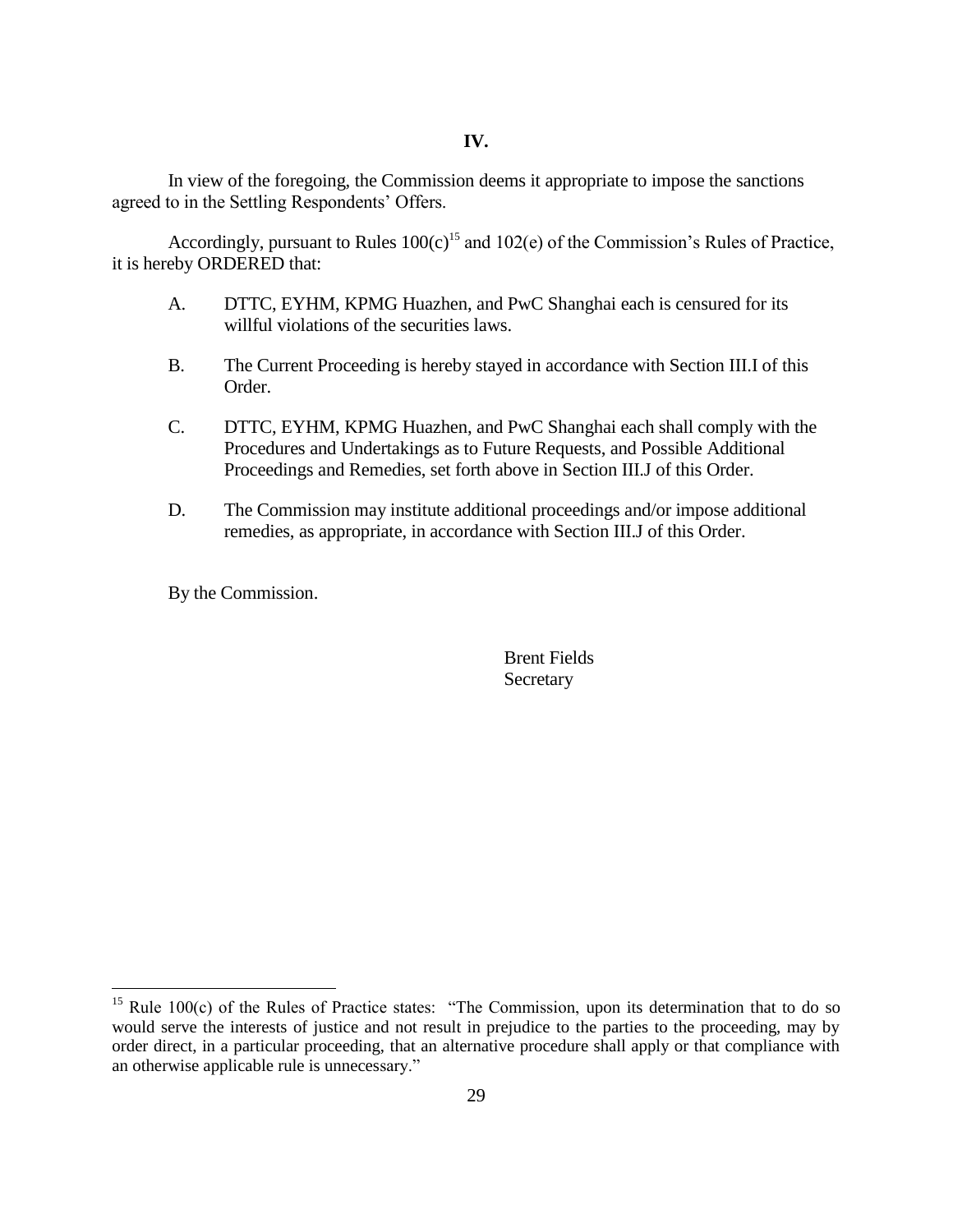## **UNITED STATES OF AMERICA Before the SECURITIES AND EXCHANGE COMMISSION**

## **SECURITIES EXCHANGE ACT OF 1934 Release No.**

## **ACCOUNTING AND AUDITING ENFORCEMENT Release No.**

## **ADMINISTRATIVE PROCEEDING File Nos. 3-14872, 3-15116**

**In the Matter of**

**BDO China Dahua CPA Co., Ltd.; Deloitte Touche Tohmatsu Certified Public Accountants Ltd.; Ernst & Young Hua Ming LLP; KPMG Huazhen (Special General Partnership); PricewaterhouseCoopers Zhong Tian CPAs Limited** 

**Respondents.**

**ANNEX A TO ORDER ON THE BASIS OF OFFERS OF SETTLEMENT OF CERTAIN RESPONDENTS IMPLEMENTING SETTLEMENT**

# **ANNEX A**

Respondents Deloitte Touche Tohmatsu Certified Public Accountants Ltd. ("DTTC"), Ernst & Young Hua Ming LLP ("EYHM"), KPMG Huazhen (Special General Partnership) ("KPMG Huazhen"), and PricewaterhouseCoopers Zhong Tian CPAs Limited Company ("PwC Shanghai") (collectively the "Settling Respondents") admit the facts set forth below (the "Admissions"):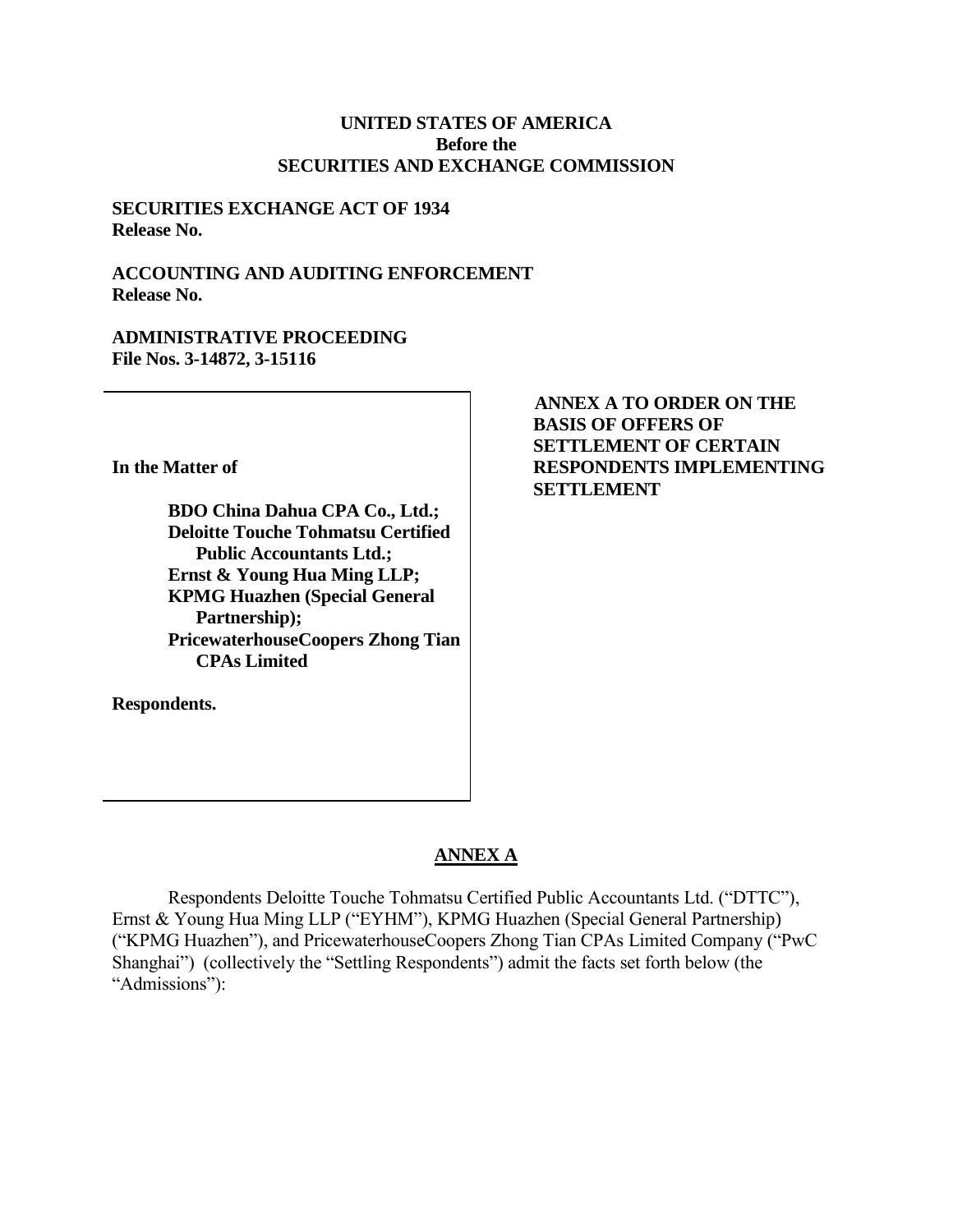#### **RESPONDENTS**

1. DTTC (or "Deloitte") is a special general partnership providing audit and professional services in the PRC. DTTC is located in Shanghai, China, and is a member firm of Deloitte Touche Tohmatsu Limited ("DTT Global"), a UK private company limited by guarantee. DTTC is a foreign public accounting firm as defined by Section 106 of Sarbanes-Oxley.

2. EYHM (or "Ernst") is a special general partnership providing audit and professional services in the PRC. EYHM is headquartered in Beijing, China, and is a member firm of Ernst & Young Global Limited ("EY Global"), a UK private company limited by guarantee. EYHM is a foreign public accounting firm as defined by Section 106 of Sarbanes-Oxley.

3. KPMG Huazhen (or "KPMG") is a special general partnership providing audit and professional services in the PRC. KPMG Huazhen is located in Beijing, China, and is a member firm of KPMG International Cooperative ("KPMG International"), a Swiss entity. KPMG Huazhen is a foreign public accounting firm as defined by Section 106 of Sarbanes-Oxley.

4. PwC Shanghai (or "Pricewaterhouse") is a special general partnership providing audit and professional services in the PRC. PwC Shanghai is headquartered in Shanghai, China, and is a member firm of PricewaterhouseCoopers International Limited ("PwCIL"), a UK private company limited by guarantee. PwC Shanghai is a foreign public accounting firm as defined by Section 106 of Sarbanes-Oxley.

## **OTHER RELEVANT ENTITIES**

5. DITC Client A ("DITC Client A") is a public company the securities of which are registered with the SEC under Section 12(b) of the Securities Exchange Act of 1934 ("Exchange Act") and listed on NASDAQ. DTTC Client A is incorporated in the Province of Ontario, Canada and has its principal operations and principal place of business in the PRC. DTTC Client A designs and manufactures solar products.

6. EYHM Client B ("Client B") is a Delaware corporation with its principal operations and principal place of business in the PRC. Client B's securities were previously registered with the SEC under Section 12(g) of the Exchange Act and listed on NASDAQ. Client B purports to be a leading developer, manufacturer and distributor of organic compound fertilizers in China.

7. EYHM Client C ("Client C") is a Cayman Islands corporation with its primary operations in Beijing, PRC. Client C's securities were previously registered with the SEC pursuant to Section 12(g) of the Exchange Act and listed on NASDAQ. Client C purports to provide enhanced recovery services for oil and gas exploration.

8. KPMG Huazhen Client D ("Client D") is a Delaware corporation with its primary operations in Xi'an, PRC. Client D's securities were previously registered with the SEC pursuant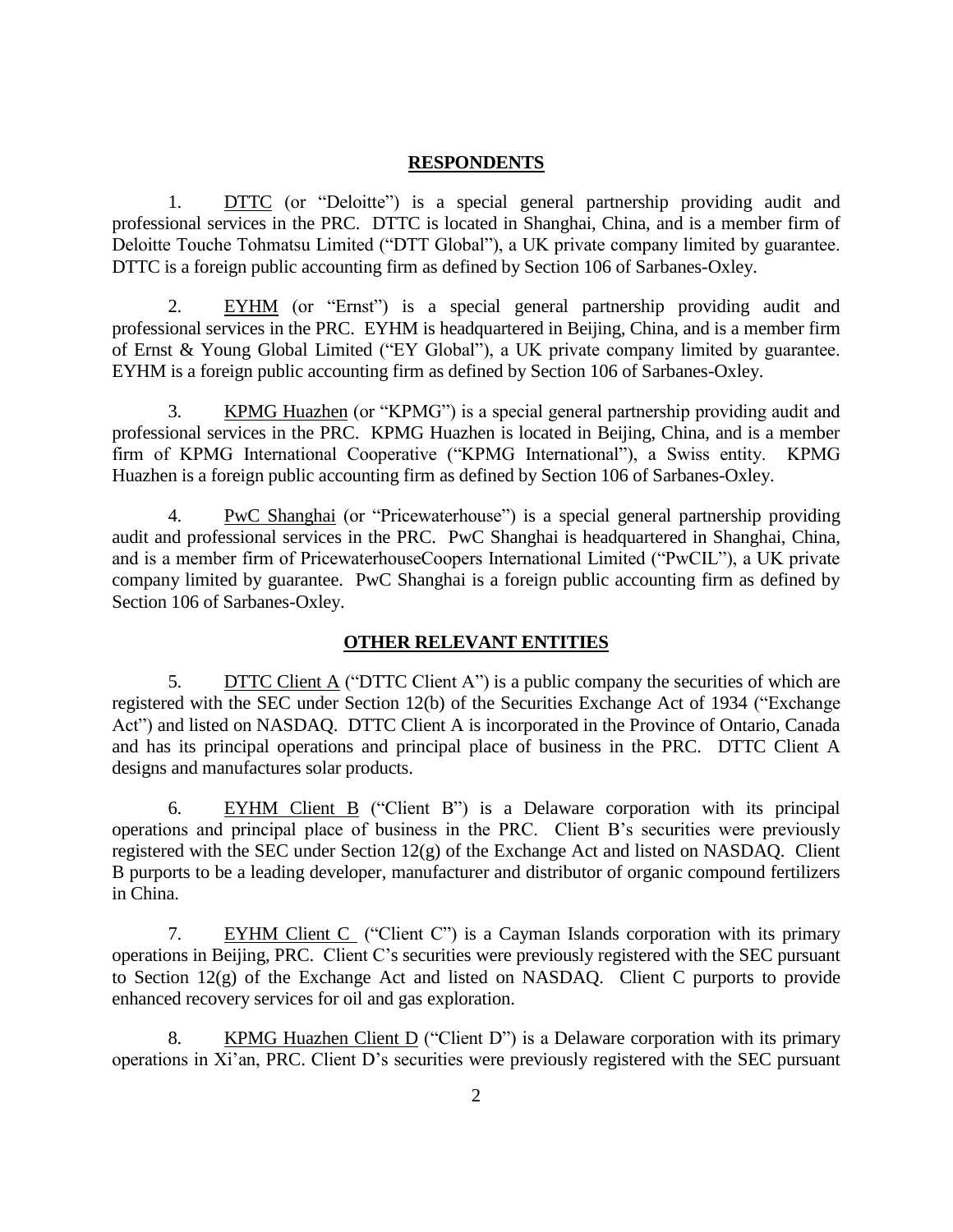to Section  $12(g)$  of the Exchange Act and listed on NASDAQ. Client D purports to engage in the wholesale distribution of finished oil and heavy oil products, the production and sale of biodiesel, and the operation of retail gas stations.

9. KPMG Huazhen Client E ("Client E") is a Nevada corporation with its primary operations in Ningbo, PRC. Client E's securities are registered with the SEC pursuant to Section  $12(g)$  of the Exchange Act and were previously listed on NASDAO. Client E purports to manufacture and supply various petrochemical products in China.

10. KPMG Huazhen Client F ("Client F") is a Nevada corporation, with its primary operations in Shanghai, PRC. Client F's securities were previously registered with the SEC pursuant to Section 12(b) of the Exchange Act and listed on NASDAQ. Client F purports to manufacture chemical additives used in the production of consumer and industrial products.

11. DTTC Client G ("Client G") is a Wyoming corporation with its primary operations in Beijing, PRC. Client G's securities were previously registered with the SEC pursuant to Section 12(g) of the Exchange Act and listed on NYSE. Client G purports to design, manufacture, and sell offset printing equipment.

12. PwC Shanghai Client H ("Client H") is a Cayman Islands corporation with its principal operations in the PRC. Client H's securities are registered with the SEC under Section 12(g) of the Exchange Act and were previously listed on NASDAQ. Client H purports to own and operate a commercial vehicle financing and service centers network.

13. PwC Shanghai Client I ("Client I") is a Nevada corporation with its primary operations in Beijing, PRC. Client I's securities were previously registered with the SEC under Section 12(g) of the Exchange Act and listed on NASDAQ. Client I purports to manufacture automotive electrical parts in China.

## **FACTS CONCERNING COMMMISSION REQUESTS TO THE SETTLING RESPONDENTS UNDER SARBANES-OXLEY**

# **1. Regulatory Background**

14. Section 106 of the Sarbanes-Oxley Act of 2002 ("Sarbanes-Oxley" or the "Act"), before it was amended by the Dodd-Frank Wall Street Reform and Consumer Protection Act ("Dodd-Frank") in 2010, stated, in relevant part, that "If a foreign public accounting firm issues an opinion or otherwise performs material services upon which a registered public accounting firm relies in issuing all or part of any audit report or any opinion contained in an audit report, that foreign public accounting firm shall be deemed to have consented . . . to produce its audit workpapers for the Board or the Commission in connection with any investigation by either body with respect to that audit report . . . ." Sarbanes-Oxley Act of 2002 (Public Company Accounting Reform and Investor Protection Act), Pub. L. No. 107-204 § 106(b).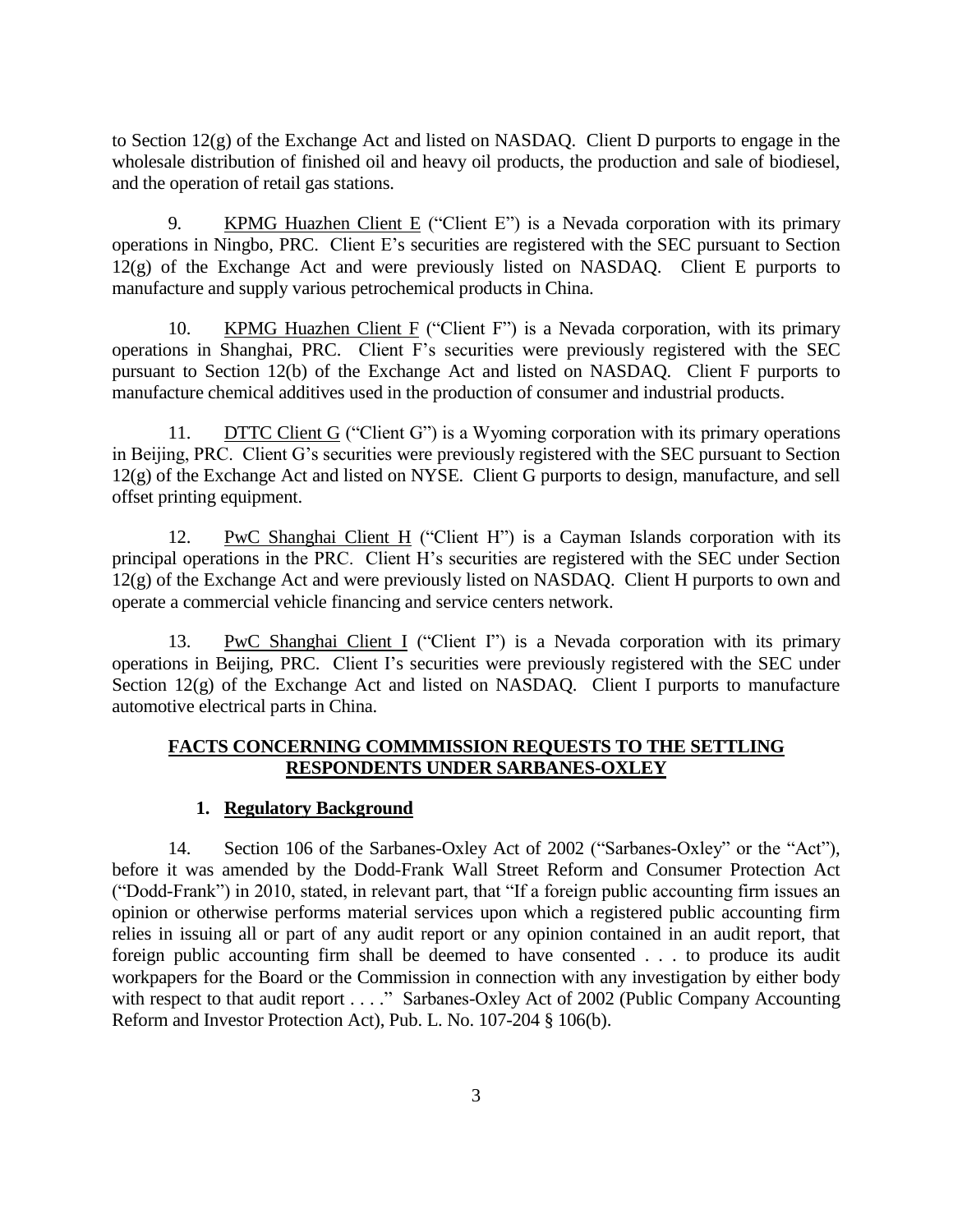15. In 2004, the Board posted Frequently Asked Questions to its website which stated, in part: "A registered firm's failure to cooperate with Board requests [for production of documents under Sarbanes-Oxley Section 106] may subject the firm to disciplinary sanctions, including substantial civil money penalties and revocation of the firm's registration. In the staff's view, if a firm fails to cooperate with the Board, the fact that the firm has not obtained a client consent that might be necessary (under non-U.S. law) to allow the firm to cooperate is not a defense to a disciplinary action for failure to cooperate."

16. Section 106(b)(1) of Sarbanes-Oxley, as amended by Dodd-Frank, states that: "[i]f a foreign public accounting firm performs material services upon which a registered public accounting firm relies in the conduct of an audit or interim review, issues an audit report, performs audit work, or conducts interim reviews, the foreign public accounting firm shall . . . produce the audit workpapers of the foreign public accounting firm and all other documents of the firm related to any such audit work or interim review to the Commission or the Board, upon request of the Commission or the Board . . . ."

#### **2. Requests To DTTC**

 $\overline{a}$ 

17. On or around April 16, 2004, DTTC<sup>1</sup> applied for registration with the Public Company Accounting Oversight Board (the "PCAOB" or "Board") as required by the Sarbanes-Oxley Act ("Sarbanes-Oxley"), 15 U.S.C. § 7212. The Board confirmed DTTC's registration as a foreign public accounting firm in a letter dated June 4, 2004. DTTC has remained registered with the Board since that time.

18. DTTC knew when it registered with the PCAOB that the PCAOB or the SEC could request documents under Section 106, as originally enacted as part of Sarbanes-Oxley.

19. DTTC knew when it registered with the PCAOB that there were possible conflicts between its obligations under U.S. and Chinese law. DTTC described possible conflicts of law in its April 16, 2004 PCAOB registration filing that included a legal opinion.

20. The Board's June 4, 2004 letter confirming DTTC's registration stated that, although DTTC had not provided with its application a "Consent to Cooperate" with Board inspections and requests for documents, "the Board's approval of Deloitte's registration . . . does not relieve Deloitte of the obligation to cooperate in and comply with Board demands (including for documents or testimony) and to enforce such cooperation and compliance by Deloitte associated persons. If Deloitte prepares or issues, or plays a substantial role in preparing or issuing, an audit report with respect to any issuer . . . U.S. law and the Board's rules impose cooperation and compliance requirements that apply to Deloitte despite the absence of a consent."

<sup>&</sup>lt;sup>1</sup> On January 1, 2013, Deloitte Touche Tohmatsu Certified Public Accountants LLP filed with the Public Company Accounting Oversight Board a notification on Form 4 that Deloitte Touche Tohmatsu Certified Public Accountants LLP had succeeded to the registration status of its predecessor, Deloitte Touche Tohmatsu CPA Ltd.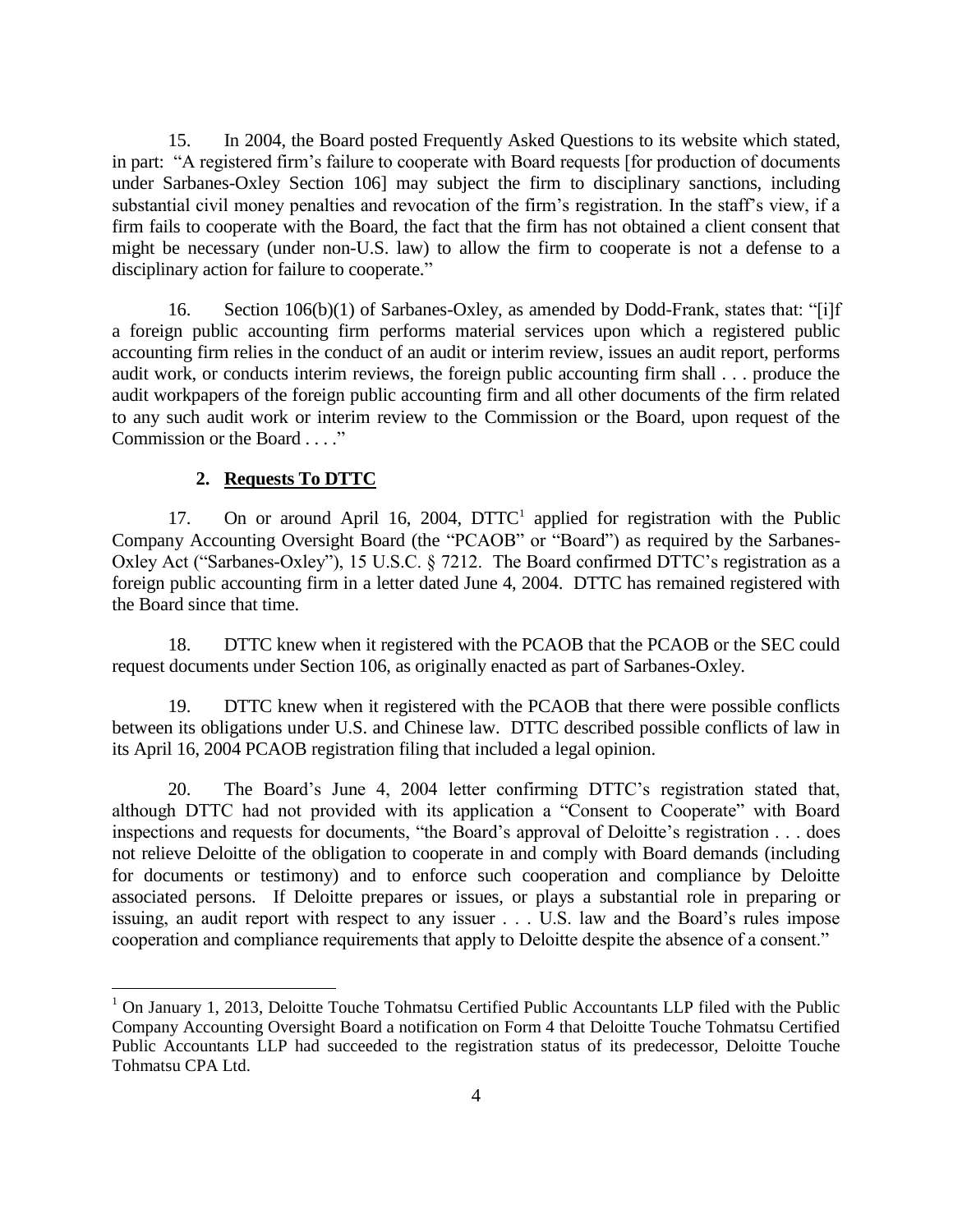21. In June 2011, pursuant to Sarbanes-Oxley Section 106(d), as amended by Dodd-Frank, DTTC designated Deloitte & Touche LLP ("DTT US"), the United States member firm of DTT Global, as its agent for receiving service of document requests under Section 106. In so doing, DTTC confirmed its understanding that the PCAOB or the SEC could request documents under Section 106.

22. DTTC knew at all relevant times that it was possible that it could not, consistent with Chinese law, produce documents directly to the SEC in response to requests for documents under Sarbanes-Oxley Section 106. DTTC also knew, no later than upon the enactment of Dodd-Frank, in 2010, and at all times subsequent, that the Commission retained power to deny DTTC the privilege of appearing or practicing before the Commission to the extent DTTC willfully refused to comply with requests for documents under Sarbanes-Oxley Section 106.

23. In the PCAOB reporting years 2010, 2011, 2012, and 2013, DTTC issued audit reports for thirty-two (32), forty-five (45), forty-five (45), and thirty-nine (39) U.S. issuers, respectively.

24. DTTC audited DTTC Client A's financial statements for the fiscal years ended December 31, 2008, 2009, and 2010. DTTC Client A remained DTTC's client as of April 2013.

25. Before April 9, 2010, the Division commenced an investigation into potential accounting fraud involving DTTC Client A, which Client A disclosed in a Form 6-K and accompanying press release filed with the Commission on June 1, 2010. In the press release, DTTC Client A announced that it was postponing the release of its full financial results for the quarter ended March 31, 2010 and its quarterly conference call, scheduled for June 2, as a result of the commencement of an investigation by the Audit Committee of DTTC Client A's Board of Directors. DTTC Client A disclosed that "the investigation was launched after the Company received a subpoena from the [Commission] requesting documents from [DTTC Client A] relating to, among other things, certain sales transactions in 2009."

26. On March 11, 2011, the Division properly served on DTTC a Commission request under Section 106 for the production of "[a]ll audit work papers and all other documents related to any audit work or interim reviews performed for [DTTC Client A] for the fiscal year ending December 31, 2009" (the "Client A Request").

27. By letter dated April 29, 2011, DTTC, through its U.S. counsel, responded to the Client A Request. DTTC stated in the letter that the laws and regulations of the PRC prohibited the firm from providing the SEC directly with the requested audit workpapers and related documents. DTTC did not include any of the requested audit workpapers or related documents with its response.

28. In July 2011, the Division issued to DTTC a Wells notice that the Division intended to recommend institution of proceedings against DTTC because, in the Division's view, DTTC had willfully refused to comply with the Client A Request.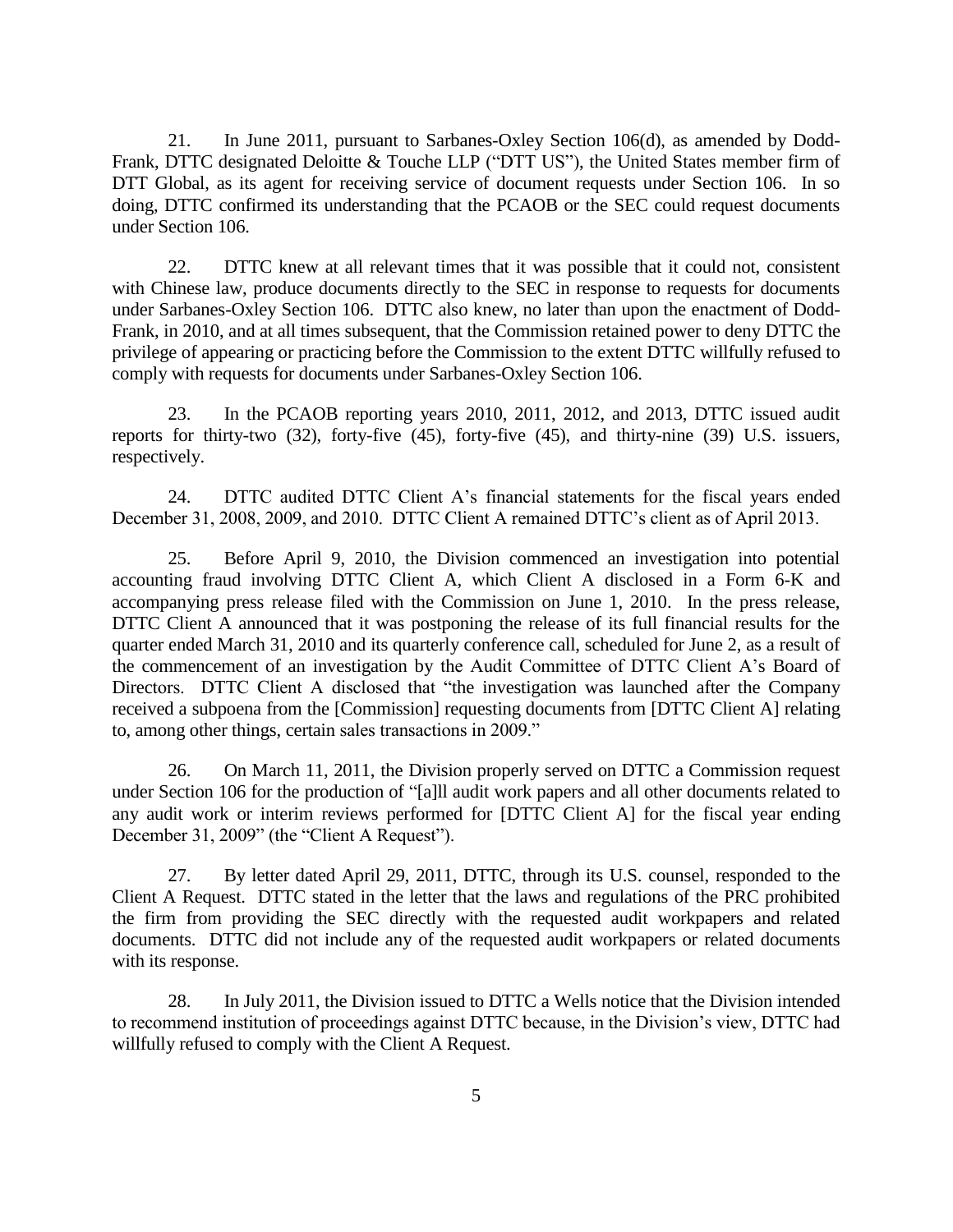29. DTTC was engaged to audit the financial statements of Client G for the fiscal year ended June 30, 2010. In the course of this engagement, DTTC performed audit work on behalf of Client G related to the fiscal year ended June 30, 2010. DTTC did not issue any audit report with respect to Client G.

30. In 2010, Division staff opened an investigation involving Client G, which related to matters reported in a Form 8-K filed by Client G on September 13, 2010. Specifically, Client G reported that:

- a. Client G had terminated DTTC's engagement as independent auditor effective September 6, 2010;
- b. During the course of DTTC's audit of Client G for the fiscal year ended June 30, 2010, Client G had denied DTTC's request for permission to access original bank statements to verify the identity of certain individuals and entities;
- c. Several "reportable events," as defined in Item  $304(a)(1)(v)$  of Regulation S-K, occurred during DTTC's audit of Client G; and
- d. Between September 6 and September 8, 2010, Client G's CEO, CFO, and several directors, including the Chair of its Audit Committee, all resigned their positions.

31. On February 14, 2012, the Division properly served on DTTC a Commission request under Section 106 for the production of "[a]ll audit work papers and all other documents related to any audit work or interim reviews performed for [Client G] for the fiscal year ended June 30, 2010" (the "Client G Request").

32. By letter dated April 17, 2012, DTTC, through its U.S. counsel, responded to the Client G Request. DTTC stated in the letter that the laws and regulations of the PRC prohibited the firm from providing the SEC directly with the requested audit workpapers and related documents. DTTC did not include any of the requested audit workpapers or related documents with its response.

33. In April 2012, the Division issued to DTTC a Wells notice that the Division intended to recommend institution of proceedings against DTTC because, in the Division's view, DTTC had willfully refused to comply with the Client G Request.

34. On May 9, 2012 and December 3, 2012, the Commission instituted these proceedings against DTTC under Rule 102(e) based on DTTC's conduct with respect to the Client A Request and the Client G Request, respectively. DTTC did not produce audit workpapers and related documents responsive to either request to the Commission before the December 3, 2012 OIP.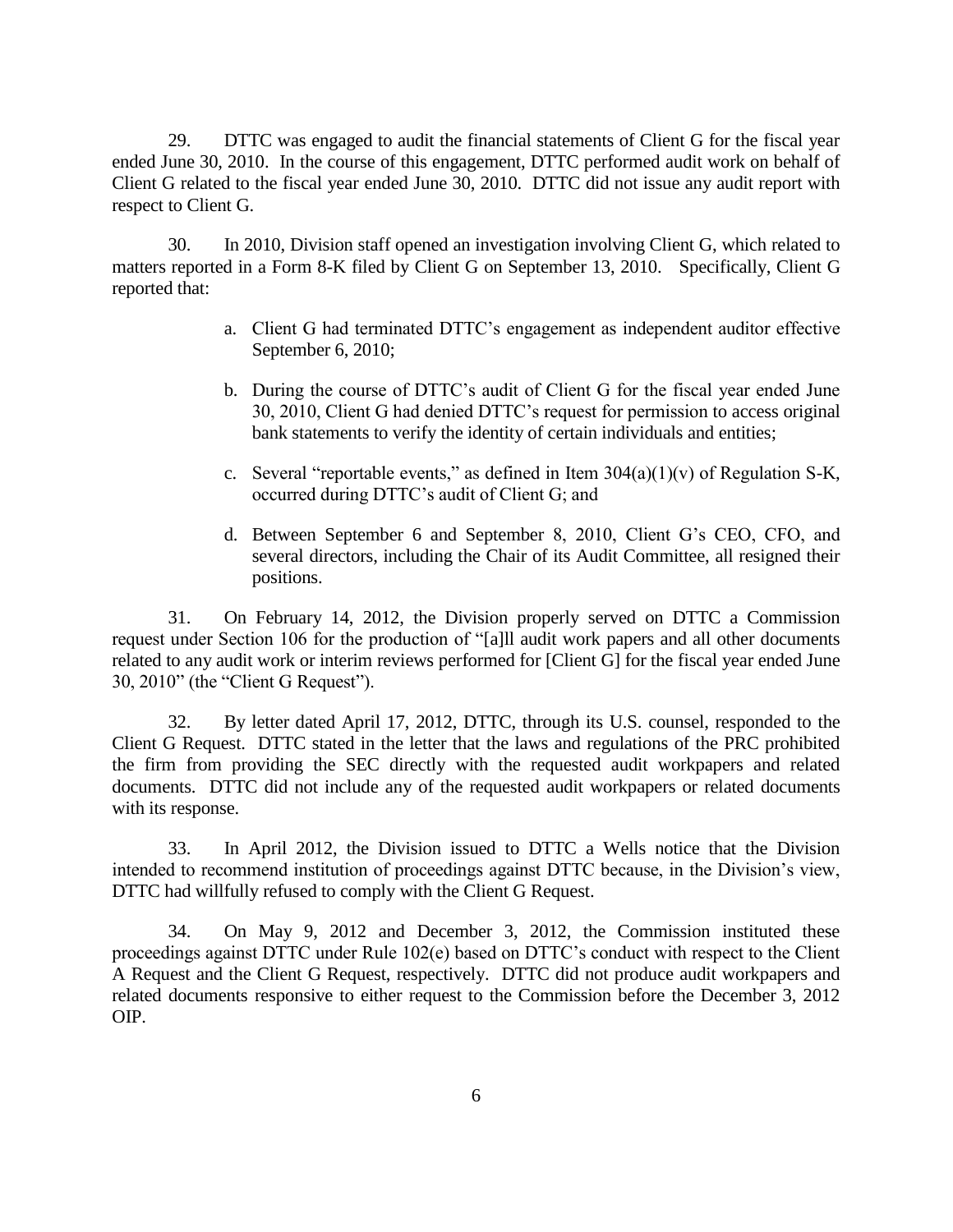35. In 2013, DTTC provided documents related to DTTC Client A to the China Securities Regulatory Commission ("CSRC"), in response to a request that DTTC had received from the CSRC. In November 2013, DTTC audit workpapers concerning DTTC Client A were provided by the CSRC to the SEC.

36. In 2013, DTTC provided documents related to Client G to the CSRC, in response to a request that DTTC had received from the CSRC. In October 2013, DTTC audit workpapers and related documents concerning Client G were provided by the CSRC to the SEC.

#### **3. Requests To EYHM**

 $\overline{a}$ 

37. On or around May 25, 2004, EYHM<sup>2</sup> applied for registration with the PCAOB as required by Sarbanes-Oxley, 15 U.S.C. § 7212. The PCAOB confirmed EYHM's registration as a foreign public accounting firm in a letter dated July 8, 2004. EYHM has remained registered with the PCAOB since that time.

38. EYHM knew when it registered with the PCAOB that the PCAOB or the SEC could request documents under Section 106, as originally enacted as part of Sarbanes-Oxley.

39. EYHM knew when it registered with the PCAOB that there were possible conflicts between its obligations under U.S. and Chinese law. EYHM described possible conflicts of law in its May 25, 2004 PCAOB registration filing that included a legal opinion.

40. The Board's July 8, 2004 letter confirming EYHM's registration stated that, although EYHM had not provided with its application a "Consent to Cooperate" with Board inspections and requests for documents, "the Board's approval of Ernst's registration . . . does not relieve Ernst of the obligation to cooperate in and comply with Board demands (including for documents or testimony) and to enforce such cooperation and compliance by Ernst's associated persons. If Ernst prepares or issues, or plays a substantial role in preparing or issuing, an audit report with respect to any issuer . . . U.S. law and the Board's rules impose cooperation and compliance requirements that apply to Ernst despite the absence of a consent."

41. In March 2011, pursuant to Sarbanes-Oxley Section 106(d), as amended by Dodd-Frank, EYHM designated Ernst & Young LLP ("EY US"), the United States member firm of EY Global, as its agent for receiving service of document requests under Section 106. In so doing, EYHM confirmed its understanding that the PCAOB or the SEC could request documents under Section 106.

42. EYHM knew at all relevant times that it was possible that it could not, consistent with Chinese law, produce documents directly to the SEC in response to requests for documents under Sarbanes-Oxley Section 106. EYHM also knew, no later than upon the enactment of Dodd-

<sup>&</sup>lt;sup>2</sup> On September 3, 2012, Ernst & Young Hua Ming LLP filed with the Public Company Accounting Oversight Board a notification on Form 4 that Ernst & Young Hua Ming LLP had succeeded to the registration status of its predecessor, Ernst & Young Hua Ming Certified Public Accountants.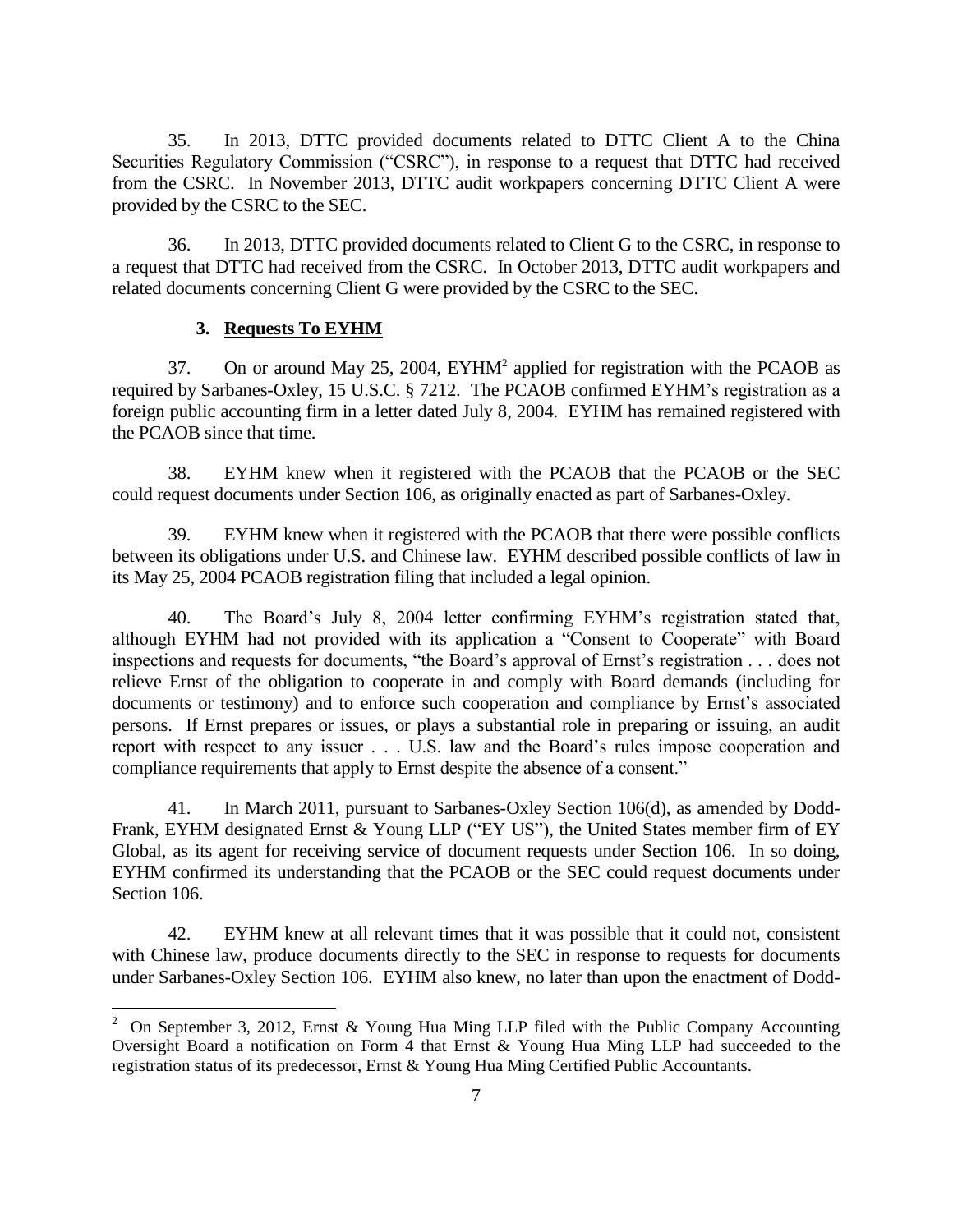Frank, in 2010, and at all times subsequent, that that the Commission retained the power to deny EYHM the privilege of appearing or practicing before the Commission to the extent EYHM willfully refused to comply with requests for documents under Sarbanes-Oxley Section 106.

43. In the PCAOB reporting years 2010, 2011, 2012, and 2013, EYHM issued audit reports for eleven (11), twenty-four (24), twenty-one (21), and twenty (20) U.S. issuers, respectively.

44. EYHM was engaged to audit the financial statements of Client B for the fiscal year ended December 31, 2010. In the course of this engagement, EYHM performed audit work on behalf of Client B related to the fiscal year ended December 31, 2010. EYHM did not issue an audit report on Client B's financial statements for the fiscal year ended December 31, 2010.

45. In March 2011, the Division opened an investigation into Client B. The investigation related to, among other things, public allegations of potential accounting fraud and misleading disclosures by Client B, including overstated revenues, falsified assets and customer relationships, and failure to disclose certain related party transactions.

46. On April 26, 2012, the Division properly served on EYHM a Commission request under Section 106 for the production of "[a]ll audit work papers and all other documents related to any audit work or interim reviews performed for [Client B] for the fiscal year ending December 31, 2010" (the "Client B Request").

47. By letter dated May 25, 2012, EYHM, through its U.S. counsel, responded to the Client B Request. EYHM stated in the letter that the laws and regulations of the PRC prohibited the firm from providing the SEC directly with the requested audit workpapers and related documents. EYHM did not include any of the requested audit workpapers or related documents with its response.

48. In June 2012, the Division issued to EYHM a Wells notice that the Division intended to recommend institution of proceedings against EYHM because, in the Division's view, EYHM had willfully refused to comply with the Client B Request.

49. EYHM audited Client C's financial statements for the fiscal year ended September 30, 2010.

50. By September 2011, Division staff opened an investigation involving potential financial and accounting fraud at Client C. The investigation stemmed from a short seller report regarding Client C, and from a letter that EYHM submitted to the Commission, pursuant to Section 10A of the Exchange Act, upon its resignation as Client C's auditor in September 2011. The two primary subjects of the investigation were possible accounting fraud related to asset valuation, and embezzlement by Client C's chairman.

51. On February 2, 2012, the Division properly served on EYHM a Commission request under Section 106 for the production of "[a]ll audit work papers and all other documents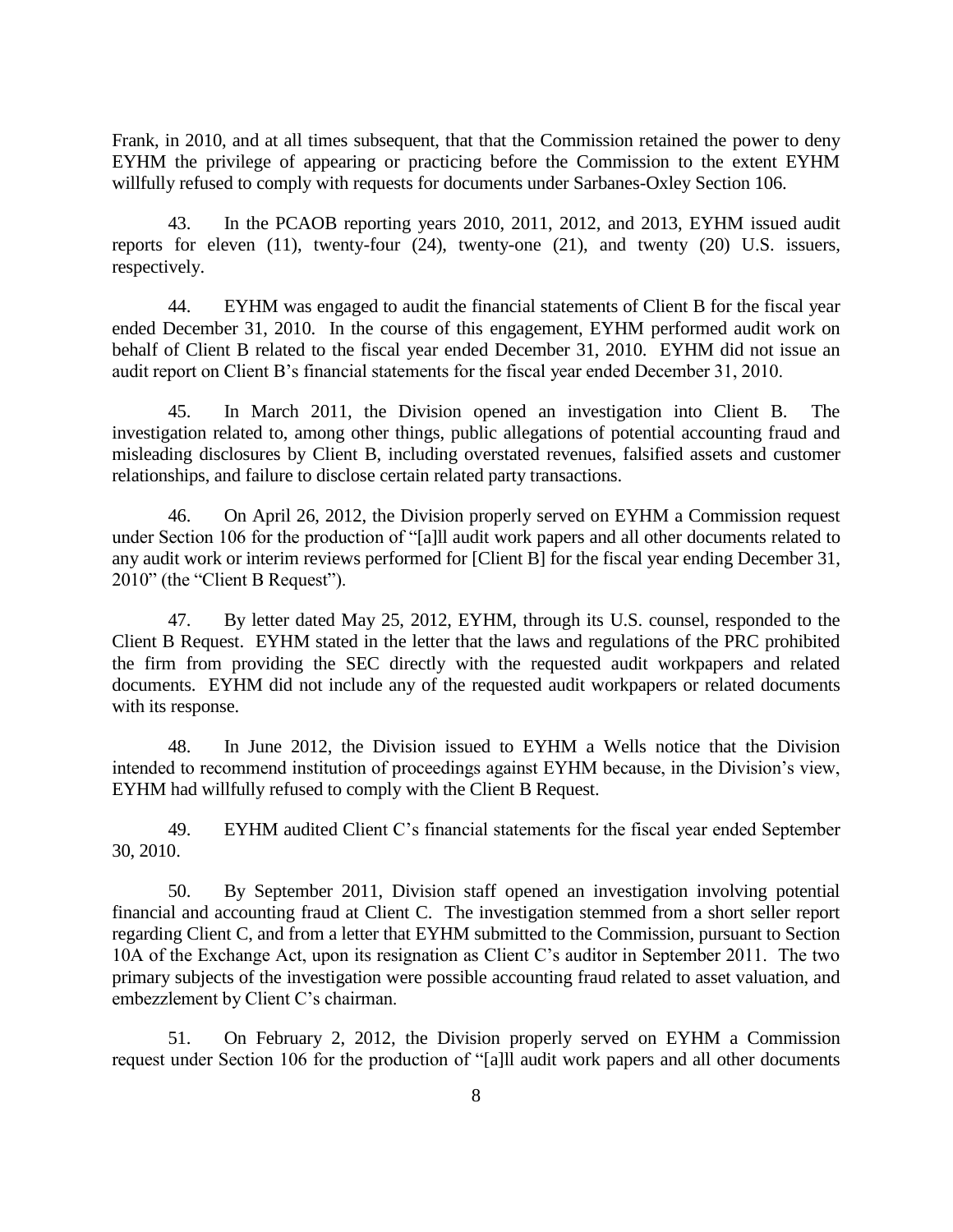related to any audit work or interim reviews performed for [Client C] for the fiscal year ending September 30 , 2010 and subsequent periods" (the "Client C Request").

52. By letter dated April 4, 2012, EYHM, through its U.S. counsel, responded to the Client C Request. EYHM stated in the letter that the laws and regulations of the PRC prohibited the firm from providing the SEC directly with the requested audit workpapers and related documents. EYHM did not include any of the requested audit workpapers or related documents with its response.

53. In April 2012, the Division issued to EYHM a Wells notice that the Division intended to recommend institution of proceedings against EYHM because, in the Division's view, EYHM had willfully refused to comply with the Client C Request.

54. On December 3, 2012, the Commission instituted these proceedings against EYHM under Rule 102(e) based on EYHM's conduct with respect to the Client B Request and the Client C Request. EYHM did not produce any documents responsive to either request to the Commission before the December 3, 2012 OIP.

55. In November 2013, EYHM audit workpapers and related documents concerning Client C were received by the Commission from the CSRC. In March 2014, EYHM audit workpapers and related documents concerning Client B were provided to the Commission by the CSRC.

## **4. Requests To KPMG Huazhen**

 $\overline{a}$ 

56. On or around April 26, 2004, KPMG Huazhen<sup>3</sup> applied for registration with the PCAOB as required by Sarbanes-Oxley, 15 U.S.C. § 7212. The Board confirmed KPMG Huazhen's registration as a foreign public accounting firm in a letter dated July 13, 2004. KPMG Huazhen has remained registered with the Board since that time.

57. KPMG Huazhen knew when it registered with the PCAOB that the PCAOB or the SEC could request documents under Section 106, as originally enacted as part of Sarbanes-Oxley.

58. KPMG Huazhen knew when it registered with the PCAOB that there were possible conflicts between its obligations under U.S. and Chinese law. KPMG Huazhen described possible conflicts of law in its April 26, 2004 PCAOB registration filing that included a legal opinion.

59. The Board's July 13, 2004 letter confirming KPMG Huazhen's registration stated that, although KPMG Huazhen had not provided with its application a "Consent to Cooperate" with Board inspections and requests for documents, "the Board's approval of KPMG's registration . . . does not relieve KPMG of the obligation to cooperate in and comply with Board demands

<sup>3</sup> On August 14, 2012, KPMG Huazhen (Special General Partnership) filed with the Public Company Accounting Oversight Board a notification on Form 4 that KPMG Huazhen (Special General Partnership) had succeeded to the registration status of its predecessor, KPMG Huazhen.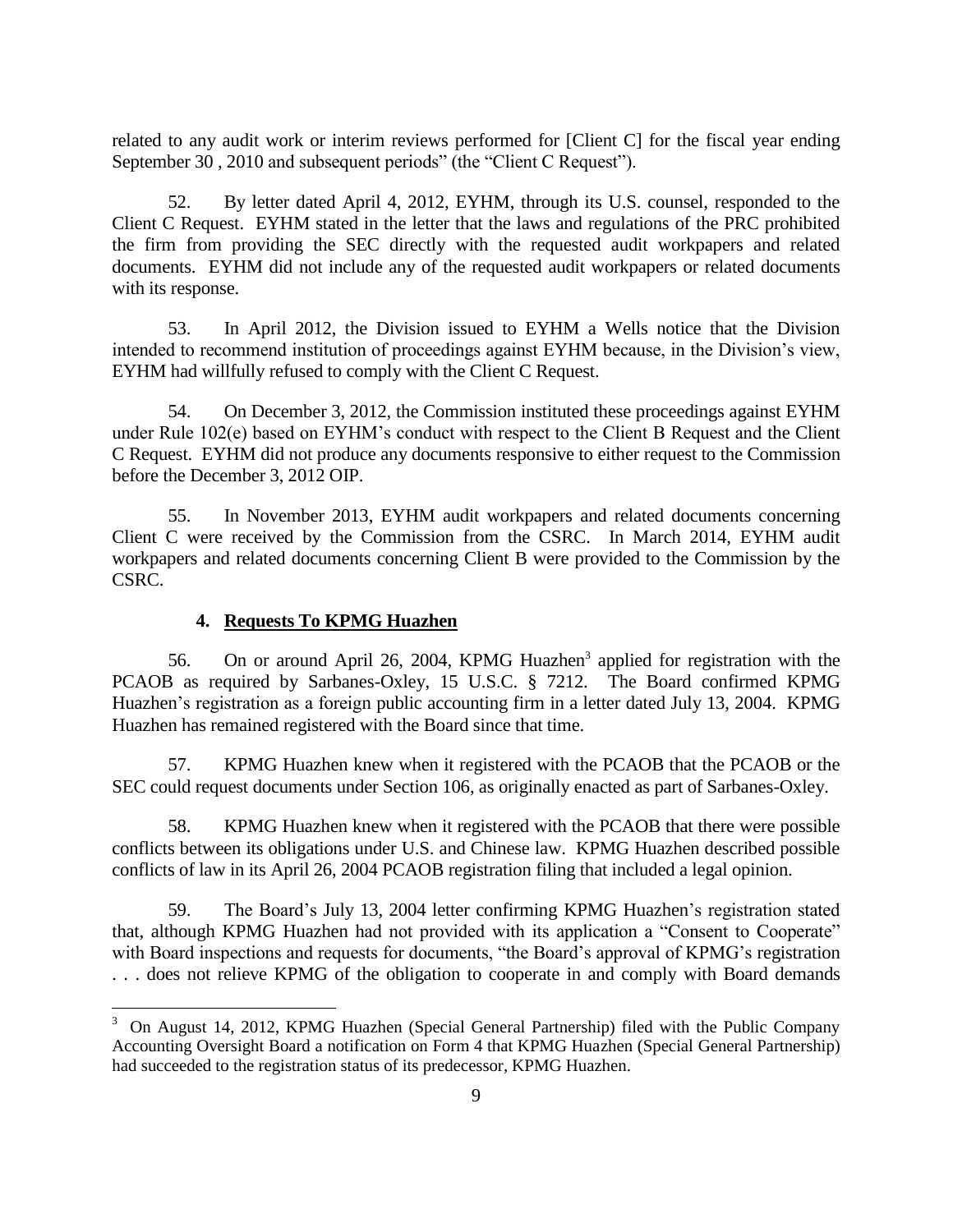(including for documents or testimony) and to enforce such cooperation and compliance by KPMG's associated persons. If KPMG prepares or issues, or plays a substantial role in preparing or issuing, an audit report with respect to any issuer . . . U.S. law and the Board's rules impose cooperation and compliance requirements that apply to KPMG despite the absence of a consent."

60. In March 2011, pursuant to Sarbanes-Oxley Section 106(d), as amended by Dodd-Frank, KPMG Huazhen designated KPMG LLP ("KPMG US"), the United States member firm of KPMG International, as its agent for receiving service of document requests under Section 106. In so doing, KPMG Huazhen confirmed its understanding that the PCAOB or the SEC could request documents under Section 106.

61. KPMG Huazhen knew at all relevant times it was possible that it could not, consistent with Chinese law, produce documents directly to the SEC in response to requests for documents under Sarbanes-Oxley Section 106. KPMG Huazhen also knew, no later than upon the enactment of Dodd-Frank, in 2010, and at all times subsequent, that the Commission retained the power to deny KPMG Huazhen the privilege of appearing or practicing before the Commission to the extent KPMG Huazhen willfully refused to comply with requests for documents under Sarbanes-Oxley Section 106.

62. In the PCAOB reporting years 2010, 2011, 2012, and 2013, KPMG Huazhen played a substantial role in the preparation or furnishing of audit reports filed with the SEC (as defined by PCAOB Rule  $1001(p)(ii)$ <sup>4</sup> for twenty-four (24), twenty-three (23), twenty-five (25), and twenty-one (21) U.S. issuers, respectively.

63. KPMG Huazhen was engaged as a component auditor for Client D for the fiscal year ended December 31, 2010. In the course of this engagement, KPMG Huazhen played a substantial role with respect to the audit of Client D related to the fiscal year ended December 31, 2010.

64. By April 2011, the Division opened an investigation into potential accounting fraud at Client D. The investigation concerned allegations made in two short seller reports issued in March 2011, which claimed that Client D's financial statements reported false cash balances, overstated revenues, and failed to disclose a material related party transaction.

65. On February 6, 2012, the Division properly served on KPMG Huazhen a Commission request under Section 106 for the production of "[a]ll audit work papers and all other documents related to any audit work or interim reviews performed for [Client D] for the fiscal year ending December 31, 2010" (the "Client D Request").

 $\overline{a}$ 

 $4$  PCAOB Rule 1001(p)(ii) defines "Play a Substantial Role in the Preparation or Furnishing of an Audit Report" to mean: "(1) to perform material services that a public accounting firm uses or relies on in issuing all or part of its audit report with respect to any issuer, or (2) to perform the majority of the audit procedures with respect to a subsidiary or component of any issuer the assets or revenues of which constitute 20% or more of the consolidated assets or revenues of such issuer necessary for the principal accountant to issue an audit report on the issuer."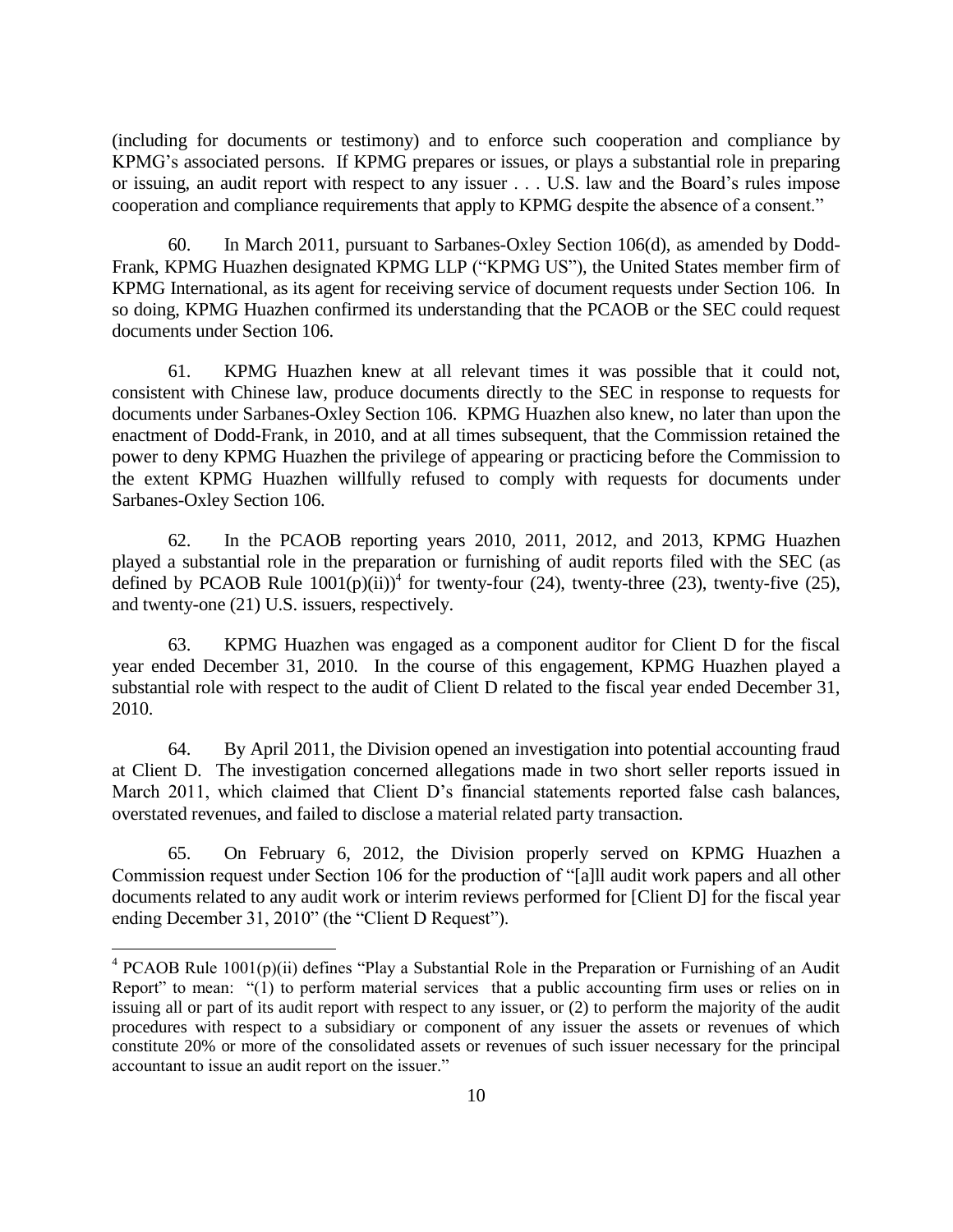66. KPMG Huazhen was engaged as a component auditor for Client E for the fiscal year ended December 31, 2010. In the course of this engagement, KPMG Huazhen played a substantial role with respect to the audit of Client E related to the fiscal year ended December 31, 2010, but did not complete the engagement.

67. By April 2011, Division staff opened an investigation into potential financial and accounting fraud at Client E. The investigation concerned issues raised in a Form 8-K that Client E filed in April 2011, which stated that Client E would be unable to file its Form 10-K on time because Client E's principal auditor had identified "unexplained issues regarding certain cash transactions and recorded sales."

68. On February 9, 2012, the Division properly served on KPMG Huazhen a Commission request under Section 106 for the production of "[a]ll audit work papers and all other documents related to any audit work or interim reviews performed for [Client E] for the fiscal year ending December 31, 2010" (the "Client E Request").

69. KPMG Huazhen was engaged as a component auditor for Client F for the fiscal years ended December 31, 2008, and December 31, 2009. In the course of this engagement, KPMG Huazhen played a substantial role with respect to the audit reports Client F filed with the Commission related to the fiscal years ended December 31, 2008 and 2009.

70. Before February 2012, Division staff opened an investigation involving potential financial and accounting fraud at Client F. The investigation related to issues raised in a pair of disclosures made by Client F in early 2011:

- a. In March 2011, Client F disclosed that it was conducting an internal investigation into "potentially serious discrepancies" in its financial statements for the year ended December 31, 2010, and
- b. In May 2011, Client F disclosed that its principal auditor had resigned after identifying what they considered "potentially serious discrepancies and/or unexplained issues relating to [Client F]'s financial records," in response to which Client F failed to take adequate remedial action.

71. On February 3, 2012, the Division properly served on KPMG Huazhen a Commission request under Section 106 for the production of "[a]ll audit work papers and all other documents related to any audit reports issued, audit work performed, or interim reviews conducted for [Client F] from January 1, 2008 to the present" (the "Client F Request").

72. By letter dated March 27, 2012, KPMG Huazhen, through its U.S. counsel, responded to the Client D Request, the Client E Request, and the Client F Request. KPMG Huazhen stated in the letter that the laws and regulations of the PRC prohibited the firm from providing the SEC directly with any of the requested audit workpapers and related documents. KPMG Huazhen did not include any of the requested audit workpapers or related documents with its March 27 response.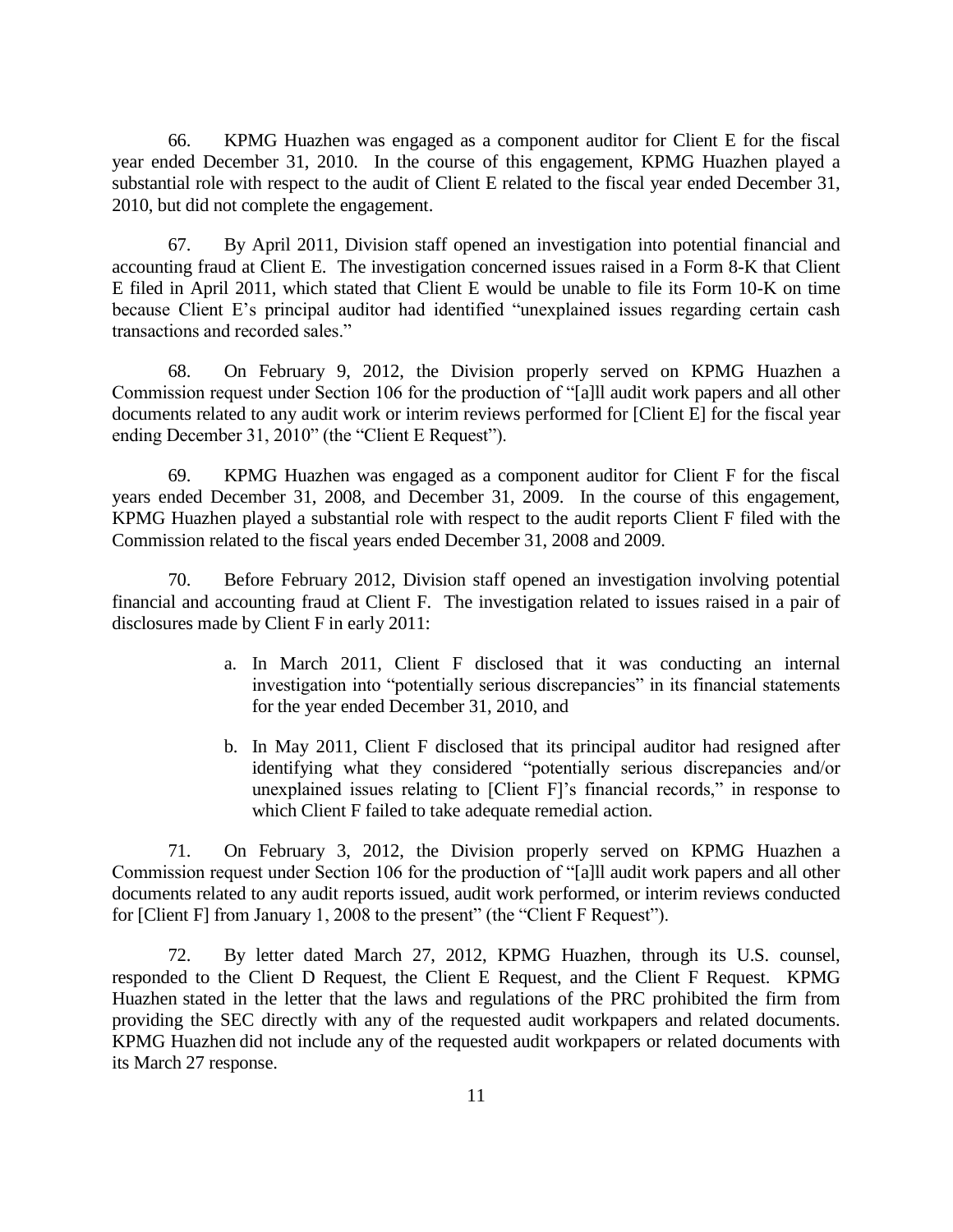73. In May 2012, the Division issued to KPMG Huazhen a Wells notice that the Division intended to recommend institution of proceedings against KPMG Huazhen because, in the Division's view, KPMG Huazhen had willfully refused to comply with the Client D Request, the Client E Request, and the Client F Request.

74. On December 3, 2012, the Commission instituted these proceedings against KPMG Huazhen under Rule 102(e) based on KPMG Huazhen's conduct with respect to the Client D Request, the Client E Request, and the Client F Request. KPMG Huazhen did not produce audit workpapers or related documents responsive to any of the requests to the Commission before the December 3, 2012 OIP.

#### **5. Requests To PwC Shanghai**

 $\overline{a}$ 

75. On or around April 26, 2004, PwC Shanghai<sup>5</sup> applied for registration with the PCAOB as required by Sarbanes-Oxley, 15 U.S.C. § 7212. The PCAOB confirmed PwC Shanghai's registration as a foreign public accounting firm in a letter dated July 13, 2004. PwC Shanghai has remained registered with the Board since that time.

76. PwC Shanghai knew when it registered with the PCAOB that the PCAOB or the SEC could request documents under Section 106, as originally enacted as part of Sarbanes-Oxley.

77. PwC Shanghai knew when it registered with the PCAOB that there were possible conflicts between its obligations under U.S. and Chinese law. PwC Shanghai described possible conflicts of law in its April 26, 2004 PCAOB registration filing that included a legal opinion.

78. The Board's July 13, 2004 letter confirming PwC Shanghai's registration stated that, although PwC Shanghai had not provided with its application a "Consent to Cooperate" with Board inspections and requests for documents, "the Board's approval of Pricewaterhouse's registration . . . does not relieve Pricewaterhouse of the obligation to cooperate in and comply with Board demands (including for documents or testimony) and to enforce such cooperation and compliance by Pricewaterhouse's associated persons. If Pricewaterhouse prepares or issues, or plays a substantial role in preparing or issuing, an audit report with respect to any issuer . . . U.S. law and the Board's rules impose cooperation and compliance requirements that apply to Pricewaterhouse despite the absence of a consent."

79. In March 2011, pursuant to Sarbanes-Oxley Section 106(d), as amended by Dodd-Frank, PwC Shanghai designated PricewaterhouseCoopers LLP ("PwC US"), the United States member firm of PwCIL, as its agent for receiving service of document requests under Section 106. In so doing, PwC Shanghai confirmed its understanding that the PCAOB or the SEC could request documents under Section 106.

<sup>&</sup>lt;sup>5</sup> On July 8, 2013, PricewaterhouseCoopers Zhong Tian LLP filed with the Public Company Accounting Oversight Board a notification on Form 4 that PricewaterhouseCoopers Zhong Tian LLP had succeeded to the registration status of its predecessor, PricewaterhouseCoopers Zhong Tian CPAs Limited Company.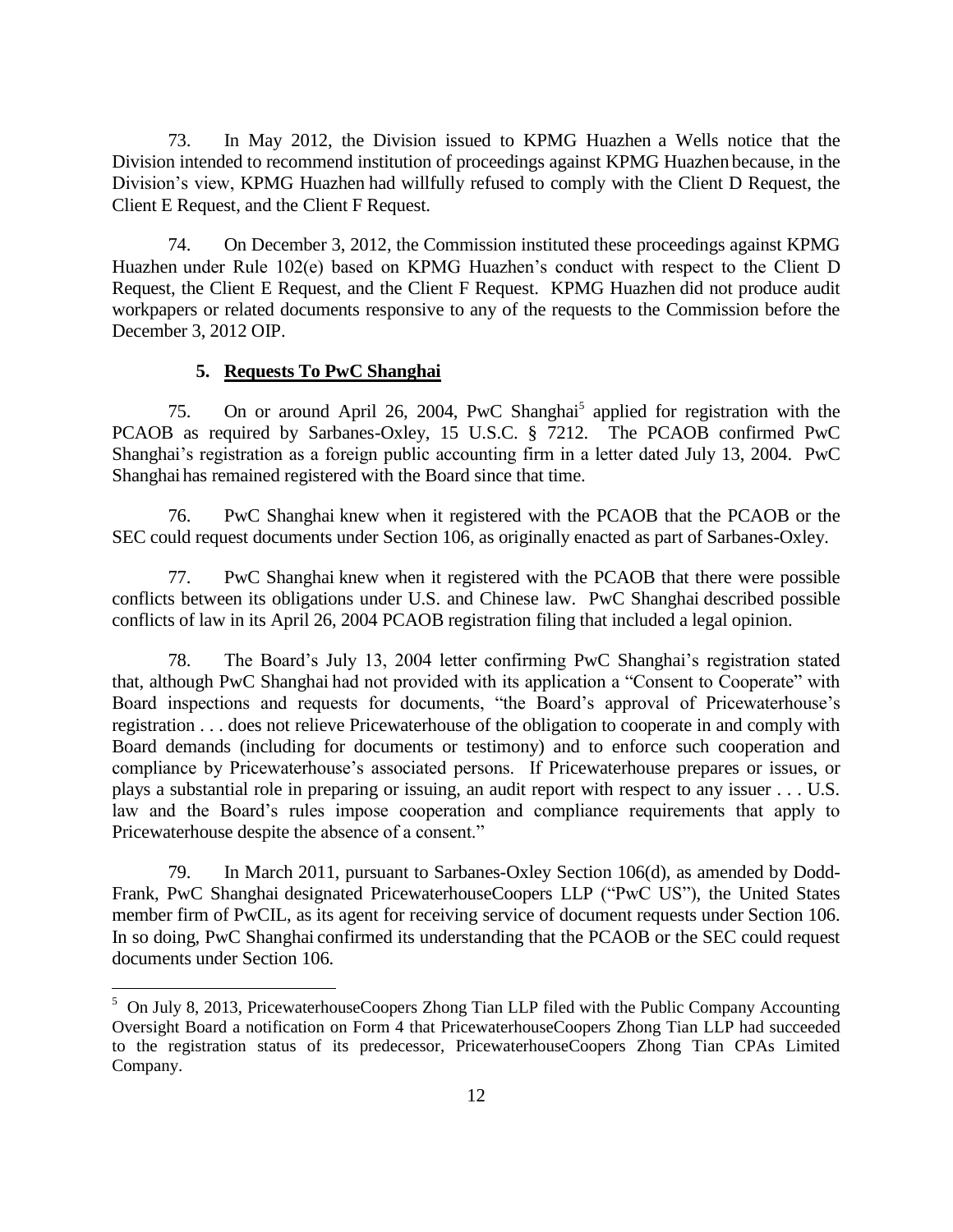80. PwC Shanghai knew at all relevant times it was possible that it could not, consistent with Chinese law, produce documents directly to the SEC in response to requests for documents under Sarbanes-Oxley Section 106. PwC Shanghai also knew, no later than upon the enactment of Dodd-Frank, in 2010, and at all times subsequent, that the Commission retained the power to deny PwC Shanghai the privilege of appearing or practicing before the Commission to the extent PwC Shanghai willfully refused to comply with requests for documents under Sarbanes-Oxley Section 106.

81. In the PCAOB reporting years 2010, 2011, 2012, and 2013, PwC Shanghai issued audit reports for seventeen (17), twenty-seven (27), thirty-one (31), and twenty-three (23) U.S. issuers, respectively.

82. PwC Shanghai was engaged to audit the financial statements of Client H for the fiscal year ended December 31, 2010. In the course of this engagement, PwC Shanghai performed audit work on behalf of Client H related to the fiscal year ended December 31, 2010. PwC Shanghai did not issue any audit report with respect to Client H.

83. By March 2011, the Division opened an investigation into potential accounting fraud at Client H. The investigation concerned public allegations of accounting fraud and market manipulation at Client H. Certain internet reports alleged, among other things, that Client H overstated revenue and earnings by accounting for lease revenues upfront instead of recognizing this revenue over the duration of the leases, and that there were discrepancies between Client H's cash flow and reported net income.

84. On February 8, 2012, the Division properly served on PwC Shanghai a Commission request under Section 106 for the production of "[a]ll audit work papers and all other documents related to any audit work or interim reviews performed for [Client H] for the fiscal year ending December 31, 2010" (the "Client H Request").

85. By letter dated April 12, 2012, PwC Shanghai, through its U.S. counsel, responded to the Client H Request. PwC Shanghai stated in the letter that the laws and regulations of the PRC prohibited the firm from providing the SEC directly with the requested audit workpapers and related documents. PwC Shanghai did not include any of the requested audit workpapers or related documents with its response.

86. In April 2012, the Division issued to PwC Shanghai a Wells notice that the Division intended to recommend institution of proceedings against PwC Shanghai because, in the Division's view, PwC Shanghai had willfully refused to comply with the Client H Request.

87. PwC Shanghai was engaged to audit the financial statements of Client I for the fiscal year ended December 31, 2010. In the course of this engagement, PwC Shanghai performed audit work on behalf of Client I related to the fiscal year ended December 31, 2010. PwC Shanghai did not issue any audit report with respect to Client I.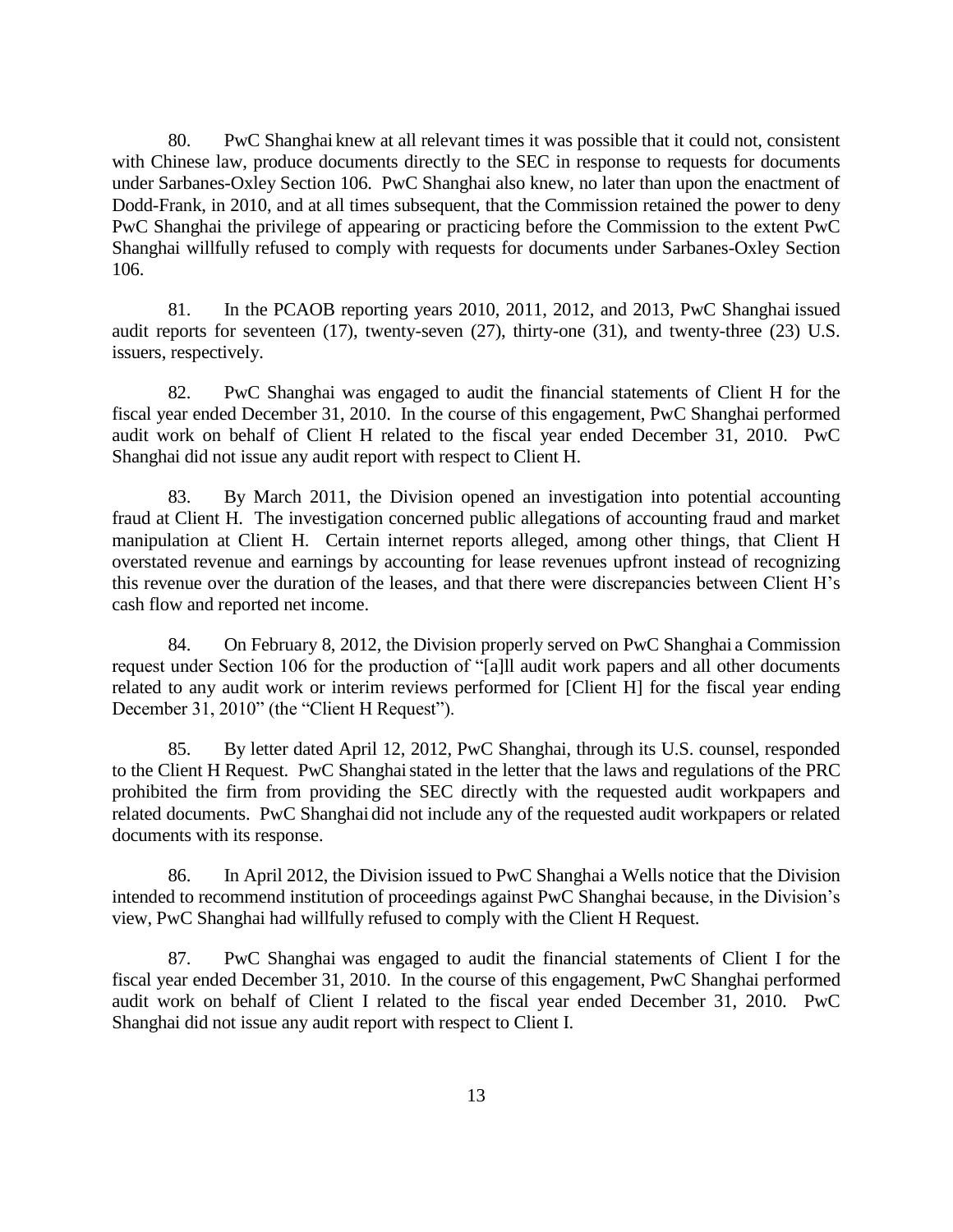88. By March 2011, Division staff opened an investigation involving potential financial and accounting fraud at Client I. The investigation focused on potential accounting irregularities, undisclosed related party transactions, misappropriation of corporate assets, and market manipulation.

89. On March 22, 2012, the Division properly served on PwC Shanghai a Commission request under Section 106 for the production of "[a]ll audit work papers and all other documents related to any audit work performed for [Client I] for the fiscal year ending December 31, 2010" (the "Client I Request").

90. By letter dated April 12, 2012, PwC Shanghai, through its U.S. counsel, responded to the Client I Request. PwC Shanghai stated in the letter that the laws and regulations of the PRC prohibited the firm from providing the SEC directly with the requested audit workpapers and related documents. PwC Shanghai did not include any of the requested audit workpapers or related documents with its response.

91. In April 2012, the Division issued to PwC Shanghai a Wells notice that the Division intended to recommend institution of proceedings against PwC Shanghai because, in the Division's view, PwC Shanghai had willfully refused to comply with the Client I Request.

92. On December 3, 2012, the Commission instituted these proceedings against PwC Shanghai under Rule 102(e) based on PwC Shanghai's conduct with respect to the Client H Request and the Client I Request. PwC Shanghai did not produce audit workpapers and related documents responsive to either request to the Commission before the December 3, 2012 OIP.

93. In November 2013, PwC Shanghai produced audit workpapers and related documents concerning Client I to the CSRC, in response to a request that PwC Shanghai had received from the CSRC. In March 2014, PwC Shanghai audit workpapers and related documents concerning Client I were provided by the CSRC to the SEC.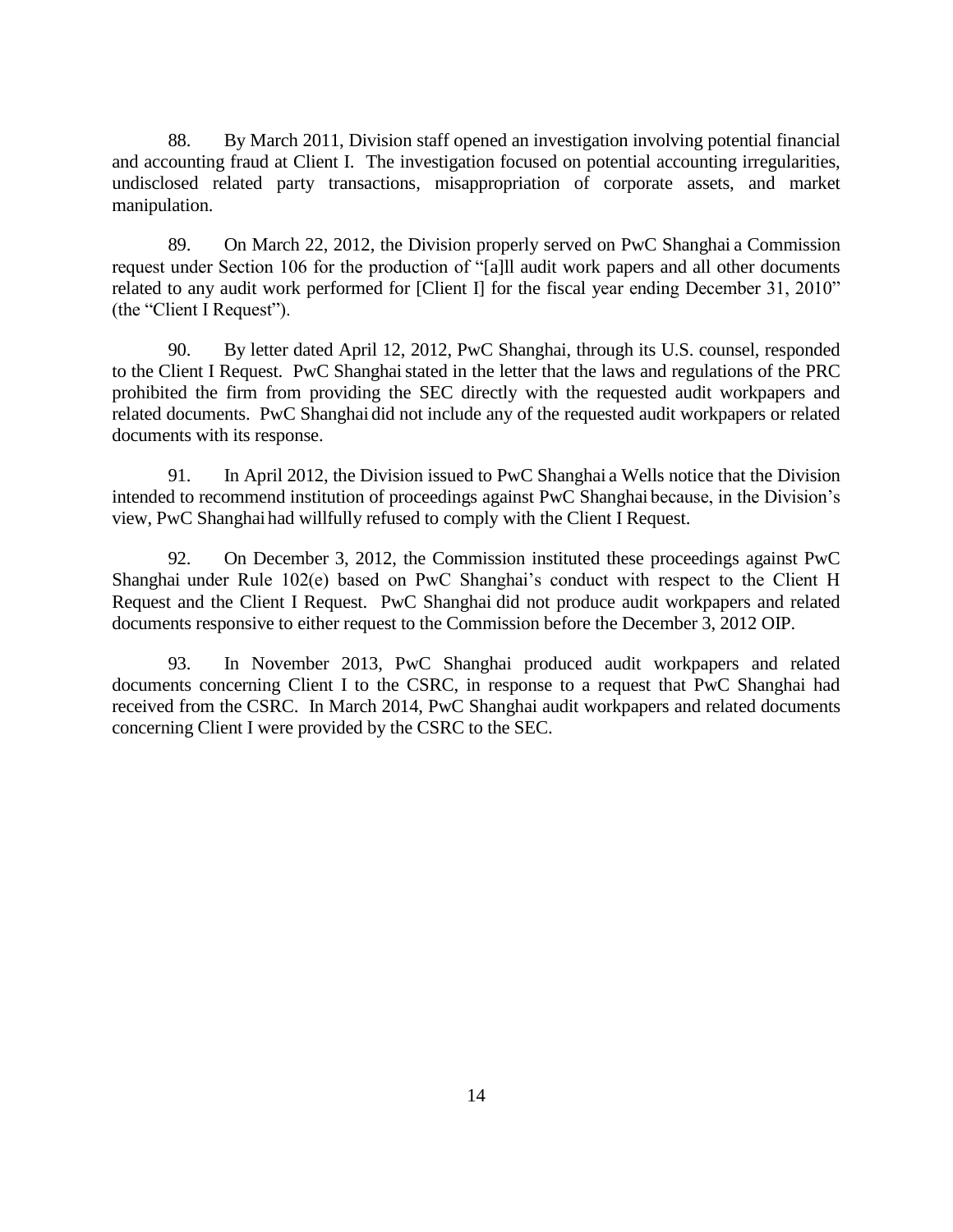#### **ANNEX B**

## **UNITED STATES OF AMERICA Before the SECURITIES AND EXCHANGE COMMISSION**

## **SECURITIES EXCHANGE ACT OF 1934 Release No.**

### **ACCOUNTING AND AUDITING ENFORCEMENT Release No.**

#### **ADMINISTRATIVE PROCEEDING File Nos. 3-14872, 3-15116**

**In the Matter of**

**BDO China Dahua CPA Co., Ltd.; Deloitte Touche Tohmatsu Certified Public Accountants Ltd.; Ernst & Young Hua Ming LLP; KPMG Huazhen (Special General Partnership); PricewaterhouseCoopers Zhong Tian CPAs Limited** 

**Respondents.**

**ORDER MAKING FINDINGS AND PARTIALLY DENYING [NAME OF SETTLING RESPONDENT] THE PRIVILEGE OF PRACTICING OR APPEARING BEFORE THE SECURITIES AND EXCHANGE COMMISSION**

**I.**

The Securities and Exchange Commission ("Commission") issues this Order Making Findings And Partially Denying [Name of Settling Respondent] The Privilege of Practicing Or Appearing Before The Securities and Exchange Commission ("Partial Bar Order") pursuant to the Offer of Settlement submitted by [Name of Settling Respondent], which was accepted by the Commission in its Order on the Basis of Offers of Settlement of Certain Respondents Implementing Settlement on [MONTH, DAY], 2015 (the "Settlement Order").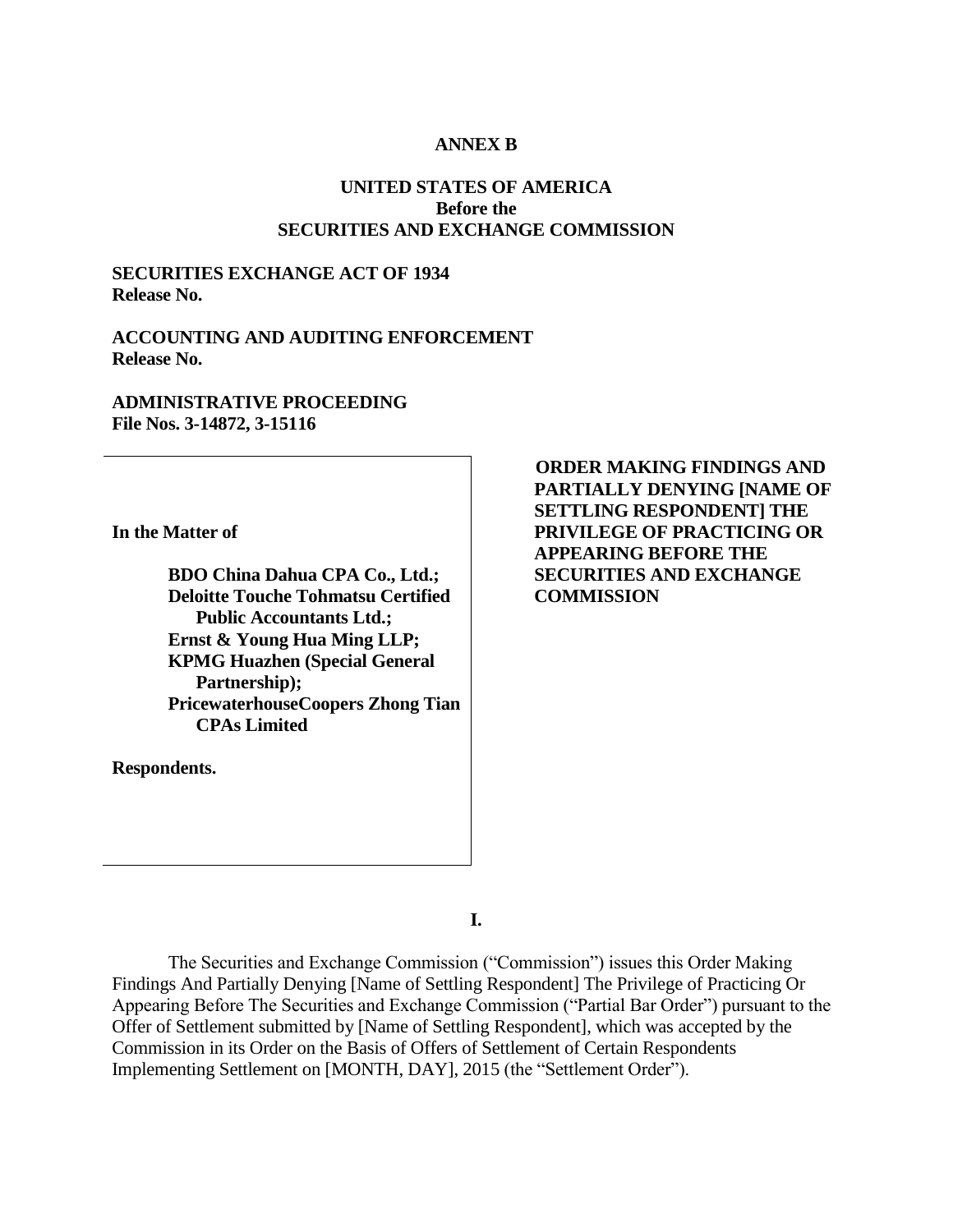Respondent [Name of Settling Respondent ("[Short Form of Settling Respondent's Name – DTTC, EYHM, KPMG Huazhen, or PwC Shanghai]" or "Respondent")] admits the Commission's jurisdiction over it in, and over the subject matter of, this proceeding and any proceeding to enforce or that seeks to challenge this Partial Bar Order or the Settlement Order. In addition, Respondent [Short Form of Settling Respondent's Name] consents to the entry of this Partial Bar Order, as set forth below.

#### **III.**

On the basis of this Partial Bar Order, Respondent [Short Form of Settling Respondent's Name]'s Offer of Settlement, the Settlement Order, and Rule 102(e) of the Commission's Rules of Practice, the Commission finds that:

1. [Insert one of the following paragraphs as appropriate:

As of the date of the Settlement Order, DTTC was a special general partnership providing audit and professional services in the People's Republic of China ("China"). DTTC was located in Shanghai, China, and was a member firm of Deloitte Touche Tohmatsu Limited ("DTT Global"), a UK private company limited by guarantee. DTTC was a foreign public accounting firm as defined by Section 106 of Sarbanes-Oxley.

As of the date of the Settlement Order, KPMG Huazhen was a special general partnership providing audit and professional services in the People's Republic of China ("China"). KPMG Huazhen was located in Beijing, China, and was a member firm of KPMG International Cooperative ("KPMG International"), a Swiss entity. KPMG Huazhen was a foreign public accounting firm as defined by Section 106 of Sarbanes-Oxley.

As of the date of the Settlement Order, EYHM was a special general partnership providing audit and professional services in the People's Republic of China ("China"). EYHM was headquartered in Beijing, China, and was a member firm of Ernst & Young Global Limited ("EY Global"), a UK private company limited by guarantee. EYHM was a foreign public accounting firm as defined by Section 106 of Sarbanes-Oxley.

As of the date of the Settlement Order, PwC Shanghai was a special general partnership providing audit and professional services in the People's Republic of China ("China"). PwC Shanghai was headquartered in Shanghai, China, and was a member firm of PricewaterhouseCoopers International Limited ("PwCIL"), a UK private company limited by guarantee. PwC Shanghai was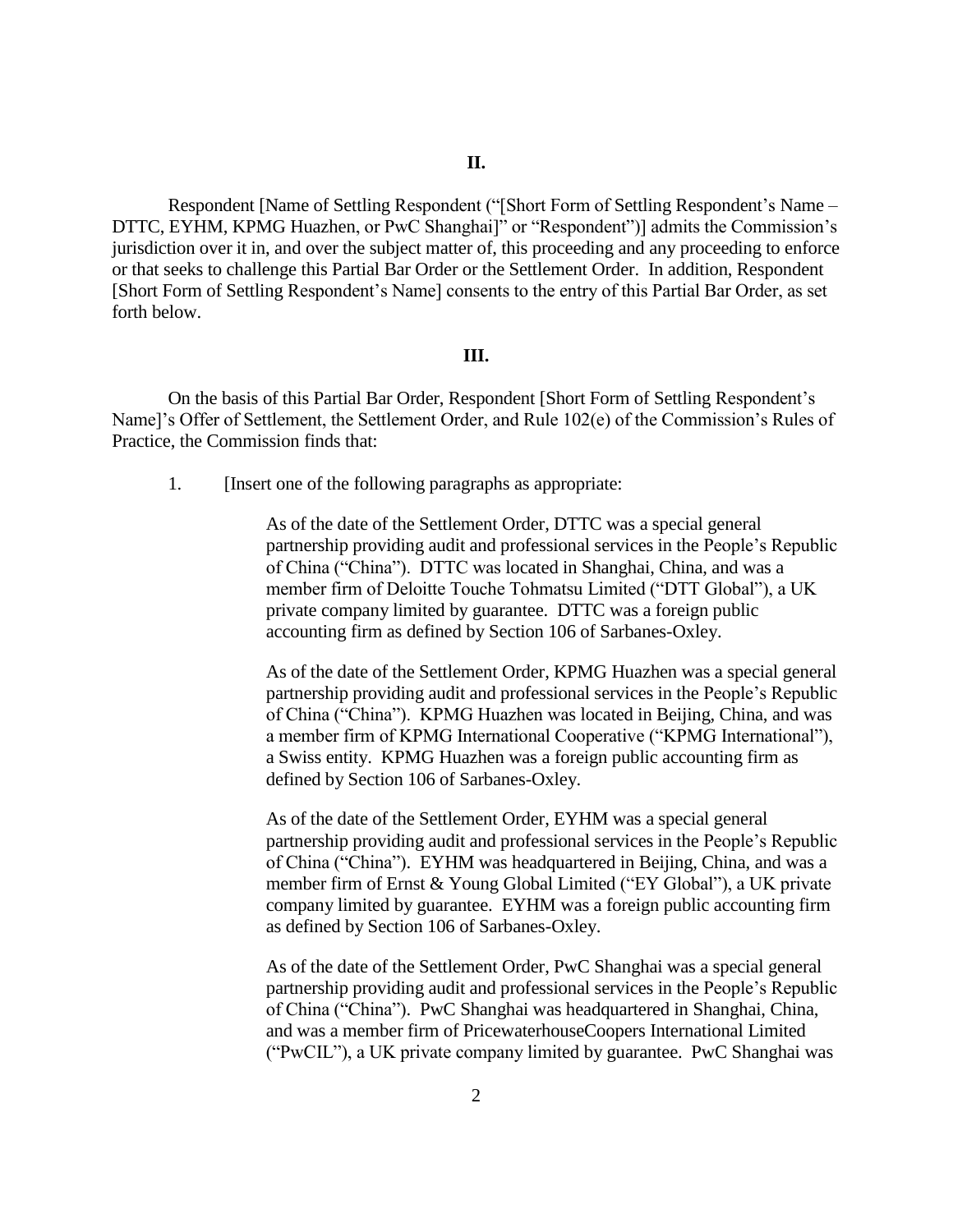a foreign public accounting firm as defined by Section 106 of Sarbanes-Oxley.]

- 2. The Settlement Order provides, *inter alia*, that the Commission's Division of Enforcement ("Division"), for a period of four years from the date of the Settlement Order, may issue requests for assistance to the China Securities Regulatory Commission (" $CSRC$ ")<sup>1</sup> under international sharing mechanisms with respect to Respondent's audit workpapers and related documents. The Settlement Order also provides that, on or about the date on which such a request for assistance is sent, the SEC or the Division will do one or both of the following: (A) issue a new request under Section 106 of Sarbanes-Oxley, as amended by Section 929J of the Dodd-Frank Wall Street Reform and Consumer Protection Act ("Dodd-Frank") ("Section 106"), to Respondent through its designated U.S. agent, subject to certain conditions set forth in the Settlement Order; and/or (B) provide Respondent with notice of the request for assistance that was sent to the CSRC, specifying the documents sought by the Division. *See* Settlement Order, Section III.J, Paragraph 2(i).
- 3. The Settlement Order further provides, *inter alia*, that:
	- i. Within ninety (90) days of receipt of such a request or within forty-five (45) days from the date Respondent receives the first corresponding request from the CSRC, whichever is later, Respondent will provide the Division with an initial declaration ("initial declaration") which states that Respondent has produced all responsive documents, accompanied by an index describing such documents, to the CSRC for production to the SEC, subject to specific exceptions and conditions as set forth in the Settlement Order. *See*  Settlement Order, Section III.J, Paragraphs 2(ii)(A)-(B).
	- ii. Within ten (10) days of the SEC notifying Respondent that production from the CSRC to the SEC has occurred, Respondent will provide the Division directly with a certification that it has provided to the CSRC all documents responsive to the CSRC's corresponding request except information set forth on a privilege log, and, where applicable, that it has proposed (subject to the CSRC's review) that documents (or portions of documents) set forth on the withholding log should be withheld under Chinese law governing state sensitive information or state secrets, or for any other reason under Chinese law ("certification of completeness"). *See* Settlement Order, Section III.J, Paragraph 2(ii)(C).

 $\overline{a}$ 

<sup>&</sup>lt;sup>1</sup> References to the CSRC in the Settlement Order mean the CSRC and/or such other Chinese authority/ies as may be charged from time to time by the Chinese government with liaising with the SEC on matters of cross-border information-sharing and cooperation.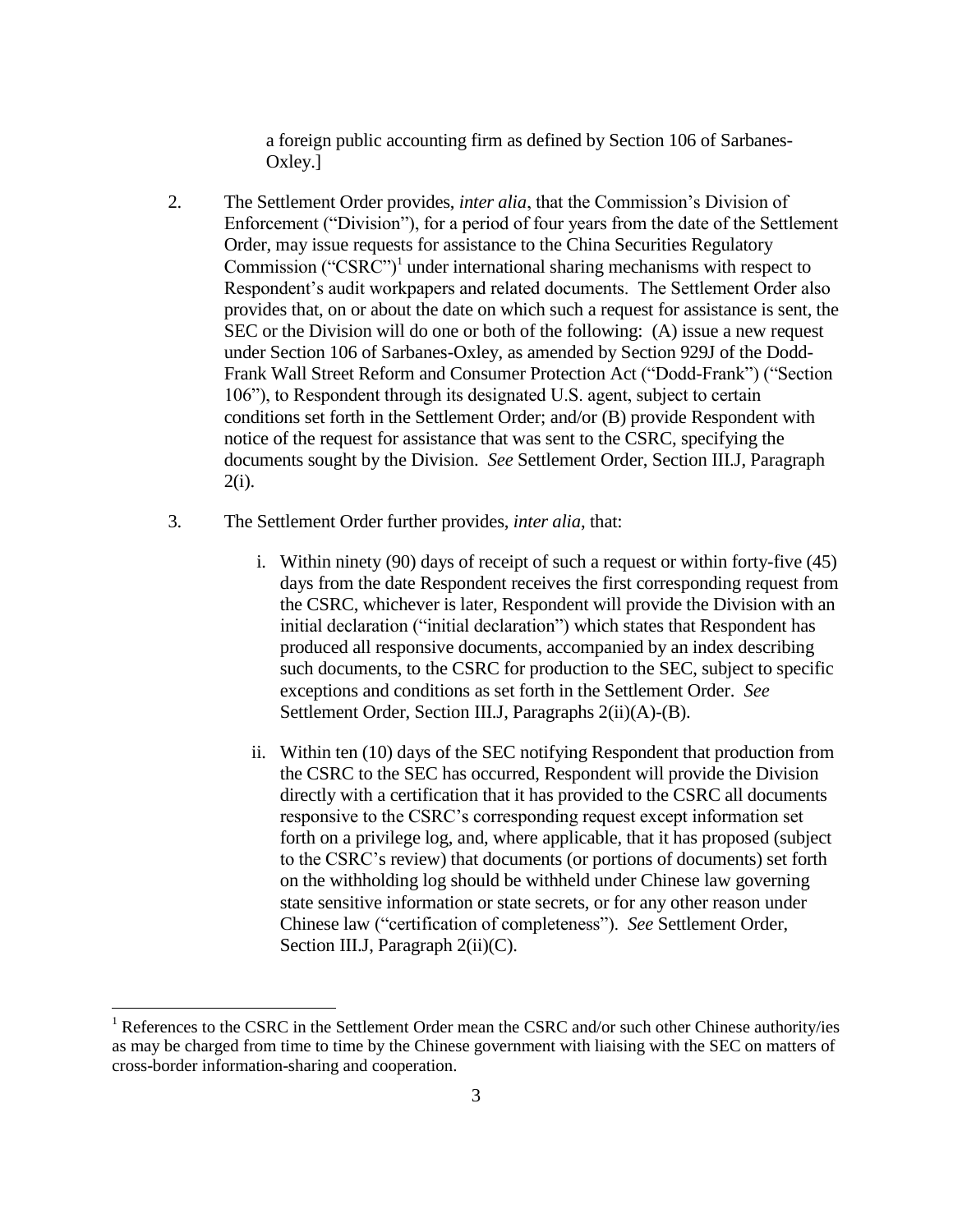- iii. If Respondent does not provide the initial declaration as required by the Settlement Order, or if Respondent does not provide the certification of completeness as required by the Settlement Order, the Division shall notify Respondent of the failure and give Respondent twenty (20) days to cure the failure. If, within twenty (20) days of the request for cure by the Division, the Respondent does not provide the initial declaration or the certification of completeness as required by the Settlement Order, the Commission, in its sole discretion, and without regard to the procedures set forth in Rule 5(c) of SEC's Informal and Other Procedures, 17 C.F.R. § 202.5(c), may determine that the relevant Settling Respondent has not complied with its obligations under the Settlement Order and thereupon enter, without further notice, this Partial Bar Order. *See* Settlement Order, Section III.J, Paragraph 3.
- 4. On [date of request], the SEC or the Division issued a Section 106 request and/or notice of a request for assistance to the CSRC for audit workpapers and related documents of Respondent [Short Form of Settling Respondent's Name], in connection with a Division investigation, [investigation matter number].
- 5. The Commission, in its sole discretion, has determined that Respondent failed to provide an initial declaration required by the Settlement Order, or that Respondent failed to provide a certification of completeness as required by the Settlement Order, and did not cure such failure within twenty (20) days of a request for cure by the Division. Thus, in accordance with Paragraph 3 of Section III.J of the Settlement Order, the Commission, in its sole discretion, has determined that Respondent has not complied with its obligations under the Settlement Order.

## **FINDINGS**

6. Based on the foregoing, the Commission finds that Respondent has violated its obligations under Paragraphs 2 and 3 of Paragraph III.J of the Settlement Order.